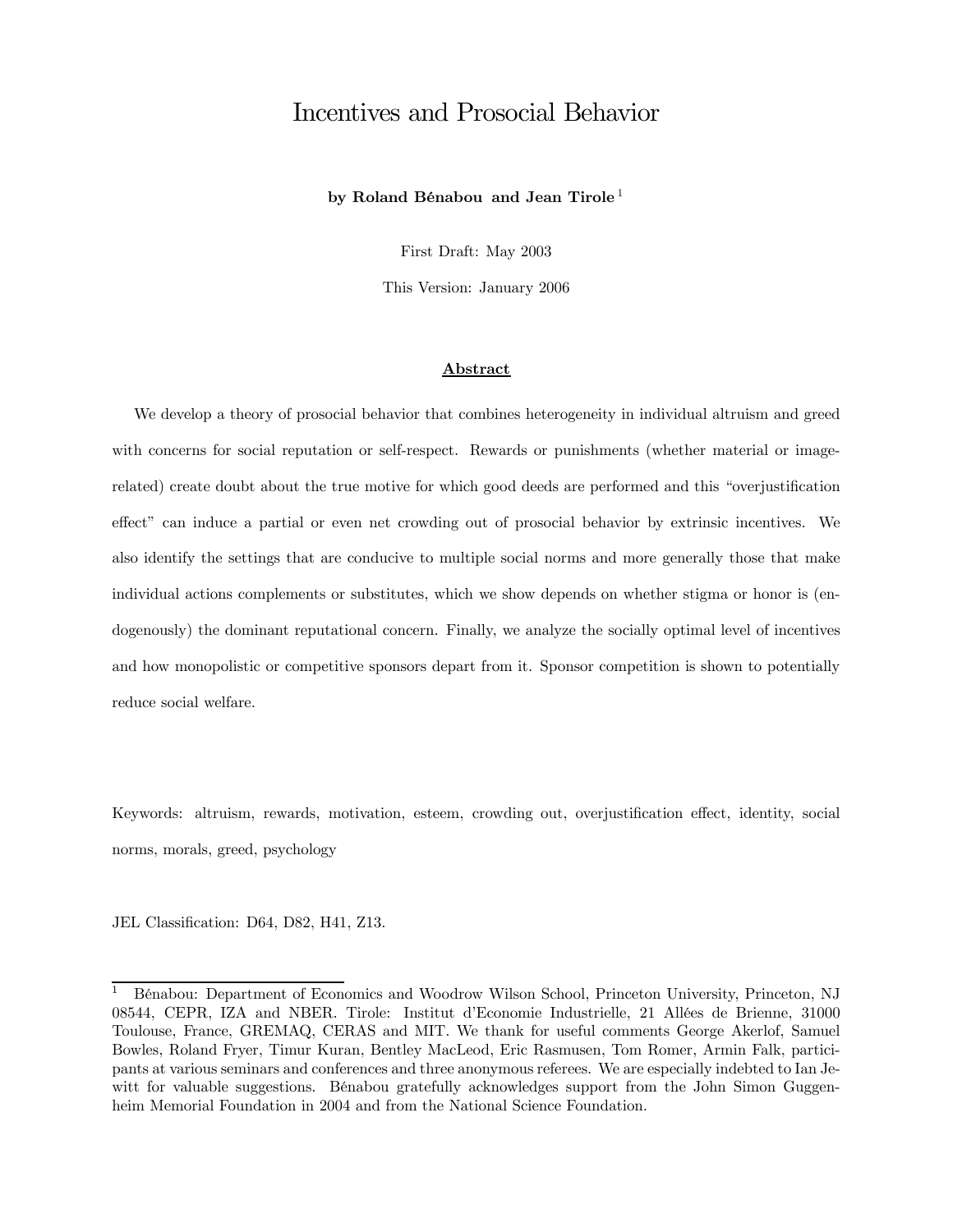People commonly engage in activities that are costly to themselves and mostly benefit others. They volunteer, help strangers, vote, give to political or charitable organizations, donate blood, join rescue squads, or even sacrifice their life for strangers. In experiments, many subjects also display altruistic or reciprocal behaviors. At the same time, a number of important phenomena and puzzles cannot be explained by the sole presence of individuals with other-regarding preferences. What is therefore the broader set of motives that shape people's social conduct, and do how these interact with each other and the economic environment?

A first puzzle is that providing rewards and punishments to foster prosocial behavior sometimes has a perverse effect, reducing the total contribution provided by agents. Such a crowding-out of "intrinsic motivation" by extrinsic incentives has been observed in a broad variety of social interactions (see Bruno S. Frey (1997) and Frey and Reto Jegen (2001) for surveys). Studying schoolchildren collecting donations for a charitable organization, Uri Gneezy and Aldo Rustichini (2000b) thus found that they collected less money when given performance incentives (see also Frey and Lorenz Götte (1999) on volunteer work supply). These findings are in line with the ideas in Richard Titmuss (1970), who argued that paying blood donors could actually reduce supply. On the punishment side, George A. Akerlof and William T. Dickens (1982), suggested that imposing stiffer penalties could sometimes undermine individuals' "internal justification" for obeying the law. Frey (1997) provided some evidence to that effect with respect to tax compliance and Gneezy and Rustichini (2000a) found that fining parents for picking up their children late from day-care centers resulted in more late arrivals. In experiments on labor contracting, subjects provided less effort when the contract specified fines for inadequate performance than when it did not (Ernst Fehr et al. (2001), Fehr and Simon Gächter (2002)) and they behaved much less generously when the principal had simply removed from their choice set the most selfish options (Armin Falk and Michael Kosfeld (2004)). These findings extend a large literature in psychology documenting how explicit incentives can lead to decreased motivation and unchanged or reduced task performance (see, e.g. Edward Deci (1975), Deci and Richard Ryan (1985)). In studying this class of phenomena, however, one cannot simply assume that rewards and punishments systematically crowd out spontaneous contributions. Indeed, there is also much evidence to support the basic premise of economics that incentives work, for instance in workplace contexts (e.g., Robert Gibbons (1997), Canice Prendergast (1999) and Edward P. Lazear (2000a,b)). A more discriminating analysis is thus required.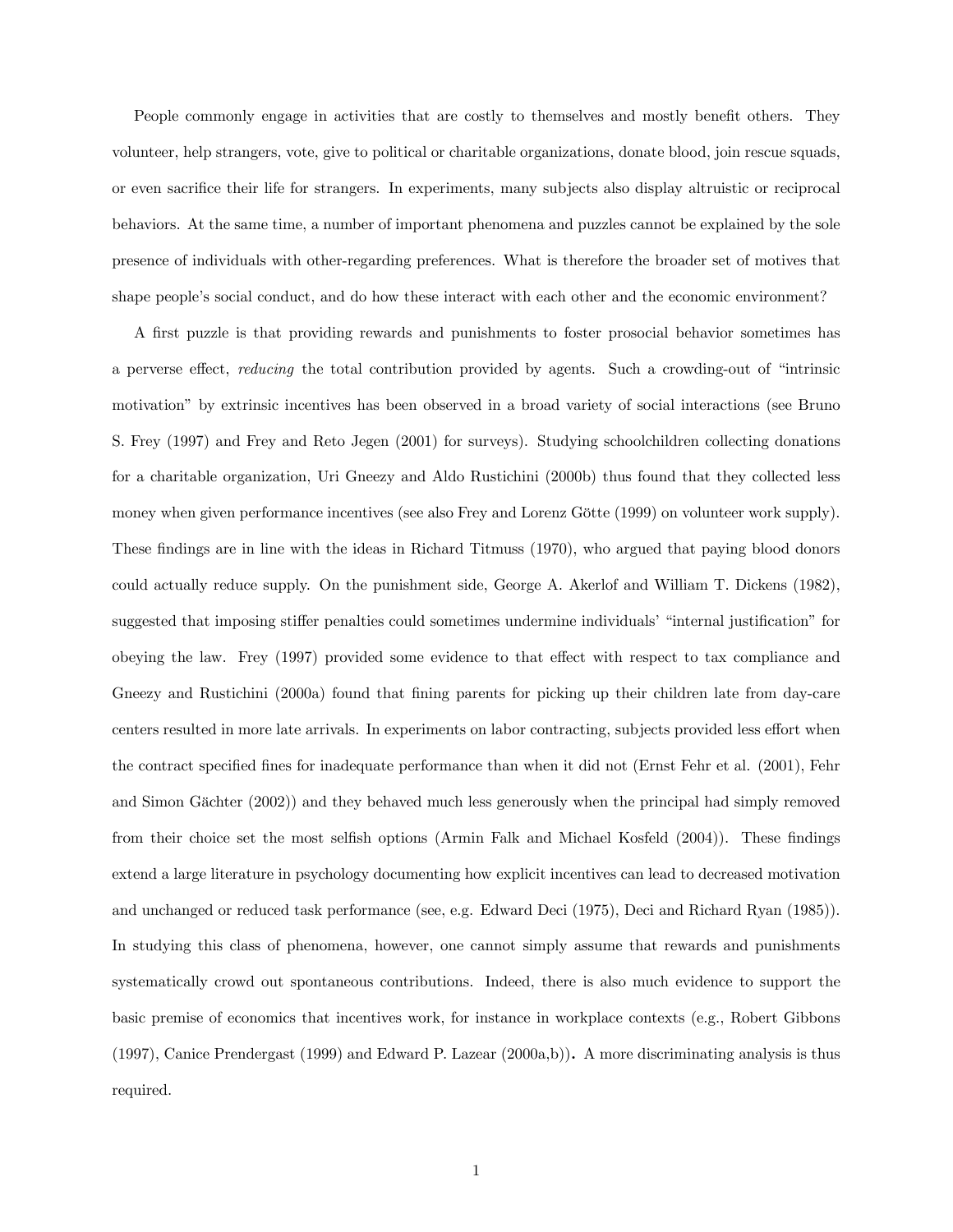A second set of issues relates to the fact that people commonly perform good deeds and refrain from selfish ones because of social pressure and norms that attach honor to the former and shame to the latter (e.g., Dan Batson (1998), Richard B. Freeman (1997)). Charitable and non-profit institutions make ample use of donors' desire to demonstrate their generosity and selflessness (or at least the appearance thereof), with displays ranging from lapel pins and T-shirts to plaques in opera houses or hospitals and buildings named after large contributors. Patricia Funk (2005) finds that the introduction of mail voting in Switzerland, which allowed citizens to vote at a lower cost but simultaneously made unobservable who did their "civic duty" and who did not, failed to raise the aggregate voting rate and actually resulted in a decline in small communes. The presence of a social signalling motive for giving is also evident in the fact that anonymous donations are both extremely rare –typically, less than 1 percent of the total number $2-$  and widely considered to be the most admirable. Conversely, boasting of one's generous contributions is often self-defeating. Codes of honor, whose stringency and scope varies considerably across time and societies, are another example of norms enforced largely through feelings of shame or glory. To understand these mechanisms it is again important to not posit exogenous social constraints, but rather to model the inferences and market conditions involved in sustaining or inhibiting them.

Finally, as much as people care about the opinion others have of them, they care about their own selfimage. In the words of Adam Smith (1759), they make moral decisions by assessing their own conduct through the eyes of an "impartial spectator", an "ideal mate within the breast":

"We endeavour to examine our own conduct as we imagine any other fair and impartial spectator would examine it. If, upon placing ourselves in his situation, we thoroughly enter into all the passions and motives which influenced it, we approve of it, by sympathy with the approbation of this supposed equitable judge. If otherwise, we enter into his disapprobation, and condemn it."

In more contemporary terms, psychologists and sociologists describe people's behavior as being influenced by a strong need to maintain conformity between one's actions, or even feelings, and certain values, longterm goals or identities they seek to uphold.<sup>3</sup> Recent studies confirm the importance of such self-image

 $2^{\circ}$  See, e.g., the studies reported in Glazer and Konrad (1996, p. 1021). Note that anonymous contributions have the same tax-deduction benefits as nonanonymous ones.

Thus Batson (1998) writes that "The ability to pat oneself on the back and feeling good about being a kind, caring person, can be a powerful incentive to help"; he also discusses the anticipation of guilt. Daniel Kahneman and Jack Knetsch (1992) find that subjects' stated willingness to pay for alternative public goods is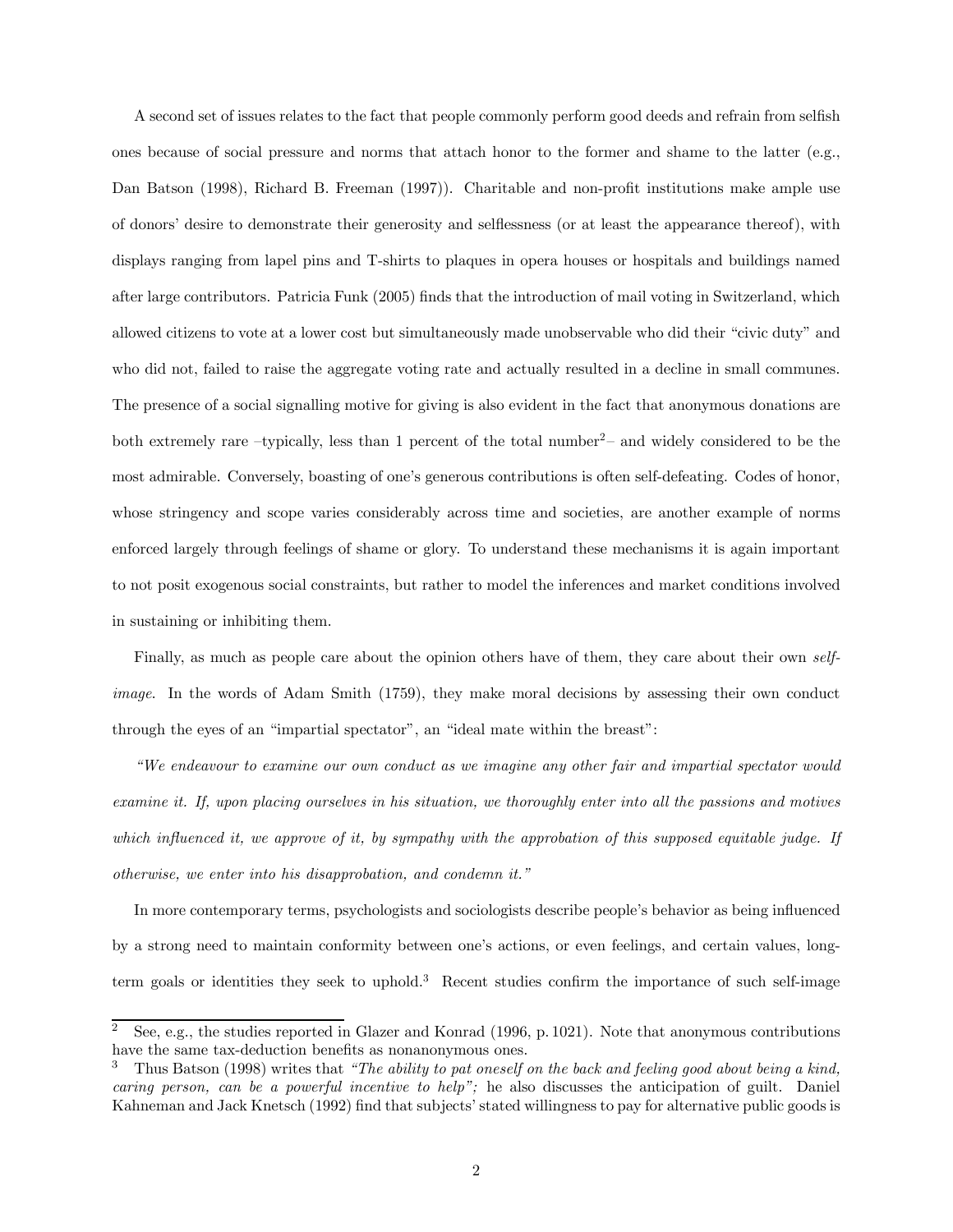concerns in explaining prosocial behavior in anonymous settings.4 A very telling experiment by Jason Dana, Jason Kuang, and Roberto Weber (2003) thus shows that when people are given the opportunity to remain ignorant of how their choices affect others, or of their precise role in the outcome (as with firing squads, which always have one blank bullet), many "altruists" choose not to know and revert to selfish choices.<sup>5</sup>

To examine this broad array of issues, we develop a theory of prosocial behavior that combines heterogeneity in individuals' degrees of altruism and greed with a concern for social reputation or self-respect. The key property of the model is that agents' pro- or anti-social behavior reflects an endogenous and unobservable mix of three motivations: intrinsic, extrinsic, and reputational, which must be inferred from their choices and the context. We obtain four main sets of results.

— Rewards and punishments. The presence of extrinsic incentives spoils the reputational value of good deeds, creating doubt about the extent to which they were performed for the incentives rather than for themselves. This is in line with what psychologists term the "overjustification effect" (e.g., Mark R. Lepper et al. (1973)), to which we give here a formal content in terms of a signal-extraction problem.6 Rewards act like an increase in the noise-to-signal ratio, or even reverse the sign of the signal, and the resulting crowding out of the reputational (or self-image) motivation to contribute can make aggregate supply downward-sloping over a wide range, with possibly a sharp drop at zero.

 $-Publicity$ , praise and shame. A greater prominence and memorability of contributions strengthens the signaling motive and thus generally encourages prosocial behavior. When individuals are heterogeneous in their image concerns, however, it also acts like an increase in the noise-to signal-ratio: good actions become suspected of being motivated by appearances, which limits the effectiveness of policies based on "image rewards" such as public praise and shame. The same concern can lead people to refrain from turning down

well predicted by independent assessments of the associated "moral satisfaction". Michèle Lamont (2000) documents the importance attached by her interviewees to the presence or absence of the "caring self" not just in others, but also in themselves.

<sup>&</sup>lt;sup>4</sup> For instance, in an *anonymous* transportation-related survey of about 1,300 individuals, Olof Johansson-Stenman and Peter Martinsson (2003) find that people who are asked which attributes in a car are most important to them systematically put environmental performance near the top and social status near the bottom; but when asked about the true preferences of their neighbors or average compatriots, they give dramatically reversed rankings. Interviews with car dealers show intermediate results.

<sup>&</sup>lt;sup>5</sup> For evidence of self-image management in dictator games, see also J. Keith Murnighan et al. (2001).<br><sup>6</sup> It is also consistent with the informal explanation provided by Frey and Jegen (2001), namely that '

It is also consistent with the informal explanation provided by Frey and Jegen (2001), namely that "An intrinsically motivated person is deprived of the chance of displaying his or her own interest and involvement in an activity when someone else offers a reward, or orders him/her to do it".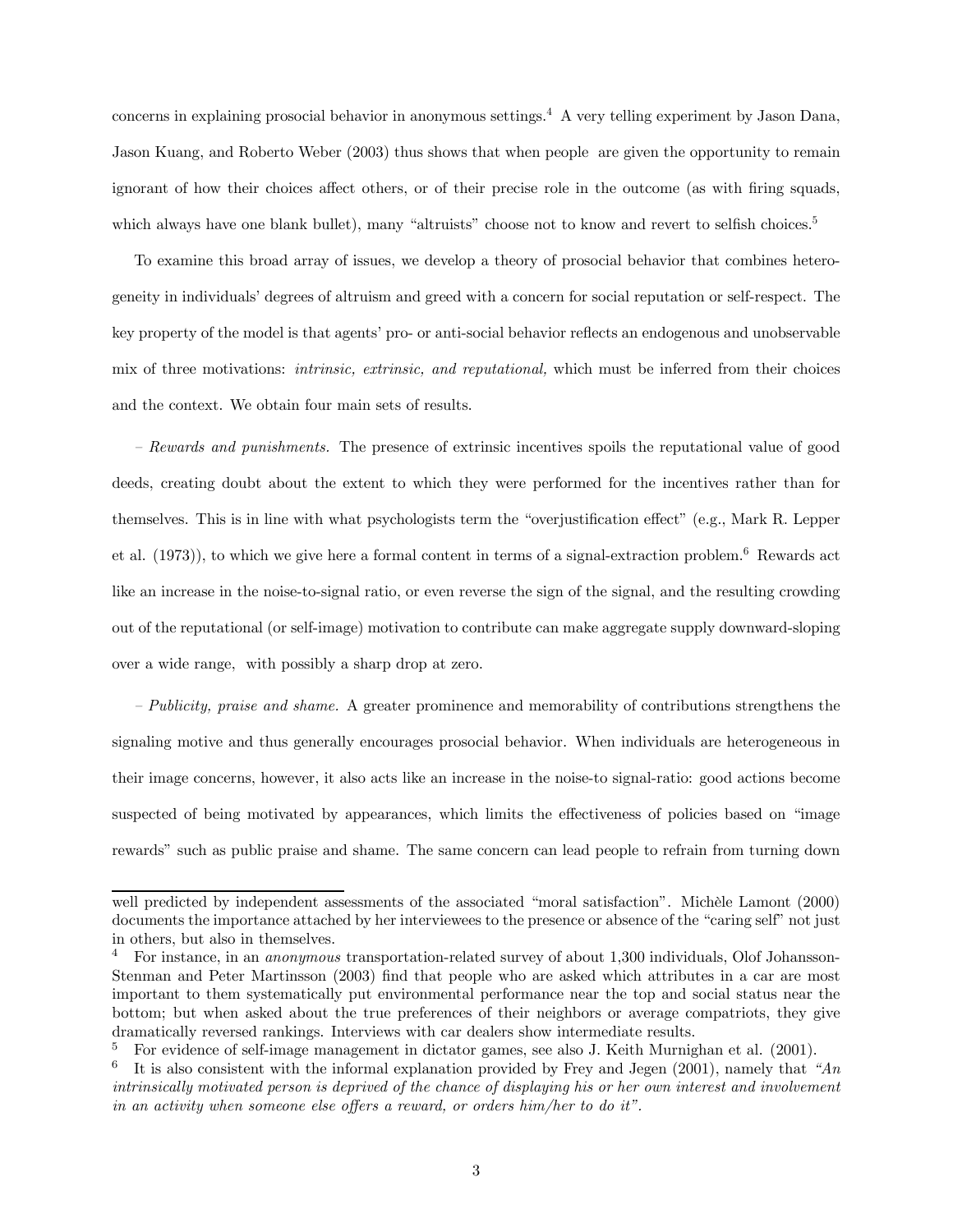any rewards that are offered.

— Social and personal norms. The inferences that can be drawn from a person's actions depend on what others choose to do, creating powerful spillovers that allow multiple norms of behavior to emerge as equilibria. More generally, individuals' decisions will be strategic complements or substitutes, as will legal and social sanctions, depending on whether reputational concerns are (endogenously) dominated by the avoidance of stigma or the pursuit of distinction. The first case occurs when there are relatively few types with low intrinsic altruism and when valid excuses for not contributing are more rare than events that make participation inevitable, or unusually easy. The second case applies in the opposite circumstances.

— Welfare and competition. When setting incentives, sponsors such as charities, non-profits or government agencies will exploit these complementarities or substitutabilities, which respectively increase or decrease the elasticity of the supply curve. Because they do not internalize the reputational spillovers that fall on nonparticipants or on those who contribute through other sponsors, however, their policies will generally be inefficient. Thus, even a monopoly sponsor may offer rewards and "perks" (preferred seating, meetings with famous performers, valuable social networking opportunities, naming rights to a building, stadium or professorial chair, etc.) that are too generous from the point of view of social welfare, and sponsor competition may further aggravate this inefficiency. The socially optimal incentive scheme, by contrast, subtracts from the standard Pigouvian subsidy for public goods provision a "tax" on reputation-seeking, which, per se, is socially wasteful. In the market for prosocial contributions, finally, a form of holier-than-thou competition can also lead sponsors to offer agents opportunities for reputationally motivated sacrifices that will again reduce social welfare, without any increase in the supply of public goods.

While a number of related themes have been examined in the literature, none of the existing models provides a unified account of this broad range of phenomena. Standard models of public goods provision or altruistic behavior, whether based on a concern for others' welfare, a pure joy of giving, or reciprocity, are not consistent with a (locally) downward-sloping response of prosocial behavior to incentives, nor with people choosing not to know how their actions will affect others and reverting to selfish behavior when such ignorance is feasible. Models of giving as a signal of wealth explain monetary donations but not in-kind prosocial acts such as volunteering, helping, giving blood, etc. (these should instead be avoided, as they signal a low opportunity cost of time), the greater admiration reserved for anonymous contributions, or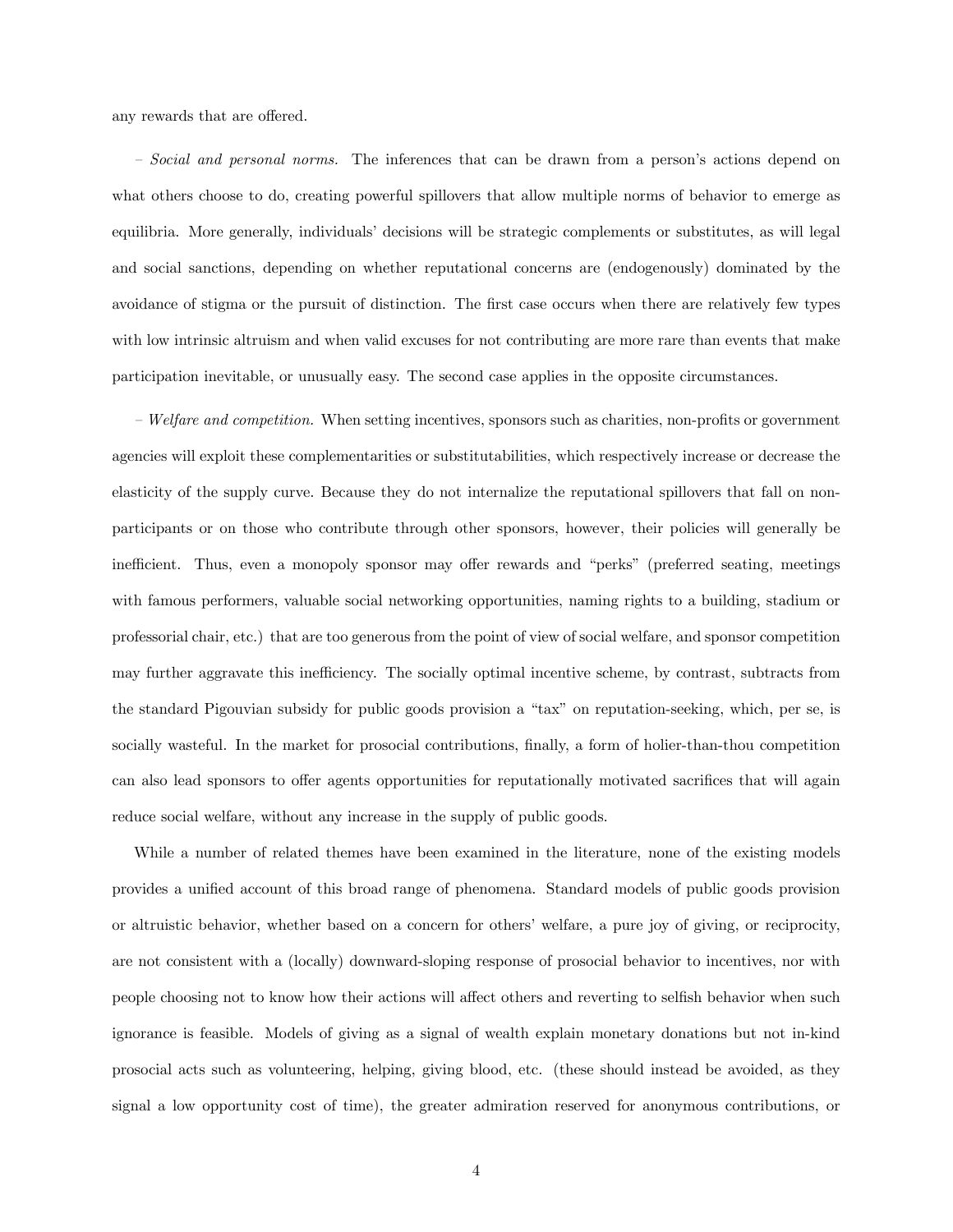people's choosing to be modest about their good deeds. Models that postulate a reduced-form crowding out (or in) of intrinsic motivation by incentives do not really explain its source and miss its dependence on the informational environment, such as the observability of actions and rewards or the distribution of preferences in the population. The same is true for models of social norms that assume complementarities in payoffs.

The papers most closely related to the present one take a signaling approach to social interactions, although none share with it the structure of multidimensional uncertainty that is essential to generating overjustification effects and net crowding out. In Bénabou and Tirole (2003), a potential conflict between extrinsic and intrinsic motivation arises from the fact giving an agent high-powered incentives may convey bad news about the task or his ability. The idea that the principal has private information about these variables applies well to child-rearing, education and empowerment versus monitoring of employees, but not to activities such as contributing to a charitable cause, donating blood, voting, etc.7 In B. Douglas Bernheim (1994), individuals take actions designed to signal that their tastes lie close to "the mainstream", leading to conformity in behavior and multiple social norms. When reputation bears on prosocial orientation, however, what is valuable is not to resemble the average but to appear as altruistic as possible. Such is the case in Giacomo Corneo's (1997) signaling model of union membership, with which our analysis of social norms shares some important insights. On the other hand, Corneo's model does not give rise to crowding out, and while Bernheim does not consider the effects of incentives, the similarly unidimensional structure of his model will also lead to a standard upward-sloping response. Jerker Denrell (1998) shows how the presence of monetary or side benefits in some activity can destroy the separating equilibrium that would otherwise obtain. While this again does not lead to crowding out, a principal may obtain higher profits with a zero reward than with a positive one.<sup>8</sup> Closest to our paper is that of Paul Seabright (2002), where individuals

 $7$  The informed-principal approach to rewards remains applicable when agents know their own type, however, if they care about the principal's *perception* of it. Thus, in Florian Herold (2004), strong incentives can signal that the principal does not trust the agent, which is bad news for other aspects of the (multitask) relationship. In Tore Ellingsen and Magnus Johannesson (2005), agents derive utility from the principal's ultimate view of their ability or taste for the activity. Depending on the curvature of this "esteem" function, strong incentives, which signal unfavorable priors, may then damage or enhance the expected return to effort. Whereas all the above papers focus on the ex-ante choice of incentives, Anton Suvorov and Jeroen van de Ven (2005) show that ex-post (discretionary) bonuses may serve to enhance motivation by functioning as a credible feedback mechanism.

<sup>8</sup> Funk (2005) shows how a model of voting that incorporates a motive to signal oneself as a "good citizen" can very plausibly account for her empirical findings concerning the Swiss policy change discussed earlier. The phenomenon thus captured is again not an instance of crowding-out, as both the cost of voting and its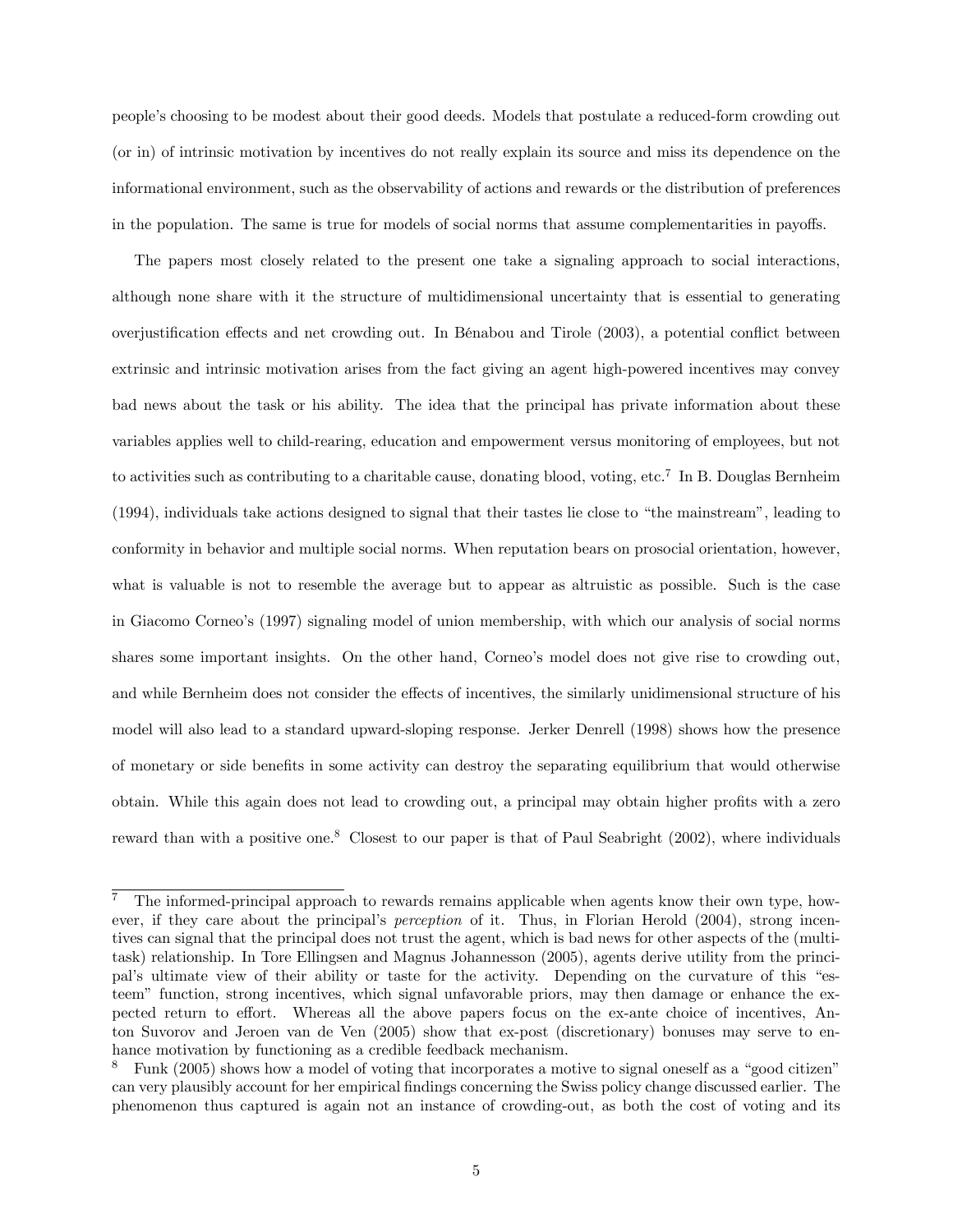derive from participating in a "civic activity" both a direct benefit that depends on their private type and a reputation that will make them more desirable partners in a later matching market. Under a sorting condition that makes high types care more about reputation, a "payment discontinuity" arises at zero, in that total participation can be greater when no reward is offered than with a small positive one.<sup>9</sup>

The paper is organized as follows. Section I presents the model and an intuitive illustration of the image-spoiling effect of rewards. Section II formally demonstrates the crowding-out phenomenon, as well as a related form of the overjustification effect. Section III deals with social norms and more generally the strategic complementarity or susbtitutability of individual decisions. Section IV examines the possibility for agents to turn down rewards. Section V examines the setting of incentives by public or private sponsors and the welfare effects of competition. Section VI concludes. All proofs are gathered in the Appendix.

# I. The Model

### A. Preferences and information

We study the behavior of agents who choose the extent of their participation in some prosocial activity: contributing to a public good or worthy cause, engaging in a friendly action, refraining from imposing negative externalities on others, etc. Each selects a participation level a from some choice set  $A \subset \mathbb{R}$  that can be discrete (voting, blood donation) or continuous (time or money volunteered, fuel efficiency of car purchased). Choosing a entails a utility cost  $C(a)$  and yields a monetary or other material reward ya. The incentive rate  $y \ge 0$  may reflect a proportional subsidy or tax faced by agents in this economy, or the fact that participation requires a monetary contribution; note also that a subsidy to  $a$  is equivalent to a tax or fine on −a. The incentive rate is set by a principal or "sponsor" and, for now, individuals take it as given.

visibility are changed simultaneously and it is the latter that causes participation to fall.

<sup>&</sup>lt;sup>9</sup> Our paper naturally also ties in to the large literature on gifts and donations, such as James Andreoni (1993), (2006) Amihai Glazer and Kai A. Konrad (1996), William Harbaugh (1998), Andrea Buraschi and Francesca Cornelli (2002) and Prendergast and Lars A. Stole (2001). Other related papers include Ronit Bodner and Drazen Prelec (2003) and Bénabou and Tirole (2004a) on self-signaling, Akerlof and Rachel E. Kranton (2000) on identity, Kjell Arne Brekke, Snorre Kverndokk, and Karine Nyborg (2003) on moral motivation, Maarten Janssen and Ewa Mendys-Kamphorst (2004) on rewards and the evolution of social norms, and Wolfgang Pesendorfer (1995) and Laurie Simon Bagwell and Bernheim (1996) on ostentatious consumptions as signaling devices. Our work is also technically related to a recent literature on signals that convey diverging news about different underlying characteristics (Aloisio Pessoa de Araújo et al. (2004), Philipp Sadowski (2004), David Austen-Smith and Roland G. Fryer (2005)).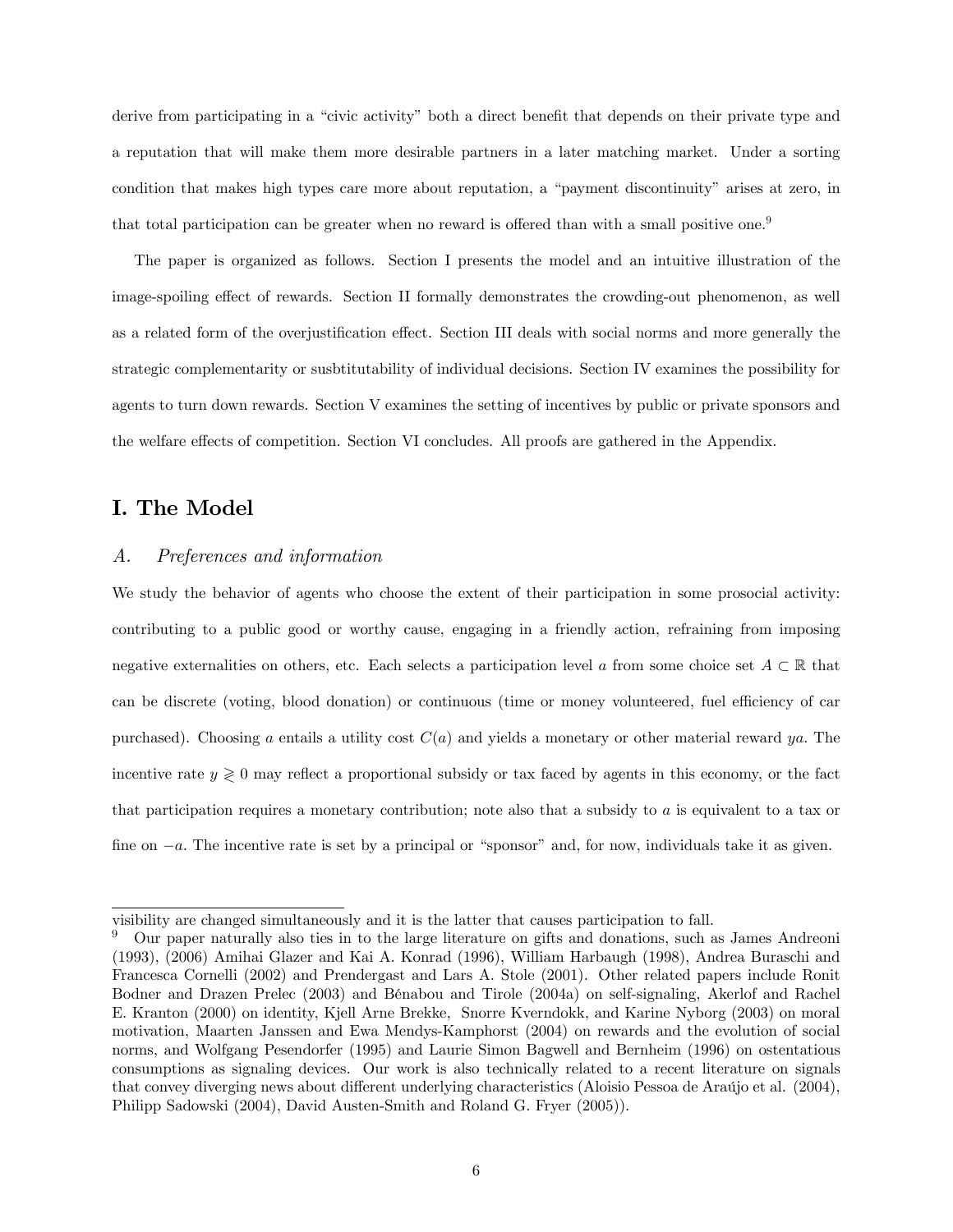Denoting by  $v_a$  and  $v_y$  an agent's intrinsic valuations for contributing to the social good (discussed further below) and for money (consumption of market goods), participation at level a yields a direct benefit

(1) (v<sup>a</sup> + vyy) a − C(a).

Each individual's preference type or "identity"  $\mathbf{v} \equiv (v_a, v_y) \in \mathbb{R}^2$  is drawn independently from a continuous distribution with density  $f(\mathbf{v})$  and mean  $(\bar{v}_a, \bar{v}_y)$ . Its realization is private information, known to the agent when he acts but not observable by others.

Social signaling. In addition to these direct payoffs, decisions carry reputational costs and benefits, reflecting the judgements and reactions of others —family, friends, colleagues, employers. The value of reputation may be instrumental (making the agent a more attractive match, as in Denrell (1998), Herbert Gintis et al. (2001) or Seabright (2002)) or purely affective (social esteem or shame as a hedonic good). For simplicity, we assume that it depends linearly on observers' posterior expectations of the agent's type  $v$ , so that the reputational payoff from choosing  $a$ , given an incentive rate  $y$ , is

(2) 
$$
R(a,y) \equiv x \left[ \gamma_a E(v_a|a,y) - \gamma_y E(v_y|a,y) \right], \text{ with } \gamma_a \ge 0 \text{ and } \gamma_y \ge 0.10
$$

The signs of  $\gamma_a$  and  $\gamma_y$  reflect the idea that people would like to appear as *prosocial* (public-spirited) and *disinterested* (not greedy), while the factor  $x > 0$  measures the visibility or salience of their actions: probability that it will be observed by others, number of people who will hear about it, length of time during which the record will be kept, etc. Defining  $\mu_a \equiv x\gamma_a$  and  $\mu_y \equiv x\gamma_y$ , an agent with preferences  $\mathbf{v} \equiv (v_a, v_y)$ and reputational concerns  $\boldsymbol{\mu} \equiv (\mu_a, \mu_y)$  thus solves

(3) 
$$
\max_{a \in A} \left\{ (v_a + v_y y) a - C(a) + \mu_a E(v_a | a, y) - \mu_y E(v_y | a, y) \right\}.
$$

In the basic version of the model,  $\mu$  is taken to be common to all agents and thus public knowledge. In the full version we also allow for unobserved heterogeneity in image-consciousness, with  $\mu$  distributed independently of v. Finally, while we shall generally cast the analysis in terms of effortful or time-consuming prosocial actions such as volunteering, voting, etc., it is equally applicable to monetary (e.g., charitable) donations,

<sup>&</sup>lt;sup>10</sup> This payoff is defined net of the constant  $(1-x)(\gamma_a\bar{v}_a-\gamma_y\bar{v}_y)$ , which corresponds to the case where a remains unobserved. The restriction to payoffs that are linear in the posterior distribution over v is without much loss of generality, since introducing (monotonic) nonlinear payoffs of the form  $E[\varphi(v_a)|a, y]$ would be essentially equivalent to redefining the density of  $v_a$  (see also footnote 35). The more restrictive assumption, which we make for tractability, is that the coefficients in (2) are independent of the agent's type v.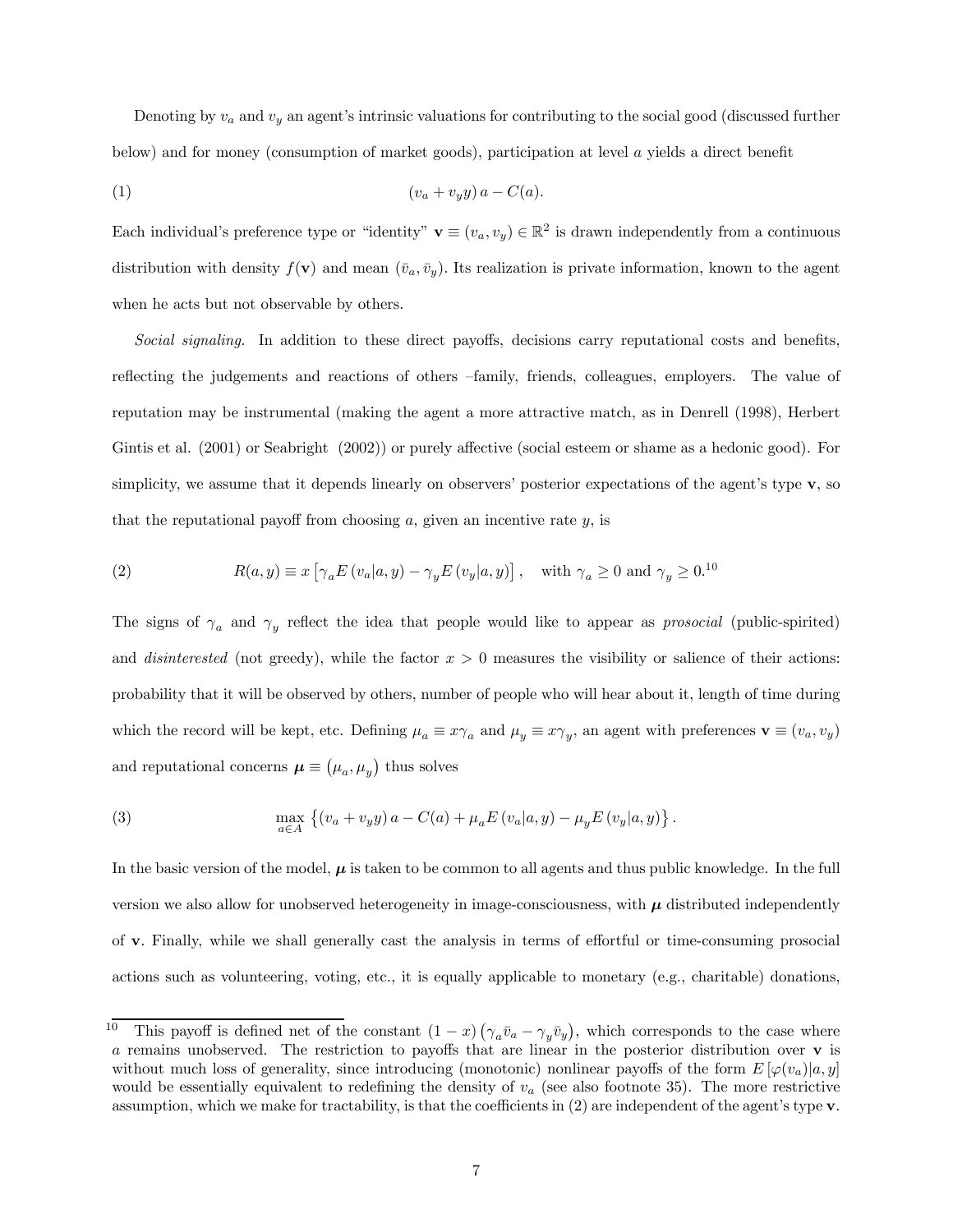with only a simple relabelling of the variables a (dollars contributed) and y (goods or services used as  $rewards$ ).<sup>11</sup>

Self-signaling, identity, and moral sentiments. The model admits an important reinterpretation in terms of self-image. When making a decision affecting others' welfare, an individual will often engage in a selfassessment: "How important is it for me to contribute to the public good? How much do I care about money? What are my real values?" Later on, however, this information may no longer be perfectly "accessible" in memory —in fact, there will often be strong incentives to recall it in a self-serving way. Actions, by contrast, are much easier to remember than their underlying motives, making it rational to define oneself partly through ones' past choices: "I am the kind of person who behaves in this way". Suppose therefore that the exact feelings or signals underlying the participation decision become inaccessible with some probability proportional to x and that, later on, the agent cares about "what kind of a person he is".<sup>12</sup> If, for simplicity, this utility from self-image is linear in beliefs, with weights  $\gamma_a$  and  $-\gamma_y$  on perceived social orientation and greediness, the model is formally equivalent to the social-signaling one.

Relation to altruism and public goods. An agent's intrinsic motivation to behave prosocially,  $v_a$ , can stem from two sources. First, he may care about the overall level of a public good to which his action contributes, such air quality. Let this component of utility be  $w_a$  ( $n\bar{a}/n^{\kappa}$ ), where  $\bar{a}$  represents the average contribution, n the size of the group and  $\kappa \geq 0$  the degree of congestion;  $w_a$  then measures the intensity of the individual's "pure" altruism.<sup>13</sup> Second, he may experience a "joy of giving"  $u_a$  (independent of social- or self-esteem

<sup>&</sup>lt;sup>11</sup> Let a be the dollar amount contributed by an individual with a known utility for income, the concavity of which is represented by  $-C(a)$ . Each dollar generates one unit of public good and entitles the contributor to y units of gifts, perks and privileges (meeting with performers, gala events, networking, etc.), a "currency" for which he has utility  $v_y$ . The case where the sponsor offers matching funds instead of perks, i.e. rewards contributors in the same currency, corresponds to  $v_y \equiv v_a$  and  $\mu_y \equiv 0$ . In the discrete specification used in Sections III.A-V ( $a \in \{0,1\}$  and  $v_y \equiv 1$ ), it can also be represented as the sponsor's reducing an agent's monetary cost of providing a unit of public good from  $c \equiv C(1)$  to  $c - y$ .<br><sup>12</sup> This may reflect pure feelings of *pride or quilt* from seeing oneself as go

This may reflect pure feelings of *pride or guilt* from seeing oneself as generous or selfish (e.g., Akerlof and Dickens (1982), Botond Köszegi (2000)), an *instrumental* value of providing the motivation to undertake and persevere in long-term relationships (e.g. Juan D. Carrillo and Thomas Mariotti (2000), Bénabou and Tirole (2002))), or both. The idea that individuals take their actions as diagnostic of their preferences originated in psychology with Daryl J. Bem (1972) and relates closely to cognitive dissonance theory (Leon Festinger and James Carlsmith (1959)). While psychologists would generally view people as unable to precisely discern their own motives even at the time they act (responding only to the overall mix), this is formally equivalent to our specification in which preference states become inaccessible after some (possibly very brief) period. The link between imperfect recall and intertemporal self-signaling is analyzed in Bénabou and Tirole (2004a), while Bodner and Prelec (2003) examine contemporaneous self-signaling in a dual-self model. <sup>13</sup> Since we abstract from decreasing marginal utility over the total supply of public good, it is worth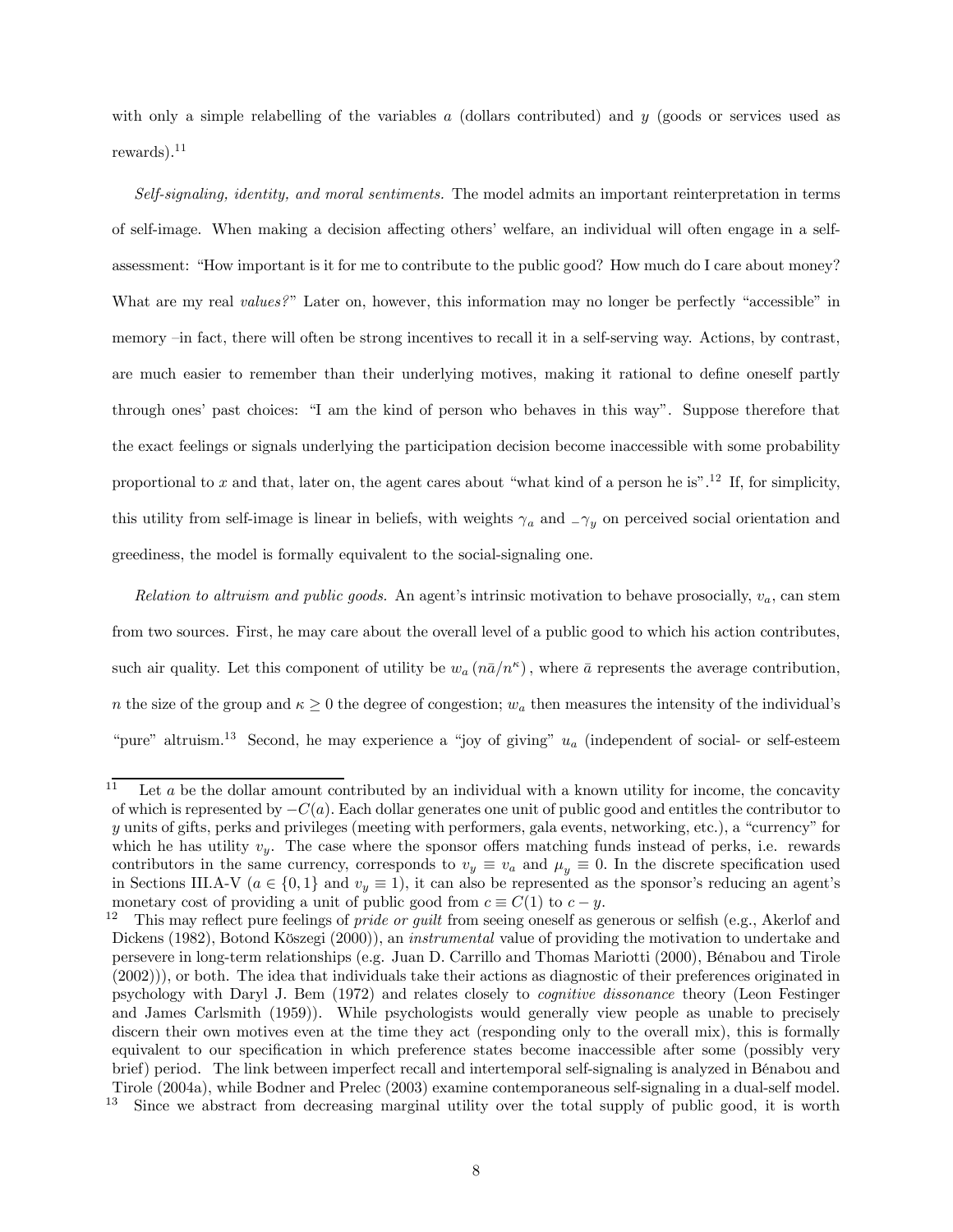concerns) that makes him value his own contribution to  $n\bar{a}$  more than someone else's.<sup>14</sup> Combining these "pure" and "impure" forms of altruism (Andreoni (1988)) yields  $v_a = u_a + w_a/n^{\kappa}$ ; in large groups with  $\kappa > 0$ , the second term becomes vanishingly small. The simplest interpretation of our model is thus one with a continuum of agents (so  $v_a = u_a$ ) in which the average contribution generates a public good ( $\kappa = 1$ ), which an individual values as  $w_a\bar{a}$ . The model applies equally well to finite groups of any size n and value  $\kappa$ , however. All that matters is that there be heterogeneity in the intrinsic propensity to contribute or reciprocate,  $v_a$ , no matter its source, and that agents value being perceived, or perceiving themselves, as having a high  $v_a$ . This social (self) esteem benefit,  $\mu_a E(v_a|a, y)$ , is perhaps what corresponds best to the idea of a "warm glow" of giving: gaining social approval, feeling good about oneself, etc. The important point, however, is the need to go beyond the standard dichotomy between "pure" and "impure" altruism and distinguish, within the latter, between fixed preferences  $(u_a)$  and motives that relate to what a person's behavior says about him or her, which will depend on the informational and economic context, including what others are doing. Finally, note that the action a chosen by agents and giving rise to reputation could be their reaction to someone else's behavior, such as cooperation or defection. The model is thus applicable to reciprocity as well as to unconditional prosocial behavior.

We now turn to the terms in (3) relating to material compensation. That in  $v_y y$  requires no explanation, except to note that if the individual believes that his receiving y reduces the resources available to the sponsor for supporting other activities he cares about, it will be attenuated by an "eviction effect".15 Consider next the potential negative reputation attached to "greed" or money-orientation,  $-\mu_y E(v_y|a, y)$ . Note first that

noting that the standard substitution effect that it would generate (if others give more, I should give less) can never cause equilibrium aggregate supply to be downward-sloping. Note also that, at the cost of some additional complexity, one could make agents care about social welfare (which is then defined as a fixed point) rather than about the level of the public good per se.<br><sup>14</sup> Such would be the effect of feelings of empathy (emp

<sup>14</sup> Such would be the effect of feelings of empathy (emphasized by Batson (1998)) or reciprocity. Equivalently, the marginal cost of participation may include an individual component equal to  $-u_a$ . The term  $u_a$  could also arise from agents' following the Kantian imperative to evaluate their actions as if they would lead everyone to make those same choices (Brekke et al. (2003)).

<sup>&</sup>lt;sup>15</sup> In experiments on charitable giving (e.g., Gneezy and Rustichini (2000b)), it is typically emphasized to subjects that any rewards will come from an entirely separate research budget and therefore not reduce the amount actually donated. In the real world, the presence and magnitude of an eviction effect will depend on individuals' beliefs about the level at which the budget constraint binds and how they value the alternative uses of funds. Suppose, for instance, that a charity has a fixed budget and will use any funds left over to hire "professionals" who produce  $\tau$  units of a per dollar, or some other public good of equivalent value. An individuals' valuation of a reward y for his contribution will now be  $(v_y - \tau w_a/n^{\alpha})y$ . This simply amounts to a redefinition of  $v_y$ , in a way that contributes to making it negatively correlated with  $v_a$ .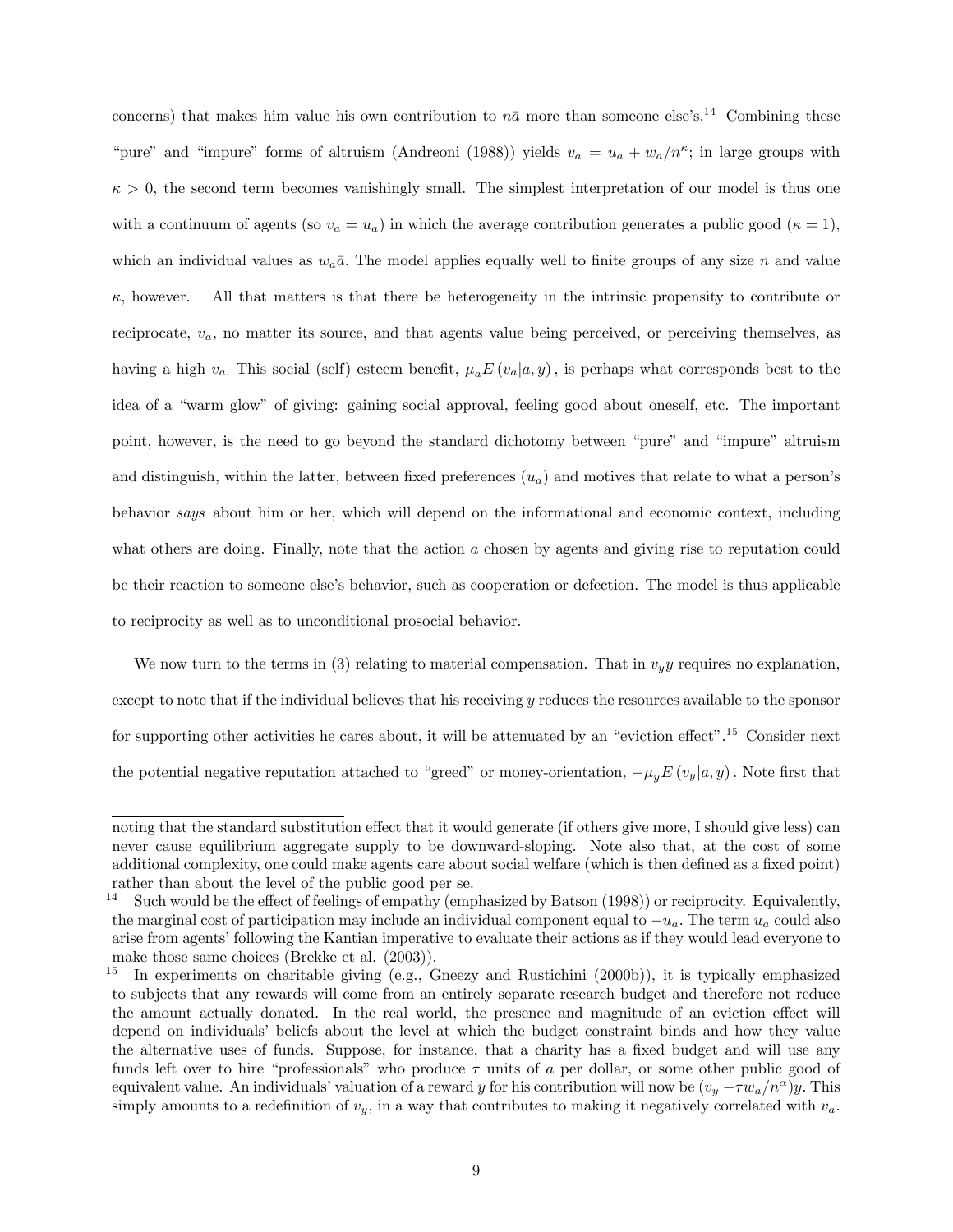all the paper's results but one (Proposition 3) obtain with  $\mu_y \equiv 0$  just as well. It is nonetheless natural to allow for such an effect: "greedy" is no compliment, and indeed someone who has a high valuation for money relative to effort and / or public goods is not a very attractive partner in friendship, marriage, hiring to a position of responsibility, electing to office and other situations where it is difficult to always monitor behavior or write complete contracts. Demonstrating a low marginal utility for money  $v_y$  can also be valuable because it signals high wealth, a motive that figures prominently in the literatures on charitable contributions and on conspicuous consumptions (e.g., Glazer and Conrad (1996), Bagwell and Bernheim (1996)).

### B. The image-spoiling effect of rewards: basic insights

We begin with an intuitive presentation of some key mechanisms. Consider the first-order condition for an agent's choice of a, assuming a well-behaved decision problem over a continuous choice set. By (3), an individual with type  $(v, \mu)$  who faces a price y equates

$$
(4) \tC'(a) = v_a + v_y y + r(a, y; \mu),
$$

where the last term is his (marginal) reputational return from contributing at level  $a$ :

(5) 
$$
r(a, y; \mu) \equiv \mu_a \frac{\partial E(v_a|a, y)}{\partial a} - \mu_y \frac{\partial E(v_y|a, y)}{\partial a}.
$$

Three important points are apparent from (4). First, observing someone's choice of a reveals the sum of his three motivations to contribute (at the margin): *intrinsic, extrinsic, and reputational*. In general all three vary across people, so that learning about  $v_a$  or  $v_y$  corresponds to a *signal-extraction* problem. Second, a higher incentive rate y reduces the informativeness of actions about  $v_a$ , while increasing it about  $v_y$ . Third, heterogeneity in agents' image concerns  $\mu$  represents an additional source of noise that makes inferences about both  $v_a$  and  $v_y$  less reliable, and that is amplified when actions become more visible (higher x).

To gain further insight into the impact of incentives on inferences and behavior, let us now focus on the benchmark case where  $v_a$  and  $v_y$  are independent random variables, while  $\mu_a$  and  $\mu_y$  are fixed and will be omitted from the notation. Figure 1 then shows, for any  $a > 0$ , how the set of agents who contribute at least a varies with the reward y. This group, which we shall term "high contributors", comprises all agents with

(6) 
$$
v_a + v_y y \ge C'(a) - r(a, y),
$$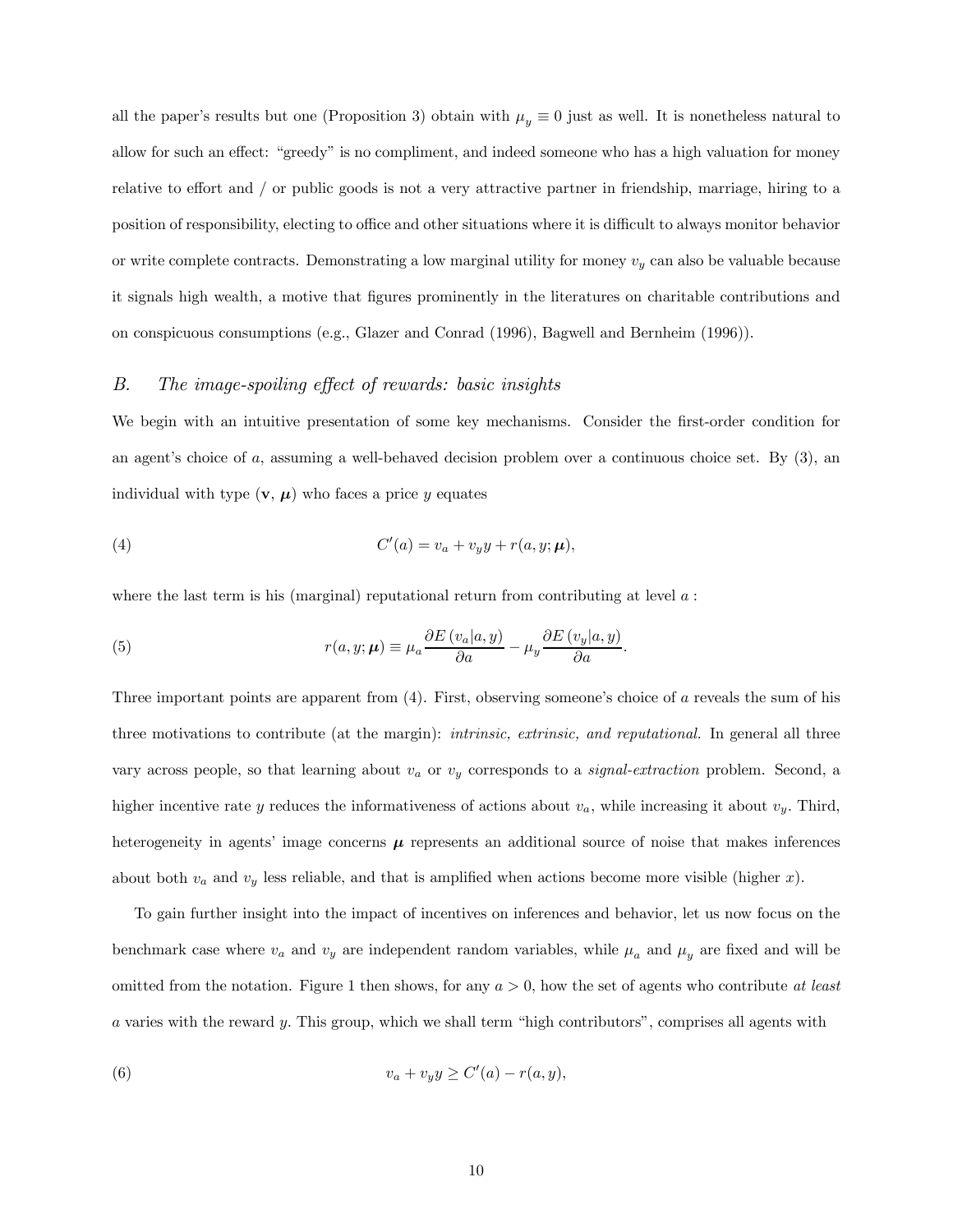

Figure 1: the effects of rewards on the pool of participants

so its boundary is a straight line corresponding to  $(4)$ , along which agents choose exactly a. The same condition applies when the participation decision is discrete,  $a \in \{0, 1\}$ , as will be the case in the second half of the paper, provided we denote  $C'(1) \equiv C(1) - C(0)$  and  $r(1, y) \equiv R(1, y) - R(0, y)$ . Along the boundary, agents are now indifferent between participating and abstaining.

When no reward is offered,  $y = 0$ , the separating locus is vertical: an agent's contribution reveals nothing about his  $v_y$ , but is very informative about his  $v_a$ . In the continuous case prosocial orientation is learned perfectly, in the discrete case one learns whether it is above or below a known cutoff.

When a reward  $y > 0$  is introduced, the slope of the separating locus becomes  $-1/y < 0$ . If we ignore, in a first step, any changes in the inferences embodied in the intercept, the original boundary simply pivots to the left, as shown in Figure 1 (everything works symmetrically for a fine or penalty,  $y < 0$ ). The set of agents contributing at least a thus expands, as types in the hatched area  $(A + B)$  are drawn in. Since this occurs at every level of a, the distribution of contributions shifts up (stochastically), resulting in a higher total supply; this is the standard effect of incentives. In equilibrium, however, there are two reputational effects:

a) The new members of the high-contributors' club have lower  $v_a$ 's than the old ones, so they drag down the group's reputation for prosocial orientation. The reputation of the low-contributors' group also declines, however, so in the discrete-choice case the net effect on the reputational incentive to participate can clearly go either way. Similarly, in the continuous case the reputation  $E(v_a|a, y)$  attached to contributing exactly a declines (as that locus pivots to the left), but so does the reputation attached to contributing exactly  $a' = a - da$ , where da is small; the effect on the marginal return  $\partial E (v_a | a, y) / \partial a$  is thus generally ambiguous.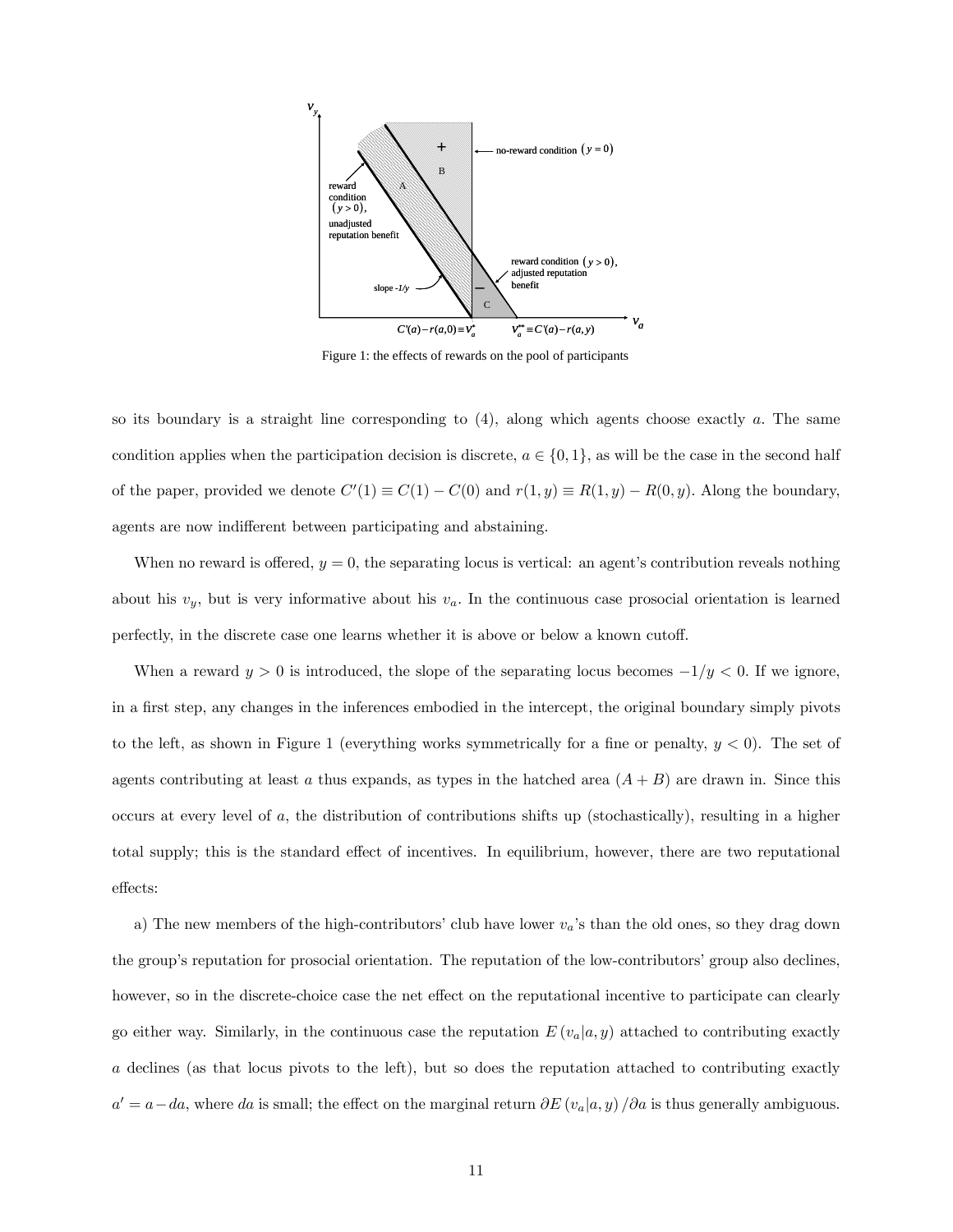b) The new high contributors are "greedy" types (have a  $v_y$  above the mean), whereas those who still contribute below a after the reward is introduced reveal that they care less about money than average. This unambiguously reduces the reputational incentive to participate, as is clear in the discrete case. In the continuous case this follows from the fact that, after the rotation, the locus for contributing at  $a - da$  lies below that for contributing  $a^{16}$ 

If the overall impact of these changes in inferences is negative,  $r(a, y) < r(a, 0)$ , as drawn in Figure 1, the reward *attracts* some new participants (more greedy agents in area  $B$ ) to contributing  $a$  or more, but *repels* some existing ones (more public-spirited agents in area  $C$ ).<sup>17</sup> Overall, the number of agents who contribute at least a may increase or decrease, depending on the weights given to B and C by the distribution  $f(\mathbf{v})$ . If a net decrease occurs at every a, the distribution of contributions shifts down (stochastically) and total supply actually declines when a reward  $y > 0$  is introduced, starting from a no-reward situation.

# II. The overjustification effect and crowding out

We now turn to the formal analysis, establishing three main results. First, we show how the "overjustification effect" discussed by psychologists can be understood as a signal-extraction problem in which rewards amplify the noise, leading observers (or a retrospecting individual) to attribute less of a role to intrinsic motivation in explaining variations in behavior. We then identify the conditions under which monetary incentives crowd out reputational motivation —or, equivalently, legal sanctions undermine social ones resulting in a supply curve that is downward-sloping over a potentially wide range, or exhibits a sharp drop at zero. Finally, we assess the effectiveness of non-material rewards and punishments such as public praise and shame, showing in particular that it is also limited by a form of overjustification effect.

We use here a specification of the model that builds on and extends the familiar normal-learning setup. Let actions vary continuously over  $A = \mathbb{R}$ , with cost  $C(a) = ka^2/2$ . <sup>18</sup>Agents' valuations  $\mathbf{v} \equiv (v_a, v_y)$  are distributed in the population as

<sup>&</sup>lt;sup>16</sup> This is due to the fact that  $C'(a) - r(a, y)$  is increasing in a, by the second-order condition for (3). <sup>17</sup> This matches William Upton's (1973) findings that while offering a monetary reward for giving blood predictably brought in new donors, it reduced donations by those who had regularly been giving for free.

The case of a general convex function  $C(a)$  is treated in Bénabou and Tirole (2004b). Both here and there, we focus attention on equilibria in which the reputation vector,  $E(\mathbf{v}|a, y)$ , is differentiable in a.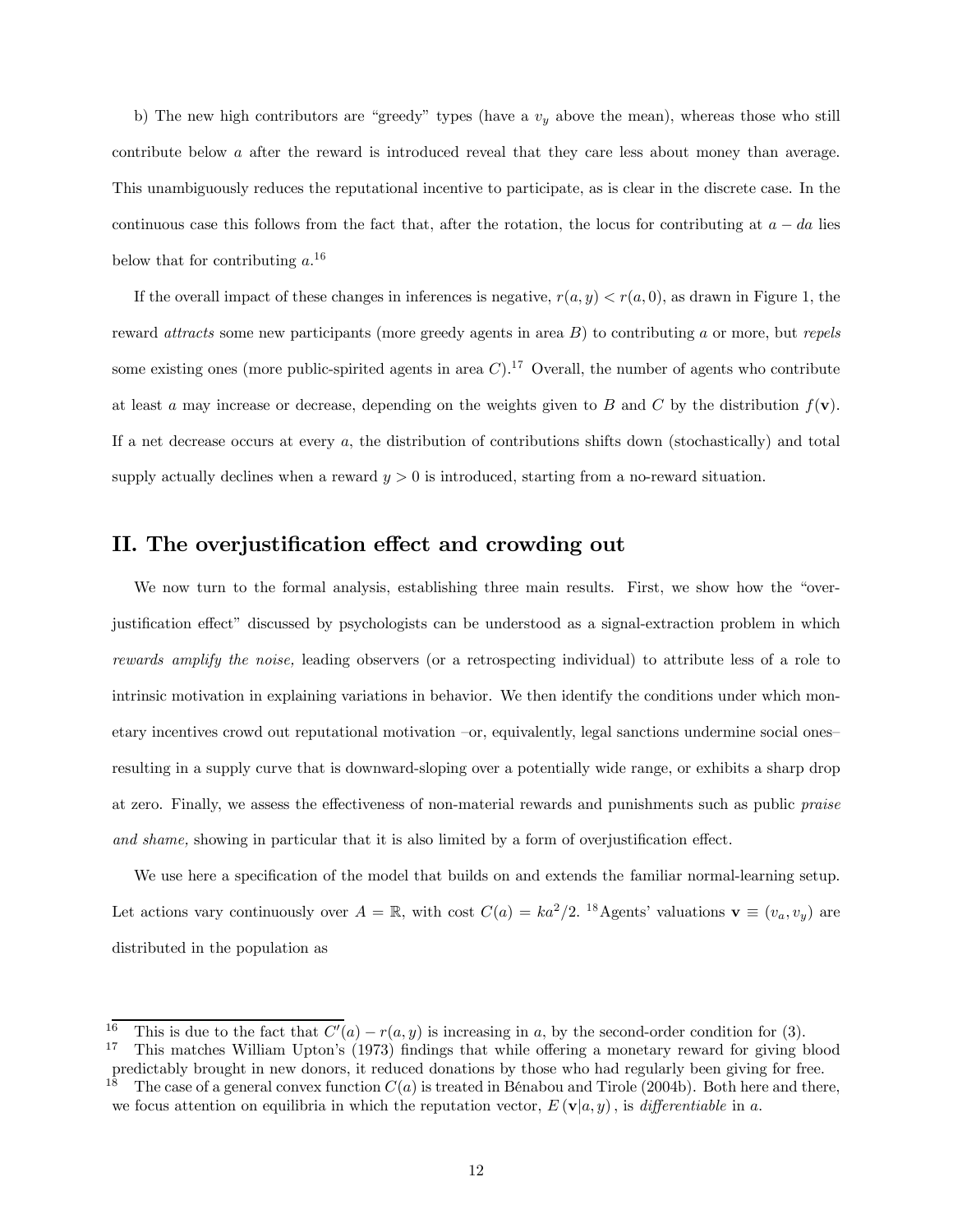(7) 
$$
\begin{pmatrix} v_a \\ v_y \end{pmatrix} \sim \mathcal{N} \begin{pmatrix} \bar{v}_a \\ \bar{v}_y \end{pmatrix} \begin{pmatrix} \sigma_a^2 & \sigma_{ay} \\ \sigma_{ay} & \sigma_y^2 \end{pmatrix}, \quad \bar{v}_a \geq 0, \quad \bar{v}_y > 0,
$$

and at first we continue to focus on the case where everyone has the same reputational concerns,  $\mu \equiv$  $(\bar{\mu}_a, \bar{\mu}_y)$ . We then extend the analysis to the case where  $\mu$  isalso normally distributed across individuals.<sup>19</sup>

#### A. Material rewards

With fixed  $\mu$ 's, the reputational return (5) is constant across agents and equal to

(8) 
$$
\bar{r}(a, y) \equiv \bar{\mu}_a \frac{\partial E(v_a|a, y)}{\partial a} - \bar{\mu}_y \frac{\partial E(v_y|a, y)}{\partial a}.
$$

Thus, by (4), an agent's choice of a reveals his  $v_a + yv_y$ , equal to  $C'(a) - \bar{r}(a, y)$ . Standard results for normal random variables then yield

(9) 
$$
E(v_a|a,y) = \bar{v}_a + \rho(y) \cdot (ka - \bar{v}_a - \bar{v}_y y - \bar{r}(a,y))
$$

(10) 
$$
E(v_y|a,y) = \overline{v}_y + \chi(y) \cdot (ka - \overline{v}_a - \overline{v}_y y - \overline{r}(a,y)),
$$

where

(11) 
$$
\rho(y) \equiv \frac{\sigma_a^2 + y \sigma_{ay}}{\sigma_a^2 + 2y \sigma_{ay} + y^2 \sigma_y^2} \quad \text{and} \quad y\chi(y) \equiv 1 - \rho(y).
$$

Intuitively, the posterior assessment of an agent's intrinsic motivation,  $E(v_a|a, y)$ , is a weighted average of the prior  $\bar{v}_a$  and of the marginal cost of his observed contribution, net of the average extrinsic and reputational incentives to contribute at that level.

Finally, substituting  $(8)$  into  $(9)-(10)$  shows that an equilibrium corresponds to a pair of functions  $E(v_a|a, y)$  and  $E(v_y|a, y)$  that solve a system of two linear differential equations.

**Proposition 1** Let all agents have the same image concern  $(\bar{\mu}_a, \bar{\mu}_y)$ . There is a unique (differentiablereputation) equilibrium, in which an agent with preferences  $(v_a, v_y)$  contributes at the level

(12) 
$$
a = \frac{v_a + v_y y}{k} + \bar{\mu}_a \rho(y) - \bar{\mu}_y \chi(y),
$$

<sup>19</sup> As is often the case, normality yields great tractability at the cost of allowing certain variables to take implausible negative values. By choosing the relevant means large enough, however, one can make the probability of such realizations arbitrarily small; but (7) and (17) below should really be interpreted as local approximations, consistent with the linearity of preferences assumed throughout the paper.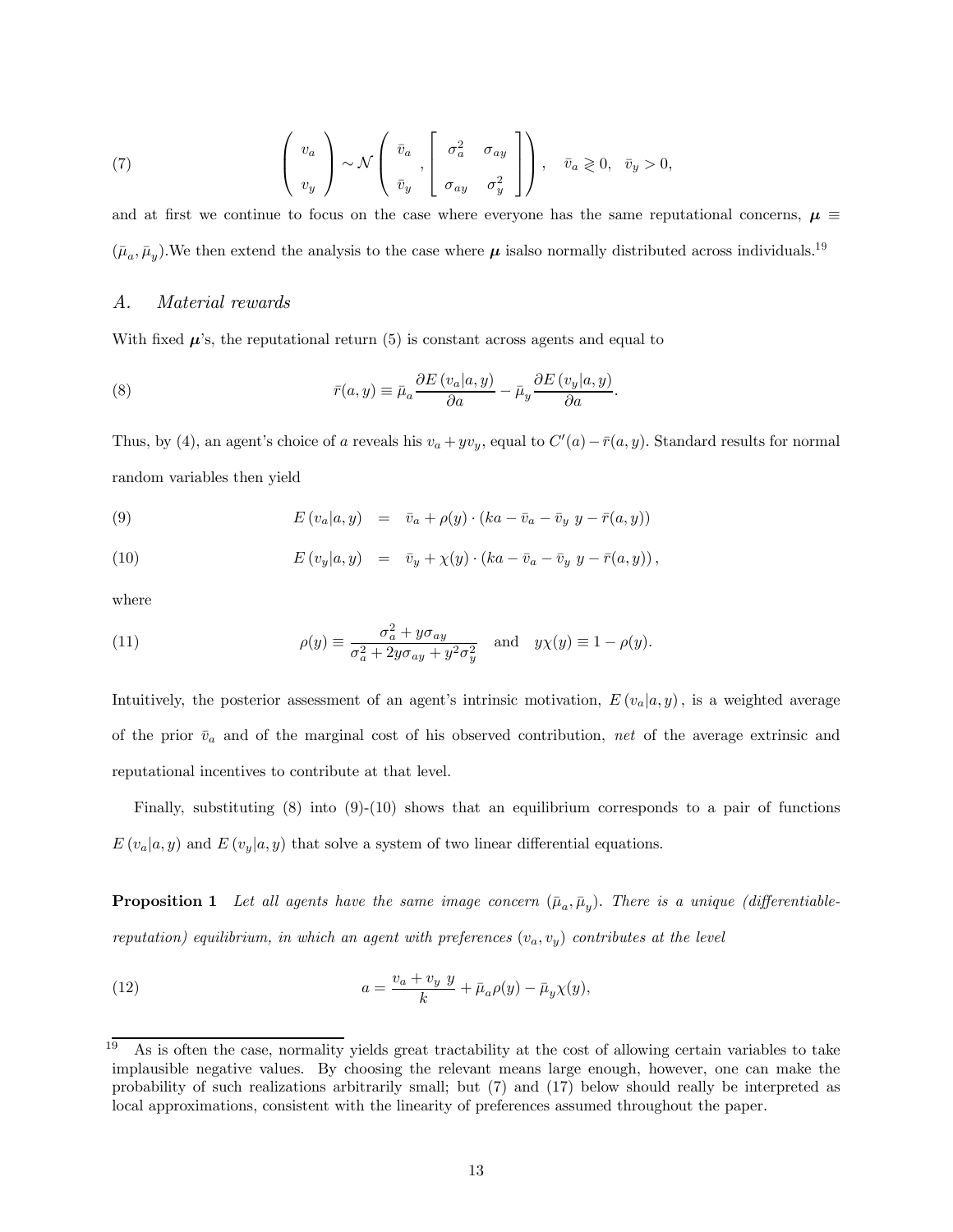where  $\rho(y)$  and  $\chi(y)$  are defined by (11). The reputational returns are  $\partial E(v_a|a, y)/\partial a = \rho(y)k$  and  $\partial E(v_y|a, y)$  $\sqrt{\partial a} = \chi(y)k$ , resulting in a net value  $\bar{r}(y) = k(\bar{\mu}_a \rho(y) - \bar{\mu}_y \chi(y))$ .

The effects of extrinsic incentives on inferences and behaviors can now be analyzed. While a higher y increases agents' direct payoff from contributing,  $v_a + v_y y$ , it also tends to reduce the associated signaling value along both dimensions. In the benchmark case of no correlation ( $\sigma_{ay} = 0$ ), for instance,

(13) 
$$
\rho(y) = \frac{1}{1 + y^2 \sigma_y^2 / \sigma_a^2} \text{ and } \chi(y) \equiv \frac{y \sigma_y^2 / \sigma_a^2}{1 + y^2 \sigma_y^2 / \sigma_a^2},
$$

so a higher y acts much like an increase in the *noise-to-signal ratio*  $\theta \equiv \sigma_y/\sigma_a$ , leading observers who parse out the agent's motives to decrease the weight attributed to social orientation,  $\rho(y)$ , and increase its counterpart for greediness,  $\chi(y)$ .<sup>20</sup> When  $\sigma_{ay} \neq 0$ , a positive correlation tends to amplify the decline in  $\rho(y)$ , a negative one works to weaken or even reverse it. Indeed, the more  $v_a$  and  $v_y$  tend to move together, the less observing a high contribution a, or equivalently a high  $v_a + v_y y$ , represents good news about the agent's intrinsic valuation  $v_a$ ; and the larger is y, the stronger is this "discounting" effect.<sup>21</sup>

Summing (12) over agents yields the (per capita) aggregate supply of the public good  $\bar{a}(y)$ , whose slope,

(14) 
$$
\bar{a}'(y) = \frac{\bar{v}_y}{k} + \bar{\mu}_a \rho'(y) - \bar{\mu}_y \chi'(y),
$$

reflects both the standard effect of incentives and the *crowding out or in* of reputational motivation that they induce. Since the general expression (provided in the appendix) is a bit complicated, we focus here on two benchmark cases that make clear the main factors at play. The first one is that of independent values, for which we show that as long as the reputational concern over either prosocial orientation or money-orientation is above some minimum level, there exists a range over which incentives backfire.

**Proposition 2** (overjustification and crowding out). Let  $\sigma_{ay} = 0$  and define  $\theta \equiv \sigma_y/\sigma_a$ . Incentives are counterproductive,  $\bar{a}'(y) < 0$ , at all levels such that

(15) 
$$
\frac{\bar{v}_y}{k} < \bar{\mu}_a \cdot \frac{2y\theta^2}{(1+y^2\theta^2)^2} + \bar{\mu}_y \cdot \frac{\theta^2 (1-y^2\theta^2)}{(1+y^2\theta^2)^2}.
$$

<sup>20</sup> More precisely,  $y\chi(y)=1-\rho(y)$  rises with y everywhere, but the same is true of  $\chi(y)$  only for  $|y| \le 1/\theta$ .<br>21 Thus, as the correlation between  $y_c$  and  $y_c$  rises from  $-1$  to 0 to 1, the function  $\rho(y)$  pivots downwar

Thus, as the correlation between  $v_a$  and  $v_y$  rises from  $-1$  to 0 to 1, the function  $\rho(y)$  pivots downwards over the range  $0 < y < 1/\theta$ , from  $1/(1 - \theta y)$  to  $1/(1 + \theta^2 y^2)$  and then to  $1/(1 + \theta y)$ . The effect of  $\sigma_{ay}$ on the slope  $\chi'(y)$  is more complex, as it depends on  $\sigma_{ay}^2$ ; see(A.2)-(A.3) in the Appendix.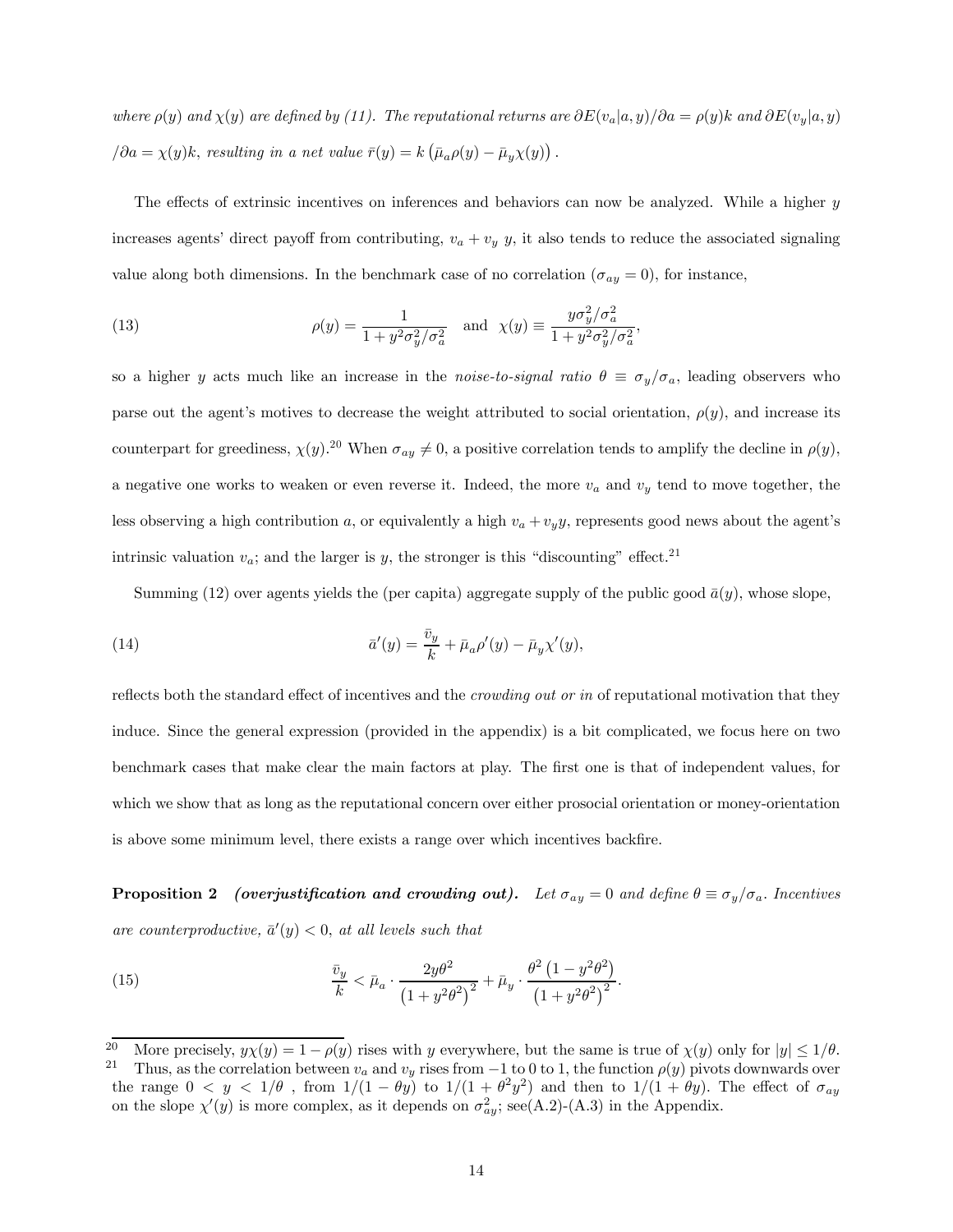Consequently, for all  $\bar{\mu}_a$  above some threshold  $\mu_a^* \geq 0$  there exists a range  $[y_1, y_2]$  such that  $\bar{a}(y)$  is decreasing on  $[y_1, y_2]$  and increasing elsewhere on  $\mathbb{R}$ . If  $\bar{\mu}_y < \bar{v}_y/k\theta$ , then  $\mu_a^* > 0$  and  $0 < y_1 < y_2$ ; as  $\bar{\mu}_a$  increases,  $y_1$ rises and  $y_2$  falls, so  $[y_1, y_2]$  widens. If  $\bar{\mu}_y > \bar{v}_y / k\theta^2$ , then  $\mu_a^* = 0$  and  $y_1 < 0 < y_2$ ; as  $\bar{\mu}_a$  increases both  $y_1$ and  $y_2$  rise and, for  $\bar{\mu}_a$  large enough,  $[y_1, y_2]$  again widens.

As illustrated in Figure 2a, crowding out can occur over a fairly wide range, making all but very large rewards inferior to none.<sup>22</sup> Most interesting are the comparative statics on  $\bar{\mu}_a$  and the *cross-effects* between  $\bar{\mu}_a$  and y, two predictions for which a recent experiment provides a striking match. Studying the willingness of 238 subjects to join a blood-donor program, Carl Mellström and Magnus Johannesson (2005) found that: a) absent monetary rewards, women contributed significantly more than men: 52 percent versus 28 percent; b) introducing a monetary payment (of about \$7) caused a moderate, statistically insignificant increase in men's participation rate (to 37 percent), but led to a dramatic collapse in that of women, which fell to 30 percent; c) when subjects had the opportunity to turn over their fee to a (cancer-related) charity, men's participation remained essentially unchanged (33 percent), but that of women went right back to 53 percent. If one grants that, for easily understood reasons, it is more important for women than for men to be perceived (and think of themselves) as caring and compassionate human beings - that is, if they have a higher  $\mu_a$ then Proposition 2 (or Figure 2a) predicts both that they will contribute more in the absence of rewards and that they will be the ones most likely to respond negatively to monetary incentives.<sup>23</sup> By the same logic, they will also respond the most to the option of turning down or giving away the reward, which restores to the blood donation its original, unsullied meaning. $^{24}$ 

The second case we highlight is that of "small rewards", which is interesting for two reasons. First, some studies find crowding out  $(\bar{a}(y))$  decreasing) to occur mostly at relatively low levels, and it is sometimes even suggested that the main effect is a *discontinuity at zero* in subjects' response to incentives (Gneezy and Rustichini (2000b), Gneezy (2003)). Is there something qualitatively different between "unrewarded" and "rewarded" activities that could cause rational agents to behave in this way? We show that there is, and

<sup>&</sup>lt;sup>22</sup> The values used in Figure 2a are  $\bar{v}_a = 4$ ,  $v_y = 1$ ,  $\mu_y = 0$ ,  $\theta = .2$  and  $\mu_a \in \{0, 6.7, 8.3, 10, 12, 14.6\}$ . In Figure 2b they are  $\bar{v}_a = 3$ ,  $\bar{v}_y = 1$ ,  $\mu_a = \mu_y = 1$  and  $\theta \in \{0, 1, 2, 3, 5\}$ .

 $23$  By contrast, the experimental results described above cannot be explained by what would have been the standard interpretation of condition (a) alone, namely that women are, on average, more prosocial than men (have a higher  $\bar{v}_a$ ).<br><sup>24</sup> This case is analyzed, in a simpler version of the model, in Section IV, where we show that such options or

<sup>&</sup>quot;menus" may not always be so effective.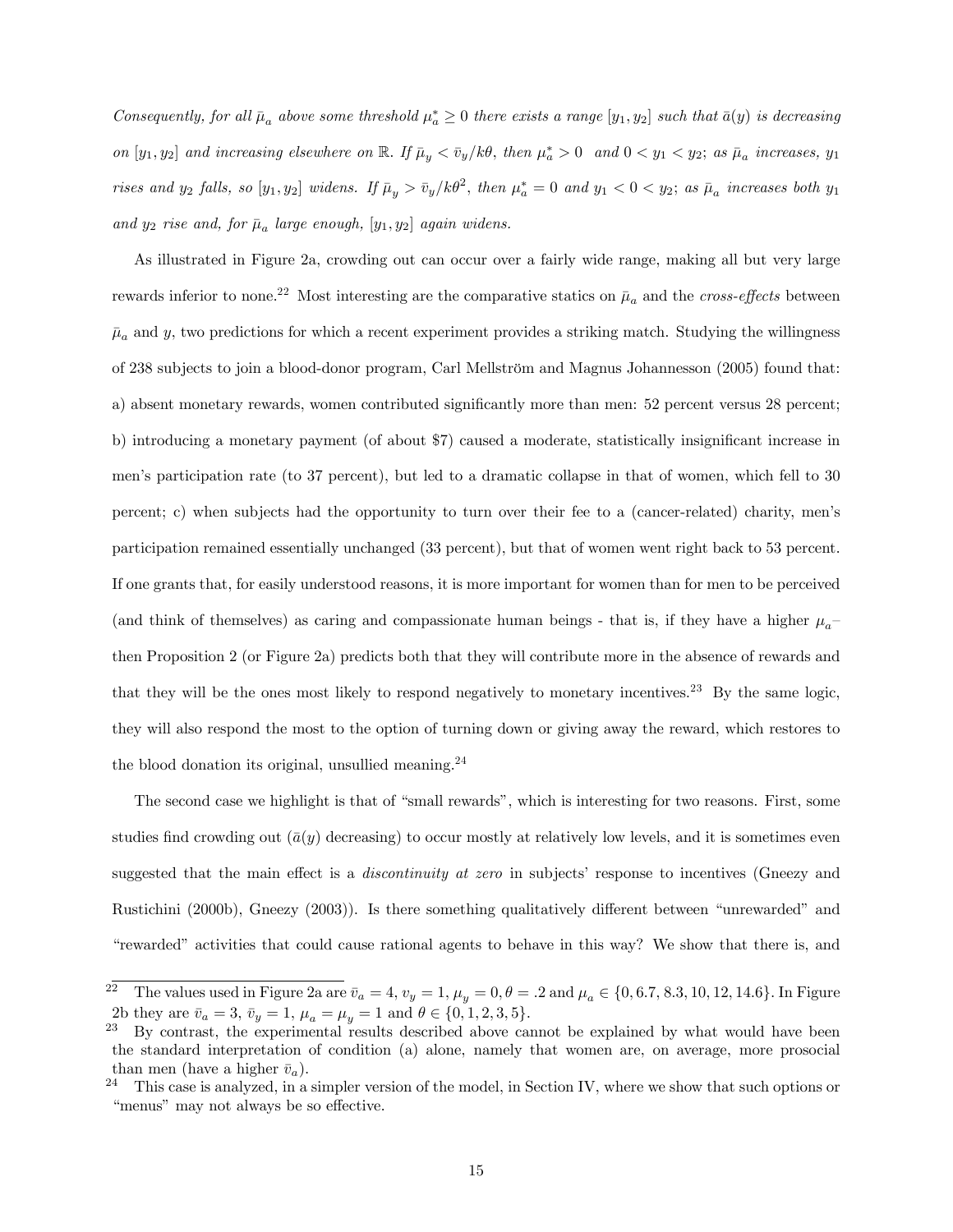

Figure 2a: varying  $\mu_a$  (with  $\mu_y = 0$ ). The straight line corresponds to  $\mu_a = 0$  (no reputation concern).



Figure 2b: varying  $\theta = \sigma_y / \sigma_a$  (with  $\mu_a = 0$ ). The lower straight line corresponds to  $\mu_y = 0$  (no reputation concern), the upper one to  $\theta = 0$  (standard one-dimensional signaling model).

explain when it will matter. The second reason why "small rewards" are of interest is that in real-world situations where time has an opportunity cost, they will actually correspond to substantial values of y.

Proposition 3 (small net incentives and signal-reversal). (1) Small rewards or punishments are *counterproductive*,  $\bar{a}'(0) < 0$ , *whenever* 

(16) 
$$
\frac{\bar{v}_y}{k} < \bar{\mu}_a \left( \frac{\sigma_{ay}}{\sigma_a^2} \right) + \bar{\mu}_y \left( \frac{\sigma_y^2 - 2\sigma_{ay}^2/\sigma_a^2}{\sigma_a^2} \right).
$$

(2) Let  $\bar{\mu}_y > 0$  and assume that  $v_a$  and  $v_y$  are uncorrelated, or more generally not too correlated. Then, as  $\sigma_a/\sigma_y$  becomes small, the slope of the supply function at  $y = 0$  tends to  $-\infty$ .

(3) Suppose that participation entails a unit opportunity cost with monetary value  $\hat{y}$ . Then  $\bar{a}'(\hat{y}) < 0$  and  $\bar{a}'(\hat{y}) \rightarrow -\infty$  under the conditions stated in (1) and (2) above, respectively.

The first term on the right-hand side of (16) reflects the intuition given earlier about the role of correlation in generating crowding out -or crowding in. Most important is the second term, whose dependence on the noise-to-signal ratio is illustrated in Figure 2b: letting  $\sigma_{ay} = 0$ , for instance, shows that  $\bar{a}'(0) = \bar{v}_y/k - \bar{\mu}_y(\sigma_y/\sigma_a)^2$ . Thus, in situations where there is much more uncertainty (hence more to learn) about individuals' desire for money than about their motivation for the specific task at hand, even a minimal concern about appearing greedy (a small  $\bar{\mu}_y > 0$ ) is sufficient to cause a sharply negative response to small incentives and, in the limit, a *downward discontinuity in the supply response*. This result, moreover, applies whether or not the task has any prosocial dimension  $(\bar{\mu}_a$  may equal zero), thus also explaining why adverse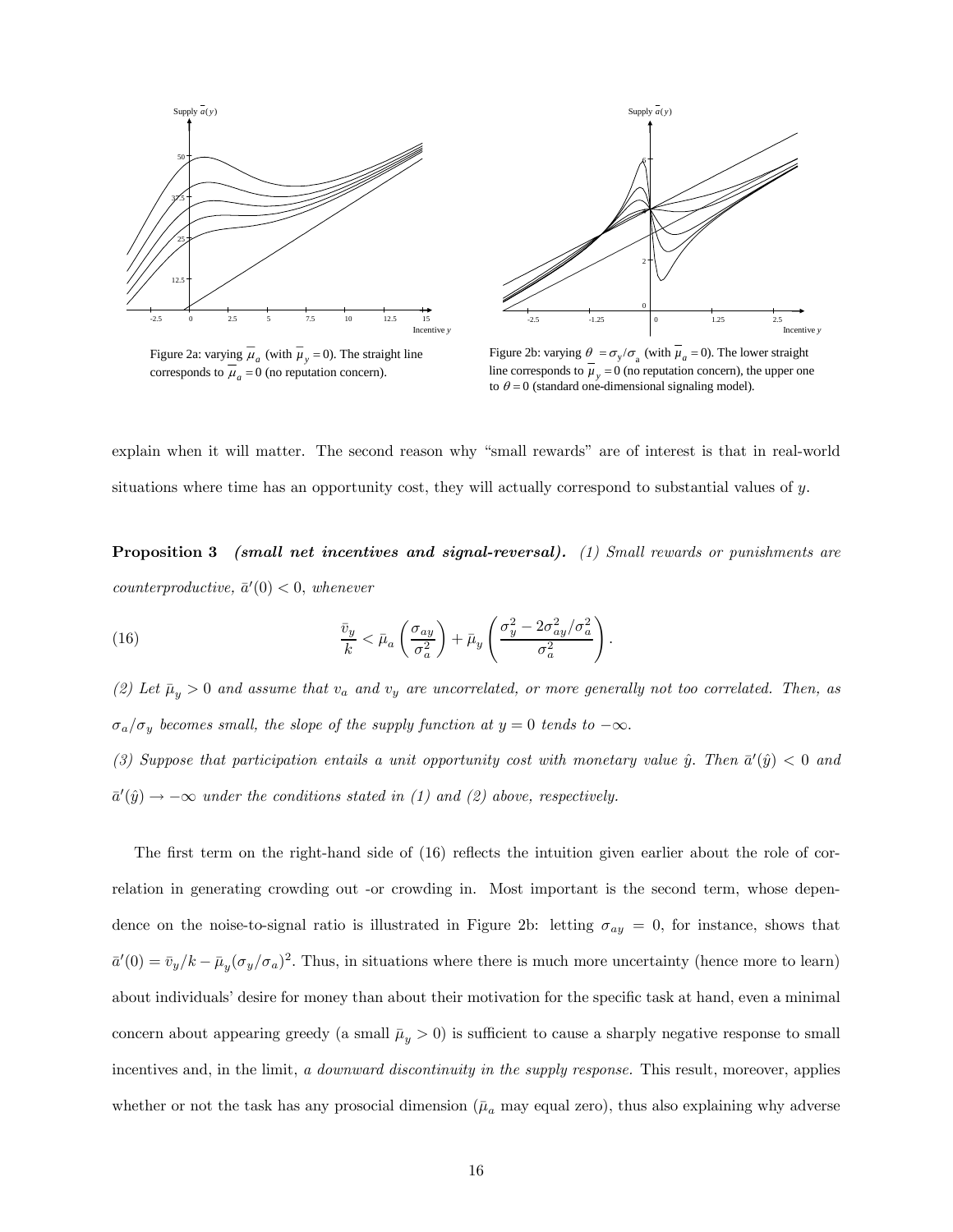effects of small rewards have been found both in experiments involving private, puzzle-solving tasks and others involving public-goods provision. The intuition for why "zero is special" is that, at that point, participation switches from being an "unprofitable" to a "profitable" activity and thus comes to be interpreted as a signal of greed rather than disinterestedness. This signal reversal effect, operating specifically around a zero net reward, creates an additional source of crowding out on top of the general signal-jamming effect (decrease in  $\rho(y)$ ) that was shown to operate at all levels of  $y$ <sup>25</sup>.

If the empirical validity of this signal reversal was restricted to very small prizes and fines, it would be of somewhat limited interest. The third result, shows, however, that the relevant "tipping point" is not really zero (except in laboratory experiments, where subjects, once there, have no profitable alternative uses of their time) but agents' monetary value of time, which can be quite substantial. This also suggests that existing experiments may not have been focussing on the most relevant scale of costs and benefits, and that future empirical work should involve situations in which opportunity costs are non-trivial and vary across subjects.

### B. Image rewards

Public authorities and private sponsors aiming to foster prosocial behavior make heavy use of both public displays and private mementos conveying honor or shame. Nations award medals and honorific titles, charitable organizations send donors pictures of "their" sponsored child, non-profits give bumper stickers and T-shirts with logos, universities award honorary "degrees" to scholars, etc.<sup>26</sup> Conversely, the ancient practice of the pillory has been updated in the form of televised arrests, posting on the internet the names of parents

<sup>&</sup>lt;sup>25</sup> When the two effects are combined it is easy to get supply curves that have a sharp local minimum at  $y =$ 0, so that neither offering rewards (up to a point) nor requiring sacrifices raises supply. Note also that whereas the signal-reversal effect  $(\lim_{\sigma_a/\sigma_y \to 0} [\bar{a}'(0)] = -\infty)$  is a robust and economically intuitive phenomenon, the fact that the amplitude of  $|\bar{a}(y)|$  near zero also becomes unbounded in the limit is only an artefact of the linearquadratic specification. In Bénabou and Tirole (2004b), we thus obtain a similar discontinuity in  $\bar{a}(y)$  at  $y = 0$ with bounded actions ( $a \in \{0, 1\}$ ) and  $\sigma_a/\sigma_y = 0$ .<br><sup>26</sup> Our previous results may also help understand certain common features of the items which charities, public

radio or televisions stations, etc., offer in their mass fundraising campaigns. The relevant interpretation of the model here is that in which a is a monetary donation and  $\gamma$  a reward rate in terms of "thankyou gifts" (see footnote 11). Equation (13) then shows that in order to minimize the image-spoiling effect and maximize contributions, the items should not only be cheap compared to the donation (low  $y$ ) but also have *little variance* in the private value that individuals attach to them (low  $\sigma_y^2$ ). Hence the offering of standardized goods with commercially available substitutes, such as mugs, umbrellas, etc., rather than original or personalized ones. The only dimension in which the items are unique is the logo they bear, which allows the contributor to "automatically" display a token of his generosity by using them (relatively high  $x$ ).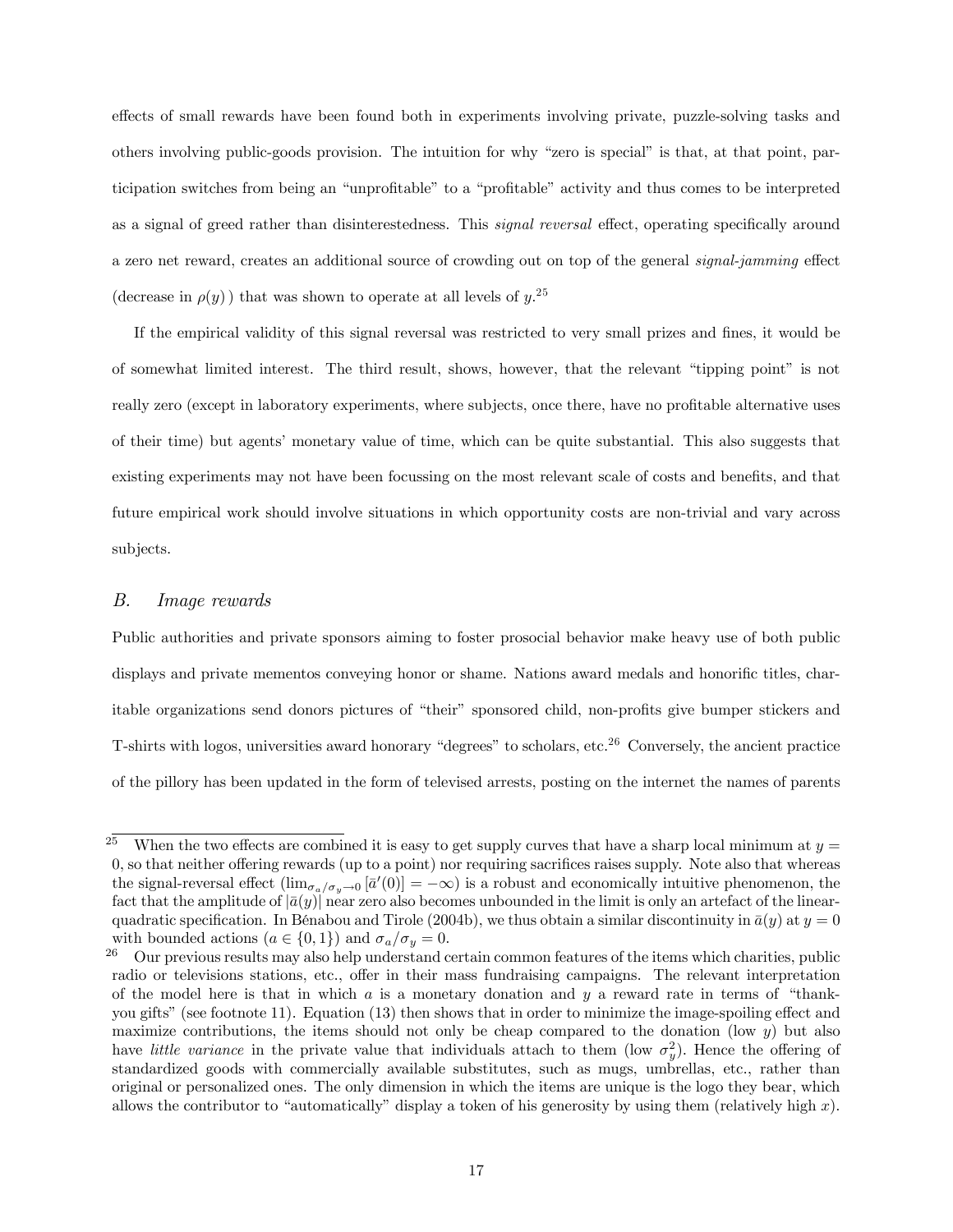who are delinquent on child support and those of sexual offenders, and publishing in local newspapers the licence plate numbers of cars photographed in areas known for drug trafficking or prostitution.<sup>27</sup>

Formally, greater publicity or prominence corresponds to a homothetic increase in  $(\mu_a, \mu_v)$ . Our model then confirms the above intuitions, but also delivers important caveats. In particular, when agents are heterogeneous in their reputational concerns, giving greater scrutiny to their behavior may not work that well, as good actions *come to be suspected of being image-motivated*. To analyze these issues we now allow agents' image concerns, like their valuations, to be normally distributed:

(17) 
$$
\begin{pmatrix} \mu_a \\ \mu_y \end{pmatrix} \sim \mathcal{N} \begin{pmatrix} \bar{\mu}_a \\ \bar{\mu}_y \end{pmatrix} \begin{pmatrix} \omega_a^2 & \omega_{ay} \\ \omega_{ay} & \omega_y^2 \end{pmatrix}, \ \ \bar{\mu}_a \geq 0, \ \ \bar{\mu}_y \geq 0,
$$

with **v** and  $\mu$  independent. In the first-order condition (4), the reputational return  $r(a, y; \mu)$  is now also normal and independent of **v** (conditionally on a), with mean  $\bar{r}(a, y)$  given by (8) and variance

(18) 
$$
\Omega(a,y)^2 \equiv \begin{pmatrix} \frac{\partial E(v_a|a,y)}{\partial a} & -\frac{\partial E(v_y|a,y)}{\partial a} \end{pmatrix} \begin{bmatrix} \omega_a^2 & \omega_{ay} \\ \omega_{ay} & \omega_y^2 \end{bmatrix} \begin{pmatrix} \frac{\partial E(v_a|a,y)}{\partial a} \\ -\frac{\partial E(v_y|a,y)}{\partial a} \end{pmatrix}.
$$

The signal-extraction formulas (9)-(10) thus remain unchanged, except that the updating coefficients  $\rho(y)$ and  $\chi(y)$  are respectively replaced by

(19) 
$$
\rho(a,y) \equiv \frac{\sigma_a^2 + y\sigma_{ay}}{\sigma_a^2 + 2y\sigma_{ay} + y^2\sigma_y^2 + \Omega(a,y)^2} \text{ and } \chi(a,y) \equiv \frac{y\sigma_y^2 + \sigma_{ay}}{\sigma_a^2 + 2y\sigma_{ay} + y^2\sigma_y^2 + \Omega(a,y)^2}.
$$

An equilibrium then corresponds again to a pair of functions  $E(v_a|a, y)$  and  $E(v_y|a, y)$  that solve the differential equations (9)-(10), but this system is now *nonlinear*, due to the term  $\Omega(a, y)^2$  in  $\rho$  and  $\chi$ . We are able to solve it for the intuitive and important class of solutions where  $\Omega$  is independent of a, so that reputations remain linear in a. We cannot a priori exclude the existence of other, nonlinear, equilibria.

**Proposition 4** (1) A linear-reputation equilibrium corresponds to a fixed-point  $\Omega(y)$ , solution to:

(20) 
$$
\Omega(y)^{2}/k^{2} \equiv \omega_{a}^{2} \rho(y)^{2} - 2\omega_{ay} \rho(y)\chi(y) + \omega_{y}^{2} \chi(y)^{2},
$$

 $27$  Peer groups also play an important role by creating a rehearsal mechanism: if acquaintances all contribute to a cause, one is constantly reminded of one's generosity, or lack thereof. People indeed volunteer more help in response to a direct request to do so, especially when it comes from a friend, a colleague or family (Freeman 1997), whose opinion of them they naturally care about more than that of strangers.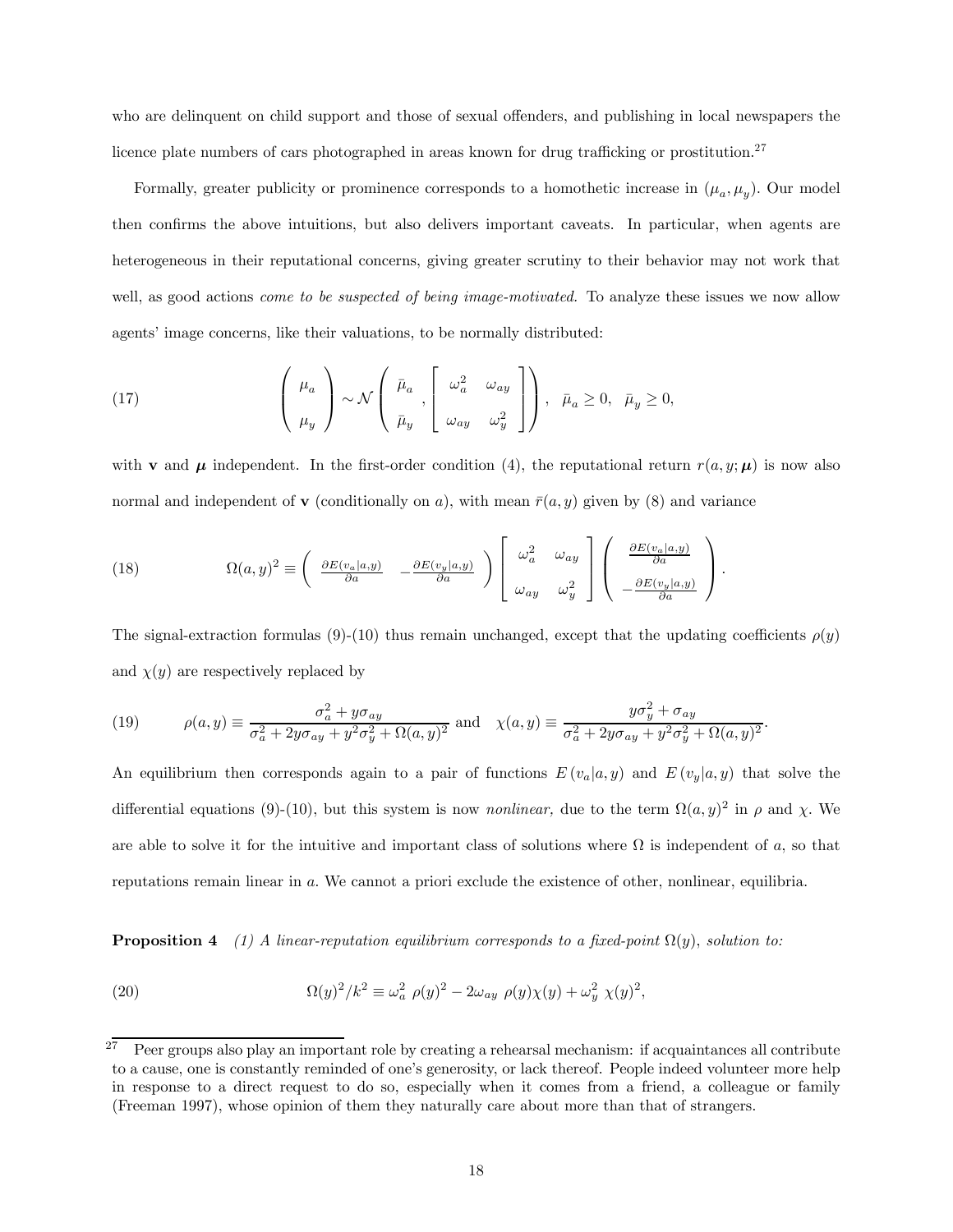where  $\rho(y)$  and  $\chi(y)$  are given by (19) with  $\Omega(a, y) \equiv \Omega(y)$ . The optimal action chosen by an agent with type  $(v, \mu)$  is then

(21) 
$$
a = \frac{v_a + y \cdot v_y}{k} + \mu_a \rho(y) - \mu_y \chi(y)
$$

and the marginal reputations are  $\partial E (v_a|a, y) / \partial a = \rho(y)k$  and  $\partial E (v_y|a, y) / \partial a = \chi(y)k$ , with a net value of  $r(y; \mu)=(\mu_a \rho(y) - \mu_y \chi(y))k$  for the agent.

(2) There always exists such an equilibrium, and if  $\omega_{ay} = 0$  it is unique (in the linear-reputation class).

A greater variability of image motives,  $\Omega(y)^2 = Var(r(y; \mu))$ , makes individuals' behavior a more noisy measure of their true underlying values  $(v_a, v_y)$ , reducing both  $\rho(y)$  and  $\chi(y)$ . This variance is itself endogenous, however, as agents' reputational calculus takes into account how their collective behavior affects observers' signal-extraction-problem. This is reflected in the fixed-point nature of equation (20).28

Proposition 4 now allows us to demonstrate how increased publicity gives rise to an offsetting *overjustifi*cation effect. Let all the reputational weights  $\mu = (\mu_a, \mu_y)$  be scaled up by some prominence or memorability factor,  $x$ ; the material incentive  $y$  remains constant. Aggregate supply is then

(22) 
$$
\bar{a}(y,x) = \frac{\bar{v}_a + y \cdot \bar{v}_y}{k} + x \left( \bar{\mu}_a \rho(y,x) - \bar{\mu}_y \chi(y,x) \right),
$$

where the dependence on x indicates that all the covariance terms  $(\omega_a^2, \omega_{ay}, \omega_y^2)$  in the original equation (20), corresponding to  $x = 1$ , are now multiplied by  $x^2$ . A greater visibility of actions (and of any rewards attached to them) thus has two offsetting effects on the reputational incentive to contribute:

a) a direct amplifying effect, the sign of which is that of  $\mu_a \rho(y, x) - \mu_y \chi(y, x)$  for an individual and  $\bar{\mu}_a \rho(y, x) - \bar{\mu}_y \chi(y, x)$  on average. For people who are mostly concerned about appearing socially-minded ( $\mu_a$  $\gg \mu_y$ ) this increases the incentive to act in a prosocial manner, whereas for those most concerned about not appearing greedy  $(\mu_y \gg \mu_a)$  it has the reverse effect.  $^{29}$ 

b) a dampening effect, as reputation becomes less sensitive to the individual's behavior, which observers increasingly ascribe to image-seeking. Formally, the "effective noise"  $\Omega(y, x)$  increases with x (in any stable equilibrium) and  $\rho(y, x)$  and  $\chi(y, x)$  consequently tend to decrease with it.

When  $\omega_{ay} \neq 0$  there could be multiple equilibria, with different degrees of informativeness. Since the general theme of multiplicity is investigated in Section III.A, we do not pursue it here.

For  $y > 0$ . We are focussing this discussion, for simplicity, on the "natural" case where  $\rho$  and  $\chi$  are both positive, which occurs as long as  $\sigma_{ay}$  is not too negative; see (19).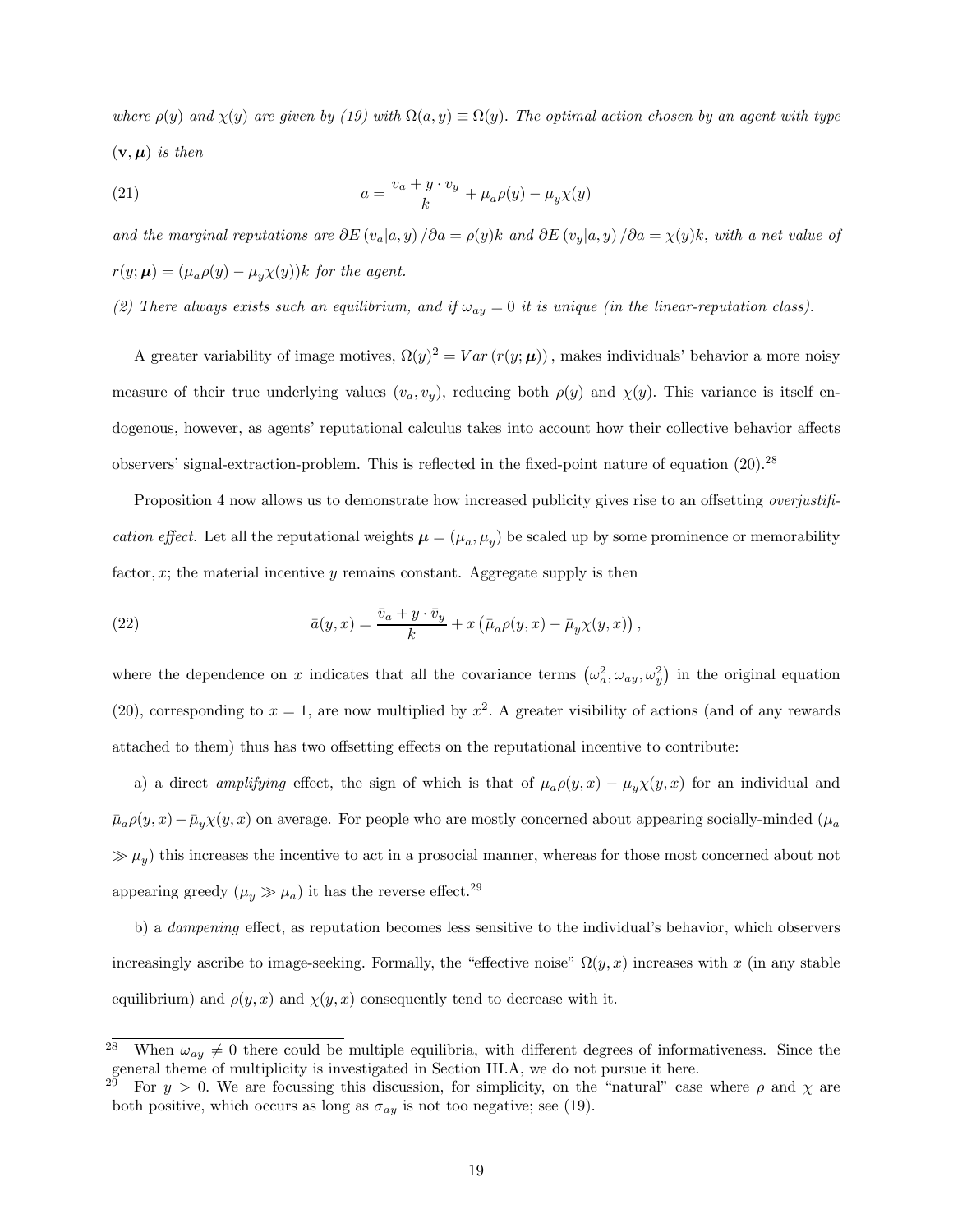This tradeoff implies that giving increased publicity to pro- or anti-social behavior may be of somewhat limited effectiveness, even when it is relatively cheap to do. Consider for instance the case where  $\mu_u$  is known  $(\omega_y = 0)$ , possibly equal to zero. As x becomes large (more generally,  $x k \omega_a^2 >> 1$ ), equation (20) yields

(23) 
$$
\rho(y,x) \approx \left(\frac{\sigma_a^2 + y\sigma_{ay}}{k^2\omega_a^2}\right)^{1/3} x^{-2/3}.
$$

The aggregate social benefit from publicity  $\bar{\mu}_a x \rho(y, x)$  thus grows only as  $x^{1/3}$ , implying that it is optimal to provide only a finite level of x even when it has a constant marginal cost, or even a marginal cost that declines slower than  $x^{-2/3}$ .<sup>30</sup> Policies by parents, teachers, governments and other principals that rely on the "currency " of praise and shame are thus effective up to a point, but eventually self-limiting.

## III. Honor, stigma, and social norms

The second main issue we explore is that of social and personal norms. We first show how multiple standards of "acceptable" behavior can arise from the interplay of honor and shame, then examine what characteristics of the "market", such as the distribution of social preferences, the availability of excuses or the observability of action and inaction, facilitate or impede their emergence.

For the remainder of the paper we focus on the case of a binary participation decision,  $A = \{0, 1\}$ , in which the notions of honor and stigma are most sharply apparent. Unless otherwise specified, we also assume that all agents share the same reputational concern  $\mu \equiv (\mu_a, \mu_y)$  and the same valuation for money, which we normalize to  $v_y \equiv 1$ . Their prosocial orientation  $v_a$ , by contrast, is distributed on some interval  $[v_a^-, v_a^+]$ .<sup>31</sup> Indeed, whereas two-dimensional uncertainty is essential to the overjustification and backfiring-incentives effects analyzed earlier, it is not needed for most of the other results. This simplification also removes any potential incentive for agents to "burn money" in order to signal a low  $v_y$ .

We again denote  $r(y) \equiv R(1, y) - R(0, y)$  and let  $c \equiv C(1) - C(0)$ . Thus, an agent now participates if  $v_a \geq c - y - r(y) \equiv v_a^*(y)$ . To determine this equilibrium threshold of altruism let us define, for any candidate cutoff  $v_a$ , the conditional means in the upper and lower tails:

On the other hand there cannot be full crowding out, namely  $x\rho(y, x)$  actually decreasing with x: otherwise, by (19) and (20)  $\rho(y, x)$  would be increasing in x, a contradiction.

<sup>&</sup>lt;sup>31</sup> The results generalize to the case where  $v_a$  and  $v_y$  are independently distributed and reputation bears only on the former  $(\mu_u = 0)$ .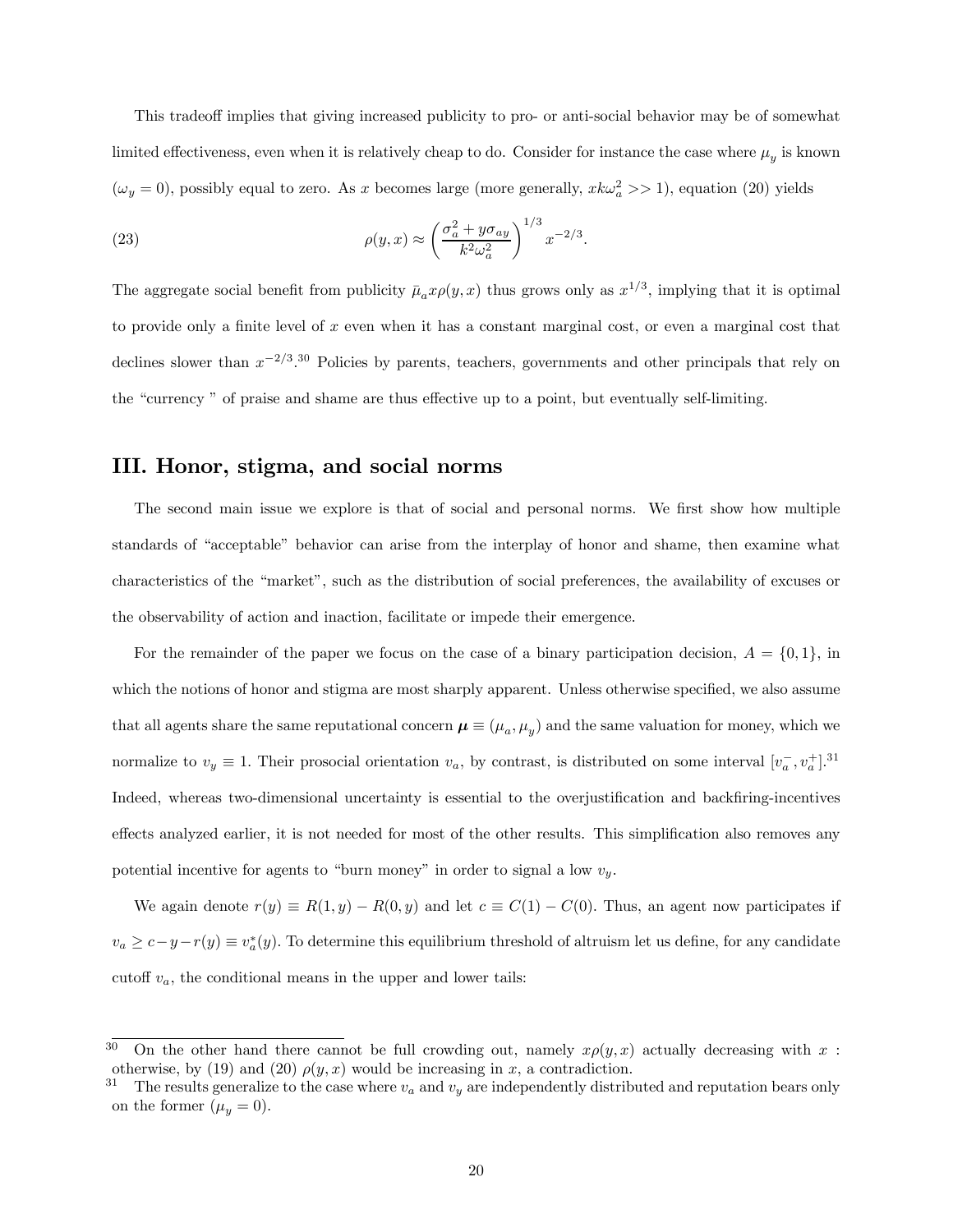(24) 
$$
\mathcal{M}^+(v_a) \equiv E(\tilde{v}_a | \tilde{v}_a \ge v_a),
$$

(25) 
$$
\mathcal{M}^-(v_a) \equiv E(\tilde{v}_a | \tilde{v}_a \le v_a) .
$$

The first expression governs the "honor" conferred by participation, which is the difference between  $\mathcal{M}^+(v_a)$ and the unconditional mean  $\bar{v}_a$ . The second one governs the "stigma" from abstention, which is  $\bar{v}_a - \mathcal{M}(v_a)$ . Since both are nondecreasing functions, the net reputational gain  $\mathcal{M}^+(v_a) - \mathcal{M}^-(v_a)$  and the marginal agent's total non-monetary return to contributing,

(26) 
$$
\Psi(v_a) \equiv v_a + \mu_a \left[ \mathcal{M}^+(v_a) - \mathcal{M}^-(v_a) \right] \equiv v_a + \Delta(v_a),
$$

may increase or decrease with overall participation,  $[v_a, v_a^+]$ . The slopes of these two functions will play central roles in what follows.32

#### A. Endogenous social norms

What makes a given behavior socially or morally unacceptable is often the very fact that "it is just not done", meaning that only people whose extreme types make them social outliers would not be dissuaded by the intense shame attached to it. In other places or times different norms or codes of honor prevail, and the fact that "everyone does it" allows the very same behavior to be free of all stigma. Examples include choosing surrender over death, not going to church, not voting, divorce, bankruptcy, unemployment, welfare dependency, minor tax evasion, and conspicuous modes of consumption.

We show here that such interdependencies between agents' choices arise *endogenously* through the inferences made from observed behaviors, creating the potential for multiple norms of social responsibility. In particular, no assumption of complementarity in payoffs (e.g., between  $v_a$  and the average contribution  $\bar{a}$ , representing a form of "reciprocity") or other value of "conformity" is required to explain the common finding that individuals contribute more to public goods when they know that others are also giving more.<sup>33</sup>

<sup>32</sup> Recall also that, in the discussion of Figure 1, it was argued that the reputation for prosociality of contributors may worsen either more or less than that of non-contributors when the separating locus pivots to the left due to the presence of a reward  $y > 0$ . Indeed, for any given value of  $v_y$  (over which one then integrates), these reputations respectively correspond to  $\mathcal{M}^+$   $(v_a^* - v_y y)$  and  $\mathcal{M}^ (v_a^* - v_y y)$ , whose difference may increase or decrease with y depending on the slope of  $\mathcal{M}^+ - \mathcal{M}^-$ .<br><sup>33</sup> For instance, James H. Bryan, and M.A. Test (1967) found that motorists were more likely to stop and help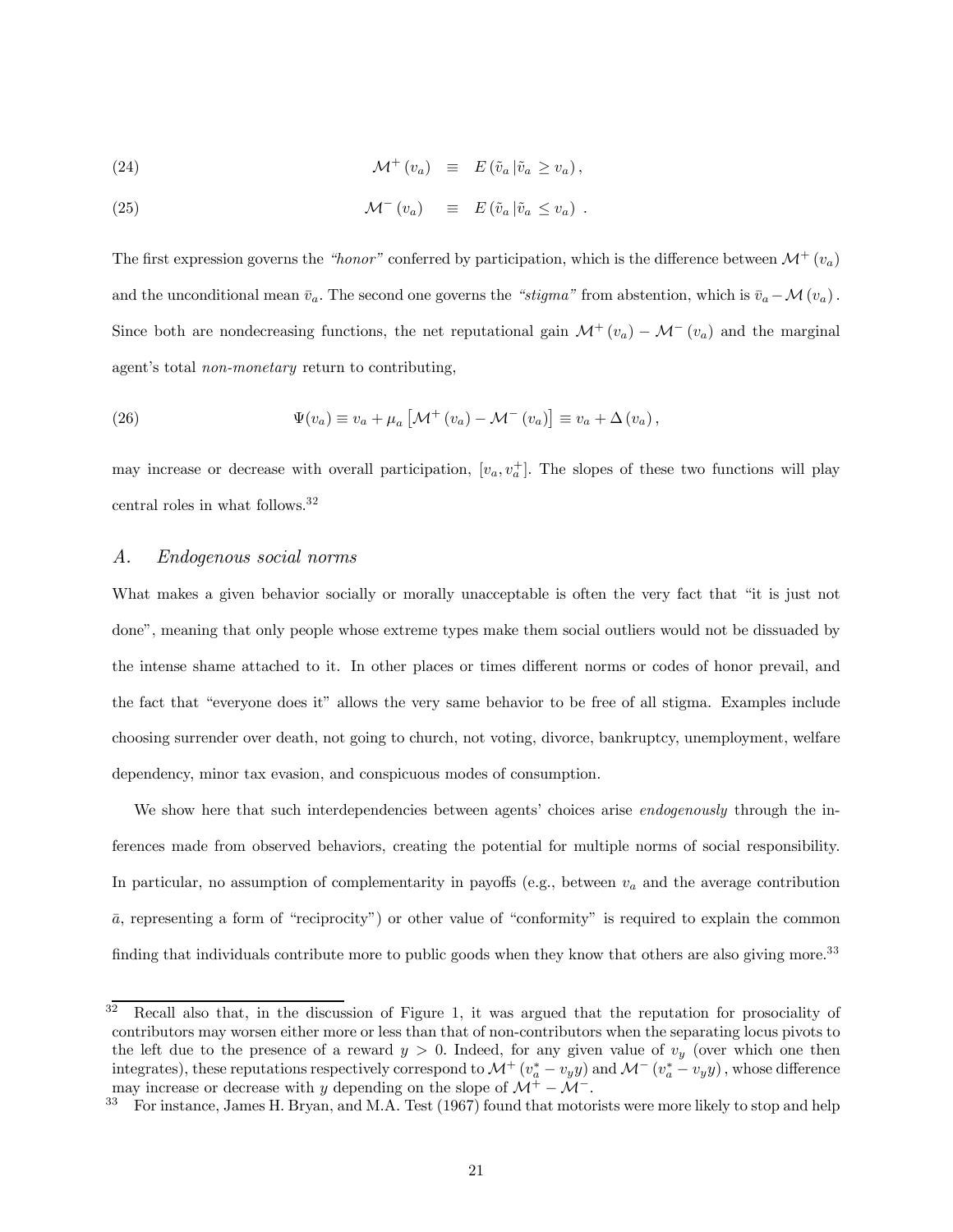

The following results, illustrated in Figure 3, characterize the set of equilibria of the participation game and the associated supply correspondence.<sup>34</sup>

**Proposition 5** (1) When  $\Psi$  is increasing, there is a unique equilibrium, with no participation  $(v_a^* = v_a^+)$ for  $y < c_a - \Psi(v_a^+)$ , participation increasing in y for  $y \in (c_a - \Psi(v_a^+), c_a - \Psi(v_a^-))$  and full participation  $(v_a^* = v_a^-)$  for  $y > c_a - \Psi(v_a^-)$ .

(2) When  $\Psi$  is decreasing, there are three equilibria for all  $y \in (c_a - \Psi(v_a^-), c_a - \Psi(v_a^+))$ : full participation, no participation, and an unstable interior equilibrium defined by  $\Psi(v_a^*) = c_a - y$ . For  $y \notin (c_a - \Psi(v_a^-), c_a - \Psi(v_a^+)),$ there is again a unique, corner equilibrium.

(3) When  $\Psi$  is non-monotonic, there exists a range of values of y for which there are at least two stable equilibria, of which one at least is interior.

When  $v_a$  is uniformly distributed on [0,1], for instance,  $\Psi(v_a) = v_a + \mu_a/2$  so the supply curve is a standard upward-sloping one, as in Figure 3a. When  $v_a$  has density  $g(v_a)=2v_a$  on [0, 1], by contrast,  $\Psi(v_a) = v_a + (2\mu_a/3)(1 + v_a)^{-1}$  is decreasing for all  $\mu_a > 6$ , resulting in three equilibria, as in Figure 3b. For  $\mu_a \in (3/2, 6)$ ,  $\Psi$  is hump-shaped, making the higher-participation equilibrium interior.

someone with a flat tire, and walkers-by more likely to put money into a Salvation Army kettle, when they had observed earlier someone else (a confederate) doing so a few minutes before. See also Jan Potters, Martin Sefton and Lise Vesterlund (2001) on charities' frequent strategy of publicly announcing "leadership" contributions and the higher yields achieved when donors act sequentially rather than simultaneously.

<sup>&</sup>lt;sup>34</sup> To pin down off-the-equilibrium-path beliefs when there is full participation, we make the standard assumption that the support of beliefs is weakly increasing in the level of contribution off the equilibrium path, as is necessarily the case is on the equilibrium path: if  $a > a'$  and  $v^+(a')$  and  $v^-(a)$  denote the sup and the inf of the two supports, respectively, then:  $v^+(a') \leq v^-(a)$ .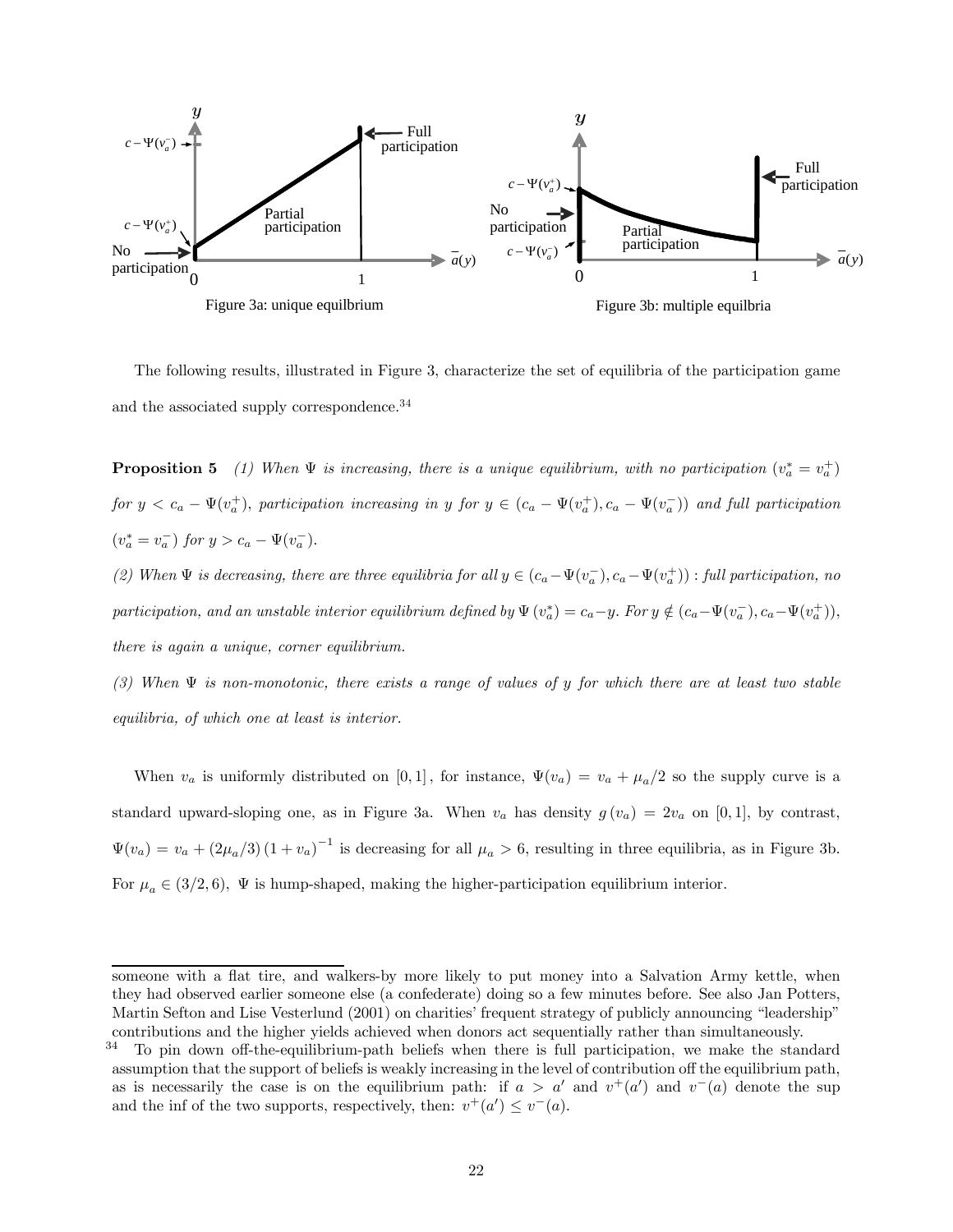#### B. Strategic complementarity and substitutability

The intuition for the results is that agents' actions will (endogenously) be strategic complements or substitutes, depending on whether it is *stigma* or *honor* that is most responsive to the extent of participation. This same condition turns out to play a key role in other issues, such as the socially optimal level of incentives (see Section V.A) and the disclosure or confidentiality of rewards (see Bénabou and Tirole (2004b)).

**Definition 1** Participation decisions exhibit strategic complementarities if  $\Delta'(v_a) \equiv \mu_a(\mathcal{M}^+ - \mathcal{M}^-)'(v_a)$ 0 for all  $v_a$ .

When  $\Delta' < 0$ , a wider participation  $(dv_a < 0)$  worsens the pool of abstainers more than that of contributors, so that the stigma from abstention  $\bar{v}_a - \mathcal{M}^- (v_a)$  rises faster than the honor from participation  $\mathcal{M}^+(v_a) - \bar{v}_a$  fades. When  $\Delta' < -1$ , or  $\Psi' < 0$ , the resulting net increase in reputational pressure is strong enough that the marginal agents in  $[v_a^* - dv_a, v_a^*]$ , who initially preferred to abstain, now feel compelled to contribute. This further increases participation and confines abstention to an even worse pool, etc., leading to corner solutions as the only stable equilibria, as in Figure 3b. When  $\Delta' \in (-1, 0)$ , complementarity is weak enough that the marginal agents still prefer to stay out, hence stability obtains. This is a fortiori the case when there is susbtitutability,  $\Delta' > 0$ .

Equipped with this general intuition, we now investigate the main factors that make strategic complementarity —and thus the existence of multiple social norms— more or less likely.

Distribution of social preferences. One expects that stigma considerations will be dominant when the population includes only a few "bad apples" with very low intrinsic values, which most agents will be eager to differentiate themselves from. Formally, an increasing density  $g(v_a)$  makes it more likely that  $\mathcal{M}^+ - \mathcal{M}^$ is declining: a rise in  $v_a$  hardly increases  $E(v_a | \tilde{v}_a \ge v_a)$  but substantially increases  $E(v_a | \tilde{v}_a \le v_a)$ , since the weight reallocated at the margin is small relative to that in the upper tail, but large relative to that in the lower tail. Conversely, honor will dominate when there are only a few heroic or saintly types, whom the mass of more ordinary individuals would like to be identified with.35

<sup>35</sup> Corneo (1997) provides related insights (but formal results only in a quadratic case), based on whether the value of reputation is assumed to be a concave ("conformist") or a convex ("elitist") function of someone's perceived rank (which, by definition, is uniformly distributed) in the distribution of altruism. For any such function  $s(r_a)$  of rank  $r(v_a) \equiv G(v_a)$ , we can define  $\tilde{v}_a \equiv s(r_a) = (s \circ G)(v_a)$ , which has density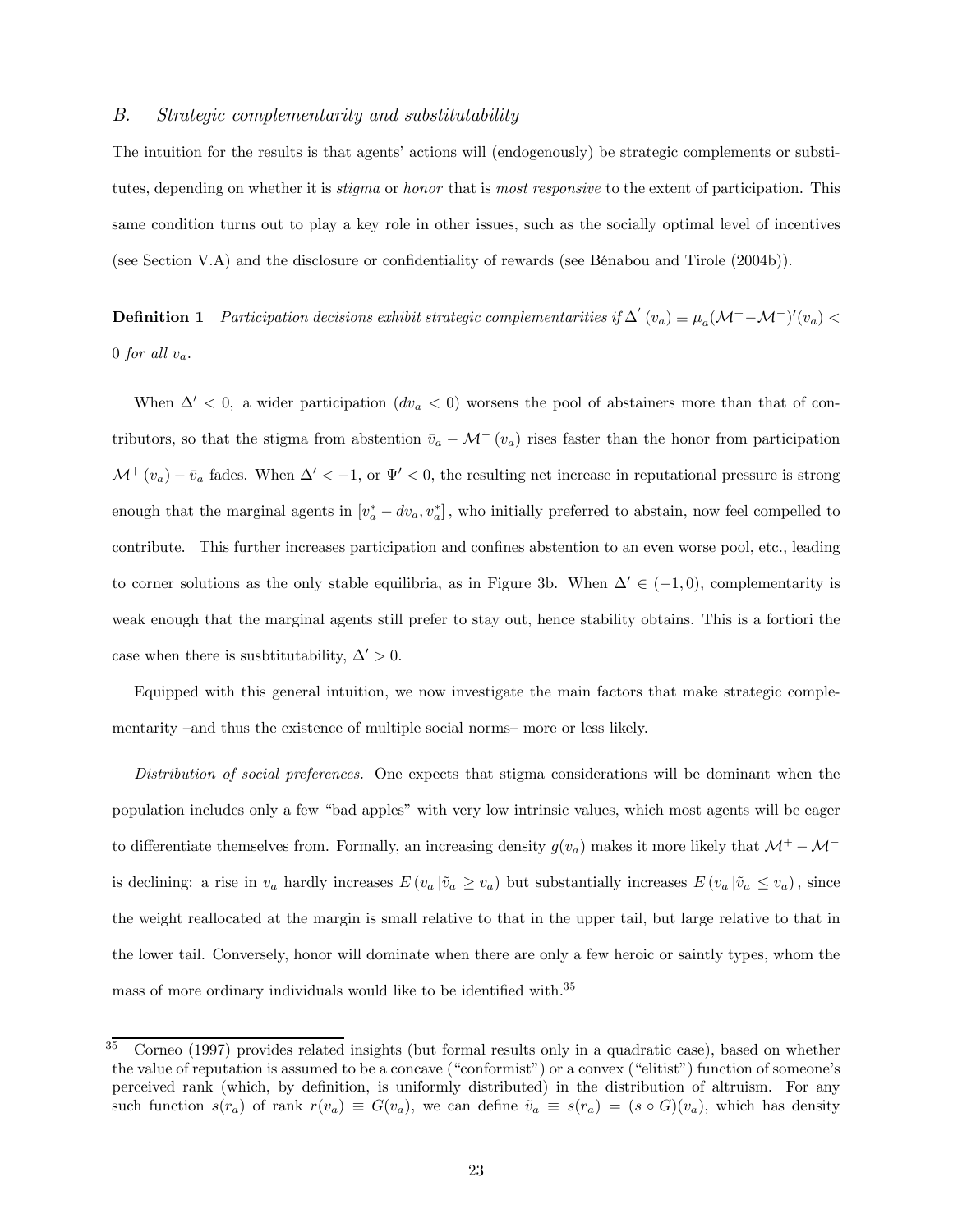**Proposition 6** (1) (Jewitt (2004)) If the distribution of  $v_a$  has a density that is (a) decreasing, (b) increasing, (c) unimodal, then  $(\mathcal{M}^+ - \mathcal{M}^-)(v_a)$  is respectively (a) increasing, (b) decreasing, (c) quasi convex. (2) If the distribution of  $v_a$  has a log-concave density (more generally, a log-concave distribution function), then for all  $\mu_a \in [0,1]$  the supply function is everywhere upward-sloping.

Part (1) provides sufficient conditions for the monotonicity of  $\mathcal{M}^+ - \mathcal{M}^-$ , which defines complementarity or substitutability. What ultimately matters for uniqueness or multiplicity and the slope of the supply curve, on the other hand, is the behavior of  $\Psi(v_a) = v_a + \mu_a (\mathcal{M}^+ - \mathcal{M}^-)(v_a)$ , for which the strength of reputational concerns,  $\mu_a$ , is also relevant. In part (2) we thus show that, for all  $\mu_a \in [0,1]$ , uniqueness obtains as long as g does not increase too fast  $-a$  much weaker condition than (1b). No simple analogue is available for the case of multiplicity, but it is clear that it corresponds to situations where complementarity obtains and  $\mu_a$  is high enough (as in the example given earlier).

Excuses, forced participation, and observability. We have so far assumed that observers (other agents, future "self") know for sure that the individual had an opportunity to contribute and, if so, whether or not he did. This is often not the case, however.

Suppose that with probability  $\delta \in [0, 1]$ , an individual faces (unverifiable) circumstances that *preclude* participation: not being informed, having to deal with some emergency, etc. For any potential cutoff  $v_a$ , the honor conveyed by participation is unchanged,  $\mathcal{M}^P(v_a) = \mathcal{M}^+(v_a)$ , while the stigma conveyed by non-participation is lessened, taking the form of a weighted average

(27) 
$$
\mathcal{M}^{NP}(v_a;\delta) = \frac{\delta \bar{v}_a + (1-\delta) G(v_a) \mathcal{M}^-(v_a)}{\delta + (1-\delta) G(v_a)}.
$$

The same expressions are easily seen to apply if abstention never gives rise to a signal that the individual contributed, but a contribution may go unnoticed (fail to generate such a signal) with probability  $\delta$ .

Conversely, suppose that with probability  $\delta' \in [0,1]$ , an individual is forced to contribute, or draws a temporarily low cost c The stigma from abstention is now unchanged,  $\mathcal{M}^{NP}(v_a) = \mathcal{M}^-(v_a)$ , but the distinction conveyed by participation is dulled, and given by

(28) 
$$
\mathcal{M}^{P}\left(v_{a};\delta'\right)=\frac{\delta'\bar{v}_{a}+\left(1-\delta'\right)\left[1-G\left(v_{a}\right)\right]\mathcal{M}^{+}\left(v_{a}\right)}{\delta'+\left(1-\delta'\right)\left[1-G\left(v_{a}\right)\right]}.
$$

 $\tilde{g} \equiv 1/(s'\circ s^{-1})(\tilde{v}_a) = 1/(s'(r_a)$ . Thus all the results in Proposition 6.1 on increasing, decreasing and unimodal densities immediately carry over to concave, and convex and convex-concave payoff functions.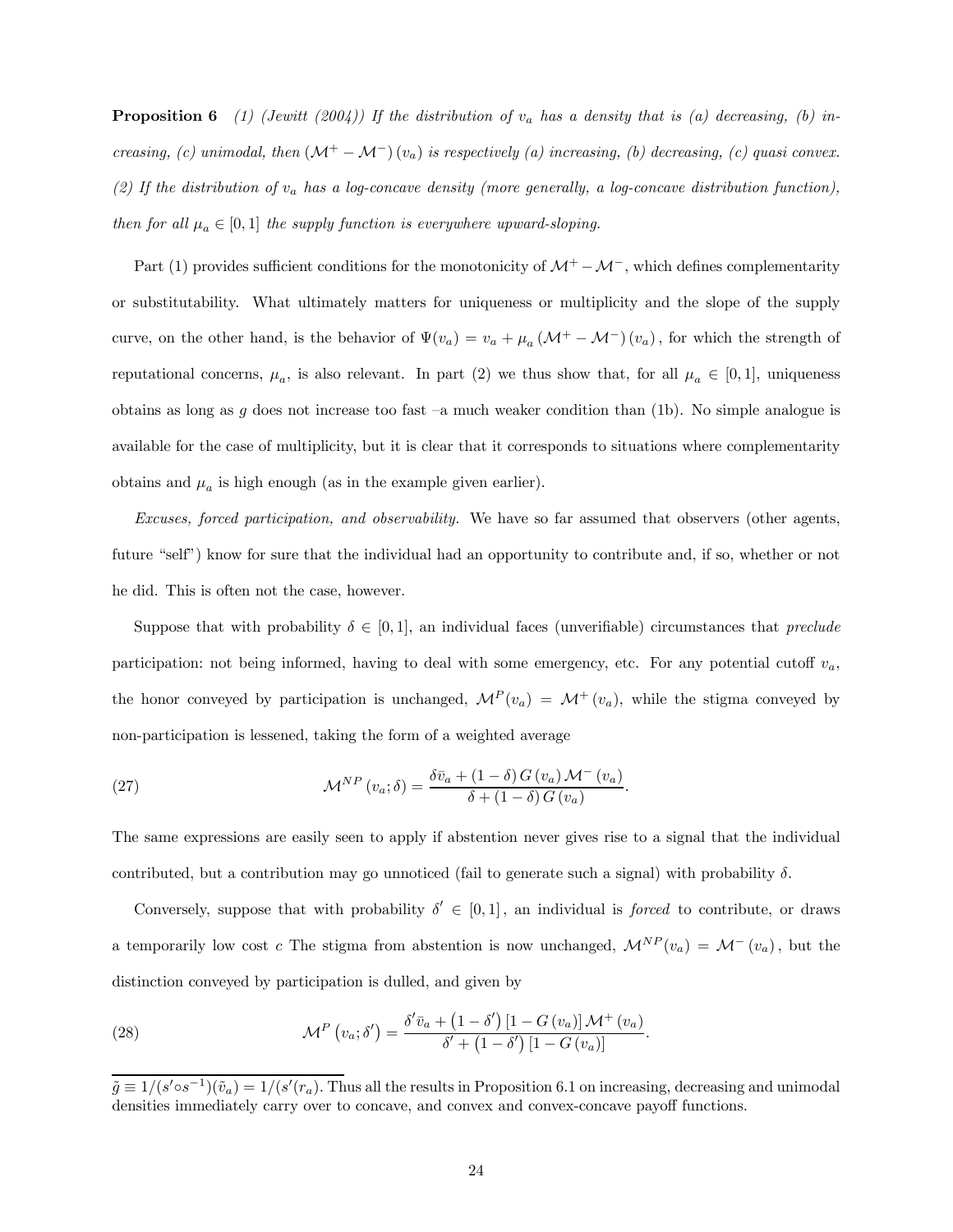The same expressions apply if participation always gives rise to a signal suggesting that the individual contributed, but non-participation can go undetected (also lead to such a signal) with probability  $\delta'$ .

**Proposition 7** 1) An increase in the probability of unobserved forced participation facilitates the emergence of strategic complementarities and multiple social norms, whereas an increase in the probability of (unobserved) involuntary non-participation inhibits it.

2) The same results hold for, respectively, an increase in the probability that abstention may escape detection and for an increase in the probability that a good deed goes unnoticed.

Empirical and policy implications. The results of this section have a number of interesting implications. First, for behaviors such as crime, from which most people are deterred by either a strong intrinsic distaste (the density of  $v_a$  is increasing) or strong extrinsic constraints (a high  $\delta'$ ), stigma-avoidance will be the dominant reputational concern (by contrast, having no criminal record is not particularly glorious) and actions will be strategic complements, potentially leading to substantial variations over time and space. Conversely, opportunities to engage in heroic behaviors (risking one's life for someone else, donating an organ or significant wealth) are relatively rare (high  $\delta$ ) and few people are intrinsically motivated to such great feats of abnegation. The signaling motive will therefore be dominated here by the pursuit of distinction, making noble acts strategic substitutes and their prevalence much less variable than that of (comparably rare, on average) criminal acts.

Second, even absent multiplicity, the two types of behaviors will respond quite differently to *public* intervention. Since

(29) 
$$
\bar{a}'(y) = [1 + \Delta'(v_a^*(y))]^{-1} g(v_a^*(y)),
$$

we see that for crime-like behaviors the effect of legal rewards and punishments  $(y)$  is amplified by the response of social pressure (crowding in), whereas for self-sacrifices it is dampened by it (partial crowding out). We shall come back to this point when analyzing the socially optimal level of incentives.

# IV. Turning down rewards

An agent may be eager to engage in a prosocial action, but concerned that the value of his good deed will be sullied by an inference that material considerations played a role in the decision. In some situations, he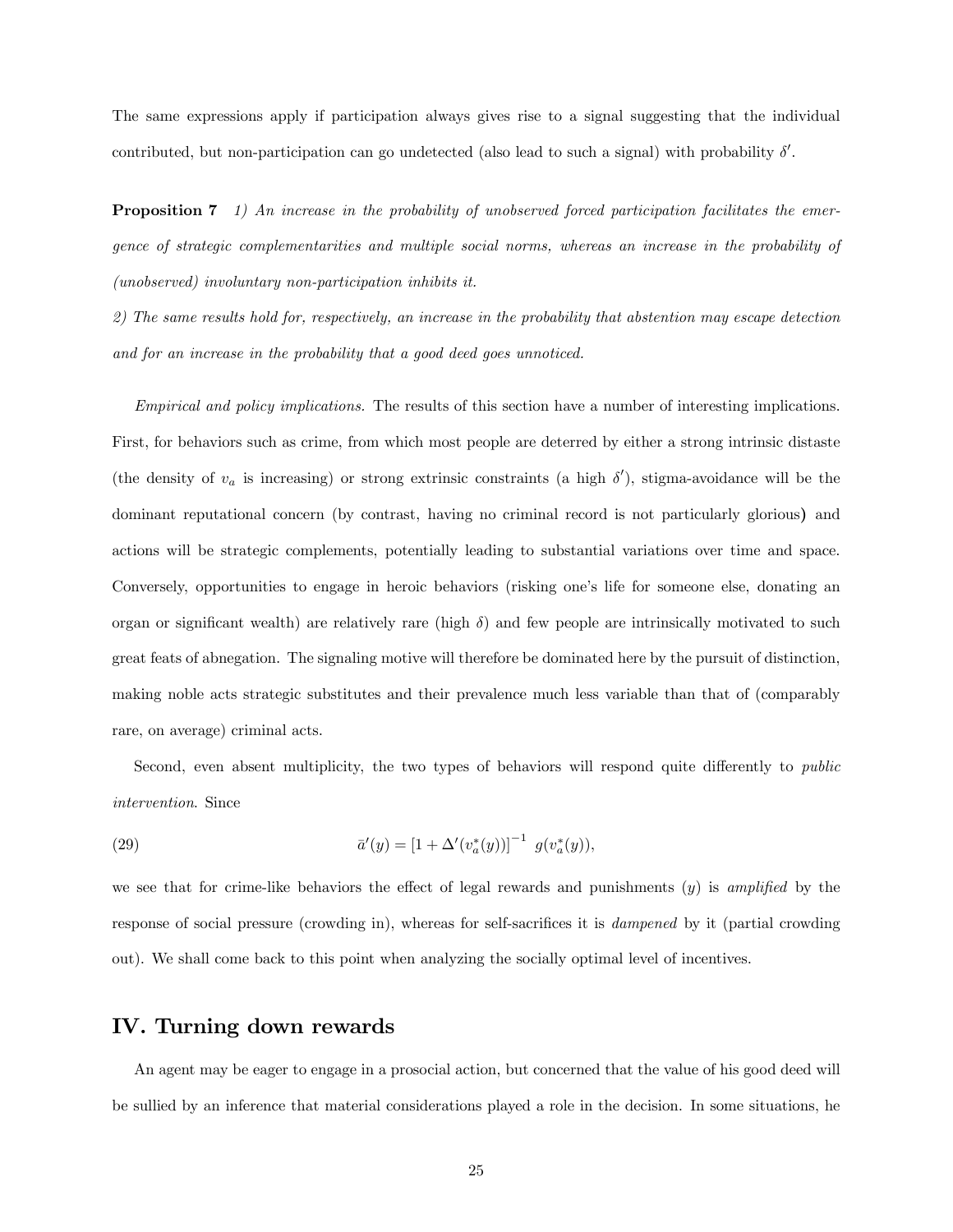may then want to turn down part or all of the reward (provided the incentive scheme is indeed a payment for good behavior rather than a penalty for bad behavior), or even supplement his participation with a net monetary contribution.36

Naturally, the issue does not arise if give-backs are not observable by the audience to whom agents are trying to signal, or if the sponsor can reward them secretly. On the other hand, taking secret rewards does not help with self-image and may even damage it.

Suppose now that the realized transfer from the sponsor to the agent is effectively observable. When the uncertainty is only about  $v_a$ , the net reputational gain from participating for  $y' \leq y$ , relative to not participating, is  $r(y') = \mu_a (E(v_a|1, y') - E(v_a|0, y'))$ . The agent therefore cannot signal his type by taking less than y or even giving money to the sponsor: the loss of income,  $v_y(y - y')$ , and the net reputational benefit,  $r(y') - r(y)$ , are both type-independent. Consequently, the equilibria studied in Section III (where  $v_y \equiv 1$ ) are still equilibria of the enlarged game in which agents can turn down part or all of the reward.<sup>37</sup> For the same reason, offering menus of rewards cannot benefit the sponsor.

By contrast, when the uncertainty is (also) about  $v_y$ , which is needed to obtain net crowding-out, turning down the reward or part of it could be used to signal the absence of greed. The idea that offering such "menus" may be a good strategy for increasing contributions (as in the blood-donation experiment discussed earlier) is consistent with both our information-based approach to prosocial behavior, which emphasizes individuals' concerns with the inferences attached to their contributions, and with the general principle that a principal always (weakly) benefits from being able to screen agents along more dimensions.

Yet, even in this case, it may be that all agents either just accept y or do not participate, but never turn down rewards, so that there is no gain to introducing the option. The intuition is that doing so could lead the audience to question an agent's motivation along another dimension: is he genuinely disinterested, or merely concerned about appearances? It is thus linked to the general idea that good deeds that are "too

<sup>&</sup>lt;sup>36</sup> Alternatively, sponsors may respond to contributors' desire to appear intrinsically rather than extrinsically motivated by publicly announcing low rewards. In Bénabou and Tirole (2004b) we show that: a) with strategic substitutes  $(\Delta' > 0)$ , a sponsor would indeed like to do so, but this creates a commitment problem: if it can later on secretly renegotiate with the agents, both will agree to raising  $y$ ; b) with strategic complements  $(-1 < \Delta' < 0)$ , on the contrary, the sponsor offers a higher fee under public disclosure than under confidentiality and this is renegociation-proof since agents will not agree to secret cuts in their rewards. <sup>37</sup> It can also be verified that these equilibria satisfy the Never-a-Weak-Best-Response criterion of In-Koo

Cho and David M. Kreps (1987).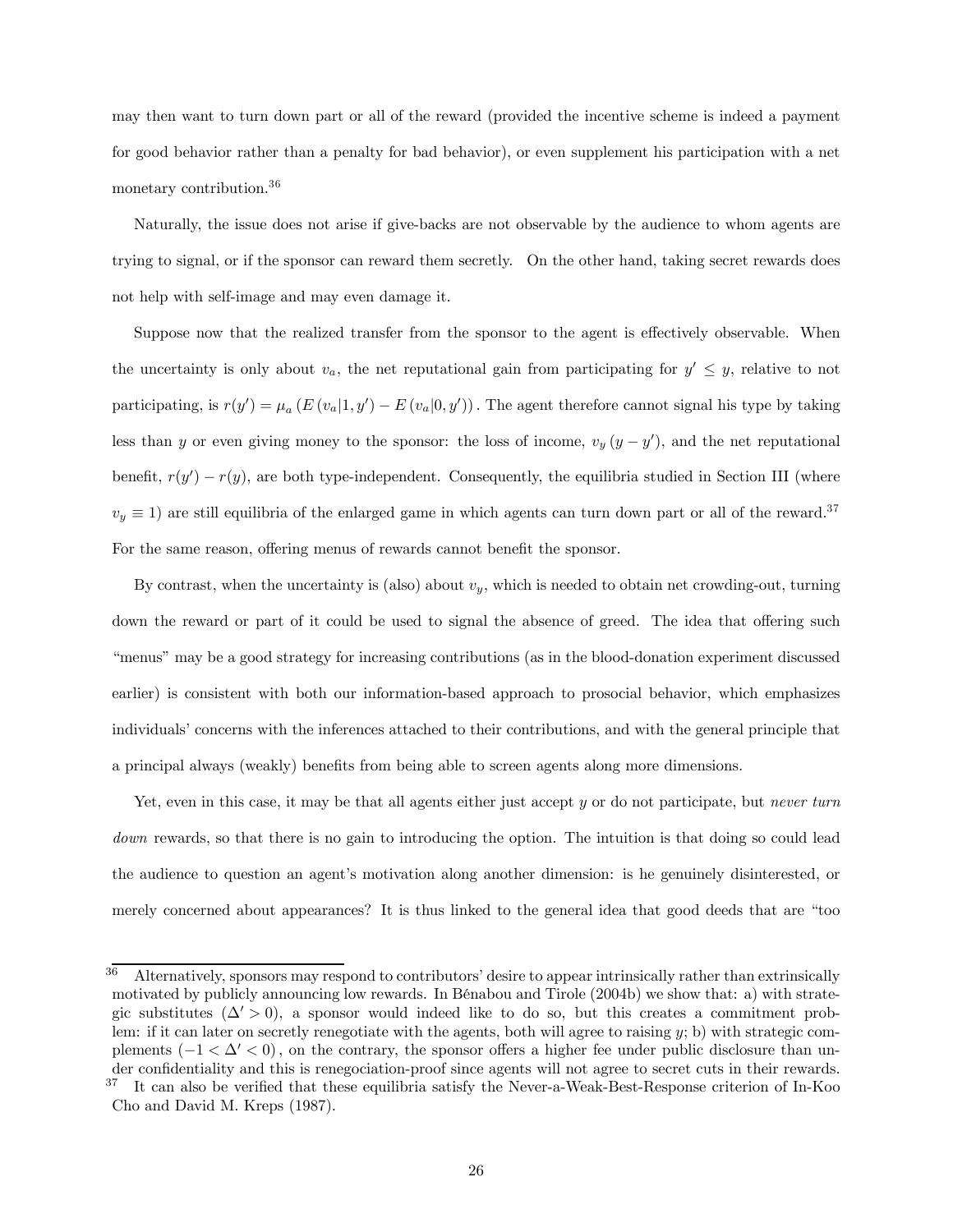obvious" may backfire, which was first encountered when studying public prominence in Section II.B.<sup>38</sup>

To capture this idea, we allow again uncertainty about  $\mathbf{v} = (v_a, v_y)$  to combine with uncertainty about agents' degree of image-consciousness  $\mu = (\mu_a, \mu_y)$  but focus here on a very simple case, to avoid what would otherwise be a rather technical analysis. Suppose that  $(\mu_a, \mu_y) = (\tilde{x}\gamma_a, \tilde{x}\gamma_y)$ , where  $(\gamma_a, \gamma_y)$  is fixed and thus known to the audience, whereas  $\tilde{x}$  is independently distributed from  $(v_a, v_y)$  and takes one of two extreme values: agents are either *image indifferent* ( $\tilde{x} = 0$ ) or *image driven* ( $\tilde{x} = +\infty$ ). Image-indifferent individuals participate if and only if  $v_a - c + v_y y \ge 0$ ; when they do, they clearly never turn down the reward (or part of it), as this would be a strictly dominated strategy. We shall assume that if the population consisted only of image-indifferent individuals, participation would be reputation-enhancing  $(E(\gamma_a v_a-\gamma_y v_y \mid v_a+v_y y\geq c)>0,$ which always holds for y below some threshold). Turning now to image-driven individuals, they all pool on the actions that yield the highest reputation, choosing an  $a \in \{0,1\}$  and a reward  $y' \leq y$  that maximize  $R(a, y') = \gamma_a E(v_a|a, y') - \gamma_y E(v_y|a, y')$ . If, in equilibrium, a positive fraction of them chose to participate and receive  $y' < y$ , they would be identified as image-driven types, and so their reputation would correspond to the prior mean  $(\bar{v}_a, \bar{v}_y)$ .<sup>39</sup> But they would then be strictly better off pooling with those image-indifferent agents who participate at price y. The unique equilibrium thus consists in participation, at the offered price y, by all image-driven individuals and by those image-indifferent individuals for whom  $v_a - c + v_y y \ge 0$ .

**Proposition 8** Agents may never turn down the reward, or part of it, even when this would be publicly observed and there is uncertainty about money-orientation,  $v_y$ .

It is worth pointing out that in deriving this result, we did not assume any social opprobrium on imageconsciousness; presumably, this would only reinforce agents' reluctance to turn down rewards.<sup>40</sup>

 $38$  The same intuition implies that people may want to be "modest" about their generosity. Thus one can show, in a simple extension of the model (with again heterogeneity in  $\mu_a$ ), that agents may refrain from disclosing their good deeds, hoping that the audience will come to learn of them through other channels.<br><sup>39</sup> If they pooled at multiple values  $u'$ , all these would need to deliver the same average reputation, which  $39$  If they pooled at multiple values  $y'$ , all these would need to deliver the same average reputation, which would therefore again correspond to the prior mean.<br><sup>40</sup> Note also that while Proposition 8 focuses for

Note also that, while Proposition 8 focuses for simplicity on the extreme case where  $\tilde{x} \to +\infty$ , the effect it brings to light is much more general. One can thus show that: a) for all finite  $x$ , there always exists an equilibrium in which no one turns down the reward; b) even in the best equilibrium for the sponsor, the fraction of image conscious agents who do so remains bounded away from 1 across all values of  $x$ , thus limiting the profitability of introducing this form of price discrimination.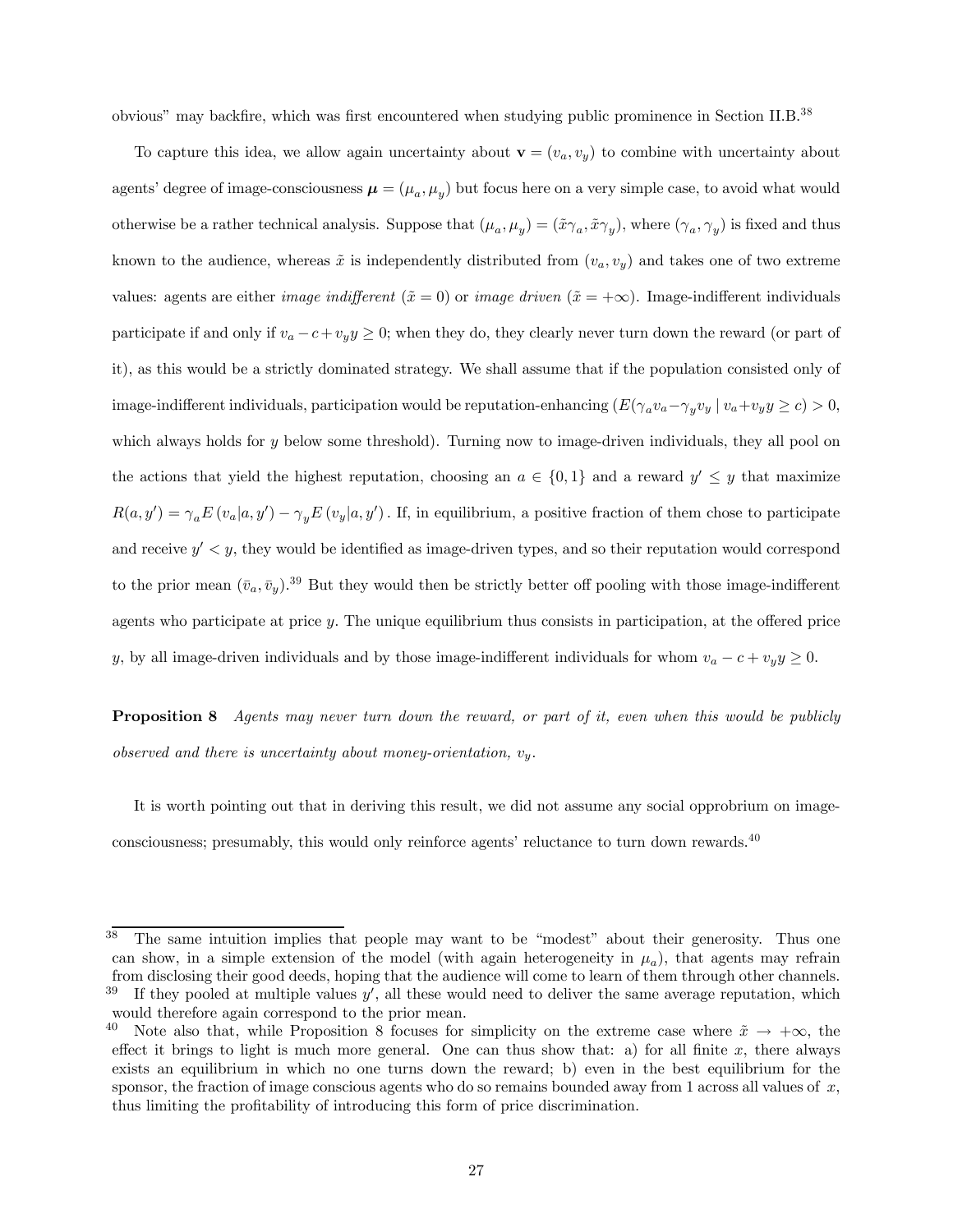# V. Welfare and Competition

We now examine the way in which public or private sponsors (social planner, government agency, NGO, religious organization, etc.) will set incentives and the welfare properties of the resulting equilibrium. For these purposes, we first need to make explicit again the public-good aspects of agents' contributions, then specify different sponsors' objective functions.

Recall from Section I.A that an individual's intrinsic motivation can, in general, have two components:  $v_a = u_a + w_a/n^{\kappa}$ , where  $u_a$  is a pure "joy of giving" whereas  $w_a$  is the marginal utility of a public good  $n\bar{a}/n^{\kappa}$ generated by total contributions  $n\bar{a}$ . To simplify the analysis, we take here  $u_a$  and  $w_a$  to be independently distributed (with again  $v_y \equiv 1$ ) and denote the mean of  $w_a$  as  $\bar{w}_a$ .

Given an incentive rate y, an equilibrium (unique or not) is determined by a cutoff  $v_a^*$ . Agents' expected per capita welfare is thus

(30) 
$$
\bar{U}(v_a^*; y) \equiv E[w_a (n\bar{a}/n^{\kappa})] + E[a(u_a - c + y) + \mu_a v_a]
$$

$$
= \int_{v_a^*}^{v_a^+} [(n-1) (\bar{w}_a/n^{\kappa}) + v_a - c + y] g(v_a) dv_a + \mu_a \bar{v}_a.
$$

This expression embodies three effects. First, each agent who contributes enjoys a direct utility  $v_a - c + y$ and additionally generates for the  $n-1$  others a positive spillover, equal to  $\bar{w}_a/n^{\kappa}$  on average. Second, the pursuit of esteem is a zero-sum game: the average reputation in society remains fixed at  $\mu_a \overline{v}_a$ , reflecting the martingale property of beliefs.41 Third, because an agent's participation decision is based on the private reputational return rather the social one (which is zero), it inflicts an externality onto others. Thus, starting from equilibrium, the welfare impact of a marginal increase in participation is

(31) 
$$
-\frac{\partial \bar{U}(v_a^*; y)}{\partial v_a^*} = [(n-1) (\bar{w}_a/n^{\kappa}) + v_a^* - c + y] g(v_a) = [(n-1) (\bar{w}_a/n^{\kappa}) - \Delta(v_a^*)] g(v_a^*).
$$

The first term is the standard public-goods externality, which we shall denote  $\bar{e} \equiv (n-1) (\bar{w}_a/n^{\kappa})$ . The second term reflects the fact that each marginal participant brings down the "quality" of the pool of contributors as well as that of non-contributors: by the martingale property, the reputational losses of inframarginal

<sup>&</sup>lt;sup>41</sup> That is,  $E[E[v_a|a, y]] = \bar{v}_a$ . It thus does not matter whether or not we include agents' utilities from reputation (e.g., vanity) in the definition of social welfare. Note that the zero-sum property also relies on the linearity of the reputational payoff and the independence of  $\mu_a$  from  $v_a$ . When these assumptions do not hold, the distribution of reputation across agents will have allocative and efficiency consequences – for instance, through subsequent matching patterns.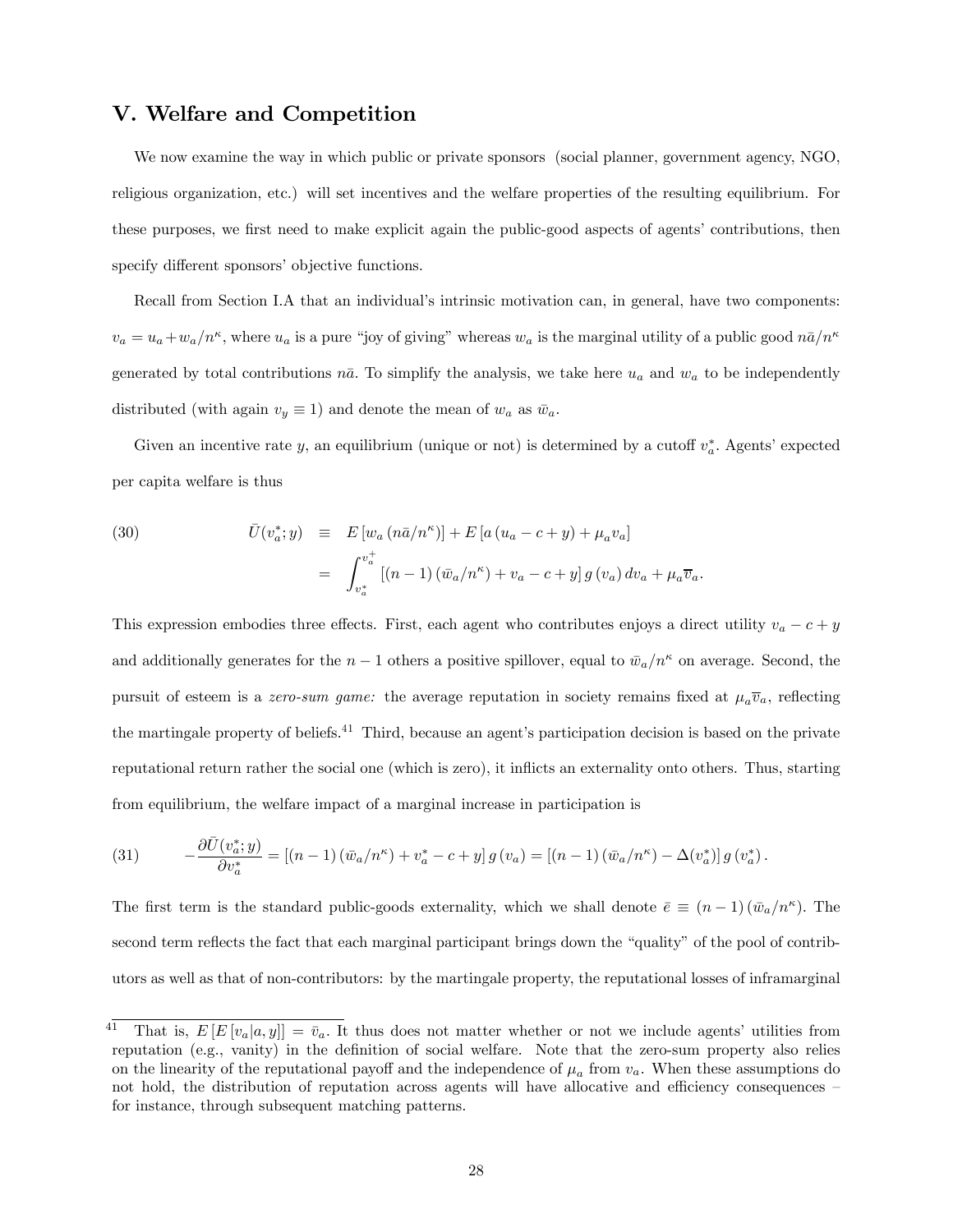agents on both sides must add up to the gains of the marginal participant,  $\Delta(v_a^*) = r(y)$ . Equivalently, we can think of (31) as the difference between a free-riding effect and a reputation-stealing effect.

### A. Sponsors' choice of incentives and the social optimum

Consider now a public or private sponsor that internalizes some fraction  $\alpha \in [0,1]$  of agents' welfare and also derives from each one's participation a private benefit with equivalent monetary value B. We focus first on the case of monopoly or differentiated public goods, then consider competition. The sponsor's expected payoff (normalized by population size  $n$ ) is thus

(32) 
$$
\overline{W}(y) \equiv \alpha \overline{U}(v_a^*(y); y) + (B - y) \overline{a}(y).
$$

For a social planner whose preferences mirror the ex-ante utility of the n potential contributors and who has access to lump-sum taxes,  $\alpha = 1$  and  $B = 0$ . More generally,  $B \ge 0$  could reflect a different discounting of the welfare of future generations (e.g., with pollution or biodiversity) and  $\alpha \leq 1$  the presence of a *shadow* cost of public funds: clearly, replacing  $B - y$  by  $B - (1 + \lambda)y$  in  $\pi(y)$  is equivalent to dividing both B and  $\alpha$  in (32) by  $1 + \lambda$ . For other actors such as charities, NGO's or specialized government agencies, B may reflect the premium placed on a public good by a particularly motivated constituency (friends of the arts, environmentalists), or some purely private benefits tied to the channeling of donations or the delivery of public goods: rents appropriated in the process by the organization, bundling of a religious message with schooling or poverty relief, or (in reduced form) the sponsor's own signaling or career concerns.<sup>42</sup> Both B and the weight  $\alpha$  placed by the sponsor on social welfare are again normalized by the opportunity cost of funds that it faces.<sup>43</sup>

Since rewards that lead to net crowding out,  $\bar{a}'(y) < 0$ , are never optimal, we assume that  $\Psi' > 0$ , resulting in a unique equilibrium  $v_a^*(y)$  which, for simplicity, we take to be interior, and a supply curve  $n\bar{a}(y) =$ 

 $42$  Sponsors often also care about the *quality of participation*, not just total enrollment, in cases were it is subject to adverse selection or moral hazard. Thus, one argument for relatively low pay for the military is to select true patriots rather than mercenaries whose main loyalty is to whoever pays more. Similarly, it is often argued that not paying for blood reduces the fraction of donors with hepatitis and other diseases. These ideas could be captured by introducing a hidden action (beyond  $a \in A$ , which is observed) whose marginal cost to the individual decreases with  $v_a$ , leading to a benefit for the sponsor  $B(v_a)$ , with  $B' > 0$ . For instance, a purely private sponsor  $(\alpha = 0)$  would now maximize  $E_{\mathbf{v}, \mu}[(B(v_a) - y) a(\mathbf{v}, \mu; y)]$ .

 $43$  It is worth recalling here that the model also applies to monetary donations, with sponsors offering either a matching rate or "perks" and other goods or services (in addition to the publicity); see footnote 11.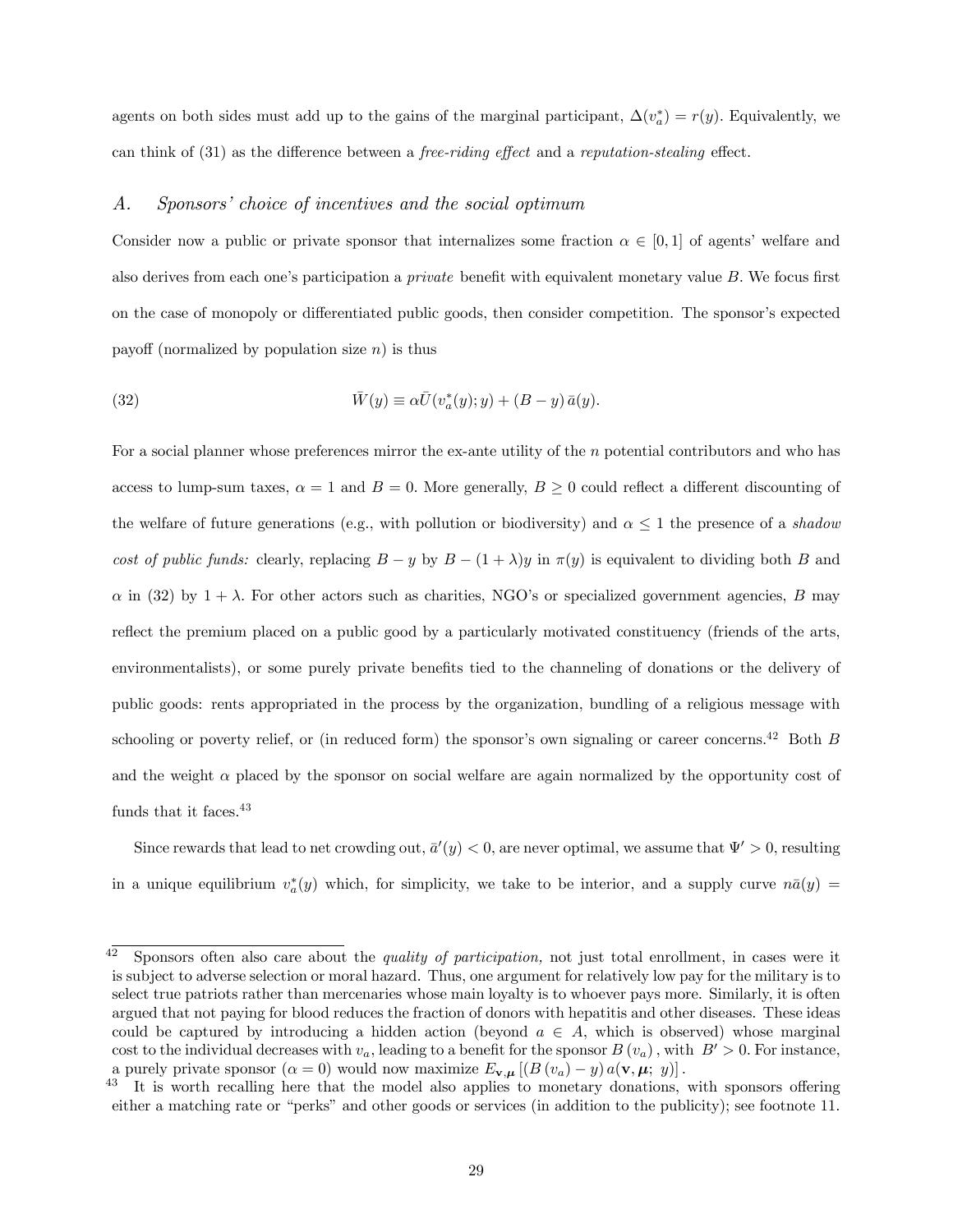$n[1-G(v_a^*(y))]$ , with elasticity  $\varepsilon(y) \equiv y\bar{a}'(y)/\bar{a}(y) > 0$ . We also assume that  $\bar{W}$  is strictly quasiconcave in all cases (it always is for  $\alpha = 1$ ). Using (31) and noting that  $\bar{a}'(y) = -(v_a^*)'(y) \cdot g(v_a^*(y))$ , we have

(33) 
$$
\bar{W}'(y) = [\alpha (\bar{e} - \Delta(v_a^*(y))) + B - y] \cdot \bar{a}'(y) - (1 - \alpha)\bar{a}(y).
$$

For (symmetric) competitive sponsors, the private-payoff term in (32) is replaced by  $(B - y_i) \bar{a}_i(y)$ , where  $\bar{a}_i(y)$  is the share of total contributions specifically channeled through sponsor i; in equilibrium, all rewards are then driven to  $B^{44}$ . We shall denote the values of  $\alpha, B, y$  and  $\bar{W}$  for the social planner, monopolistic and competitive sponsors by the superscripts s, m and c respectively, with  $\alpha^s > \max{\{\alpha^m, \alpha^c\}}$ .

**Proposition 9** 1) The socially optimal incentive rate is always strictly less than the standard Pigouvian subsidy  $y^P \equiv \bar{e} + B^s$  that leads agents to internalize the full public-good value of their contribution. When taxation is non-distortionary  $(\alpha^s = 1)$  it equals  $y^s = y^P - \Delta(c - y^P)$ , and more generally is given by

(34) 
$$
y^{s} = \frac{\alpha^{s} \left[\bar{e} - \Delta(v_{a}^{*}(y^{s}))\right] + B^{s}}{1 + (1 - \alpha^{s})/\varepsilon(y^{s})}.
$$

2) A monopoly sponsor with  $\alpha^m < \alpha^s$  may offer contributors a reward  $y^m$  that is too generous (or, require of them too low a monetary donation) from the point of view of social welfare, resulting in excess participation. This is true even when the benefits it derives from agents' participation coincide exactly with the gap between their social and private contributions to the public good  $(B^m + \alpha^m \bar{e} = B^s + \alpha^s \bar{e}).$ 

3) Competition between sponsors increases rewards (or, reduces required monetary contributions) and may thus reduce social welfare, compared to a monopoly (with the same  $\alpha^c = \alpha^m$  and  $B^c = B^m$ ).

The first result shows that the optimal incentive scheme should include a tax that corrects for the reputation-seeking motive to contribute, which in itself is socially wasteful. This reputational rent is endogenous to the reward, however. Thus with  $\alpha^s = 1$ , when individual contributions are complements (respectively, substitutes)  $y^s = y^P - \Delta(c - y^P)$  responds less (respectively, more) than  $y^P$  to changes in  $B<sup>s</sup>$  (which leave the function  $\Delta$  unchanged). Similarly, the optimal penalty for antisocial activities such as littering, polluting, etc., should "leave space" for the effect of opprobrium, which itself depends on the

<sup>&</sup>lt;sup>44</sup> While this is the standard result, it depends here crucially on the fact that  $v_y = 1$  is known. Otherwise, there is a reputational payoff to participating for a lower fee and sponsor competition will then lead to rewards being bid down rather than up, leaving firms with positive profits. This "reversal" of Bertrand competition is analyzed in Bénabou and Tirole (2004b) and shares important similarities with Bagwell and Bernheim's (1996) analysis of the pricing of conspicuous-consumption goods.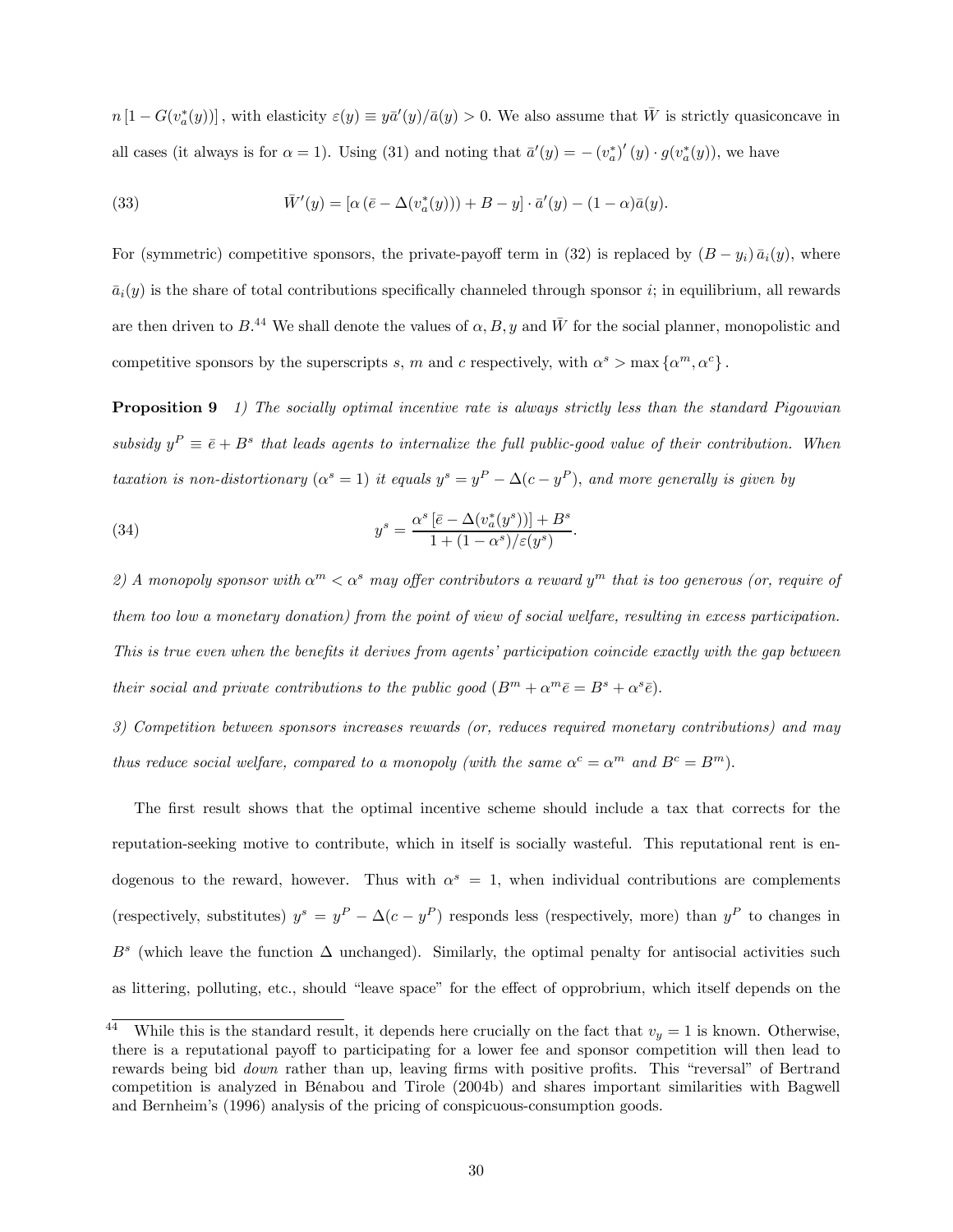fine. As to a higher shadow cost of public funds (a proportional reduction in  $\alpha^s$  and  $B^s$ ), it naturally tends to reduce  $y^s$ ; when contributions are substitutes, some of this reduced public intervention is made up by increased social pressure, as  $\Delta$  rises in response to the decline in participation. With complements, however, the reputational incentive to contribute is also weakened. These results provide both some support and an important qualification to arguments (e.g. Geoffrey Brennan and Philipp Pettit (2004)) calling for a shift in public policy from the use of fines and other costly sentences to a greater reliance on public praise and shame. Esteem-based incentives can adequately replace material rewards and punishments in spheres where gaining distinction is the dominant reputational concern (self-sacrifice, heroism, great inventions), but not in those where avoiding stigma is most important (crime, welfare dependency).

The intuition for the second result in Proposition 9 is that a monopolist setting  $y^m$  does not not internalize the reputational losses of inframarginal agents to the same extent as a planner would. This gives it an incentive to attract too many "customers", which works against the standard monopolistic tendency to serve too few. The tension between these two forces can be seen from the fact that  $(\bar{W}^s)'(y^m) < 0$  if

(35) 
$$
(\alpha^s - \alpha^m) \left[ y^m / \varepsilon(y^m) - \Delta(v_a^*(y^m)) \right] + B^s + \alpha^s \bar{e} - B^m - \alpha^m \bar{e} < 0.
$$

A low supply elasticity  $\varepsilon$  causes the monopolist to offer too low a price, as usual. When reputational concerns are important enough, however (a high  $\mu_a$  and therefore a high  $\Delta$ ), the informational externality can dominate, making the monopolist too "generous" or not demanding enough in the standards it sets for monetary donations. The last two terms in (35), finally, represent the the total benefits (private benefit plus internalized contribution to social welfare) derived by each sponsor from a marginal agent's participation, each normalized by the corresponding shadow cost of funds. The effect of their difference on the sign of  $y^m - y^s$  is straightforward, and Part (2) of the proposition normalizes it to zero as a benchmark.

Sponsor competition, finally, further exacerbates the above inefficiency, because each firm now has a much higher incentive to raise its offer than a monopolist (it takes the whole market), but still inflicts the same reputational cost on all inframarginal non-contributors. This suggests, for instance, that universities may sell the naming rights to professorial chairs and buildings too cheaply, relative to the social optimum.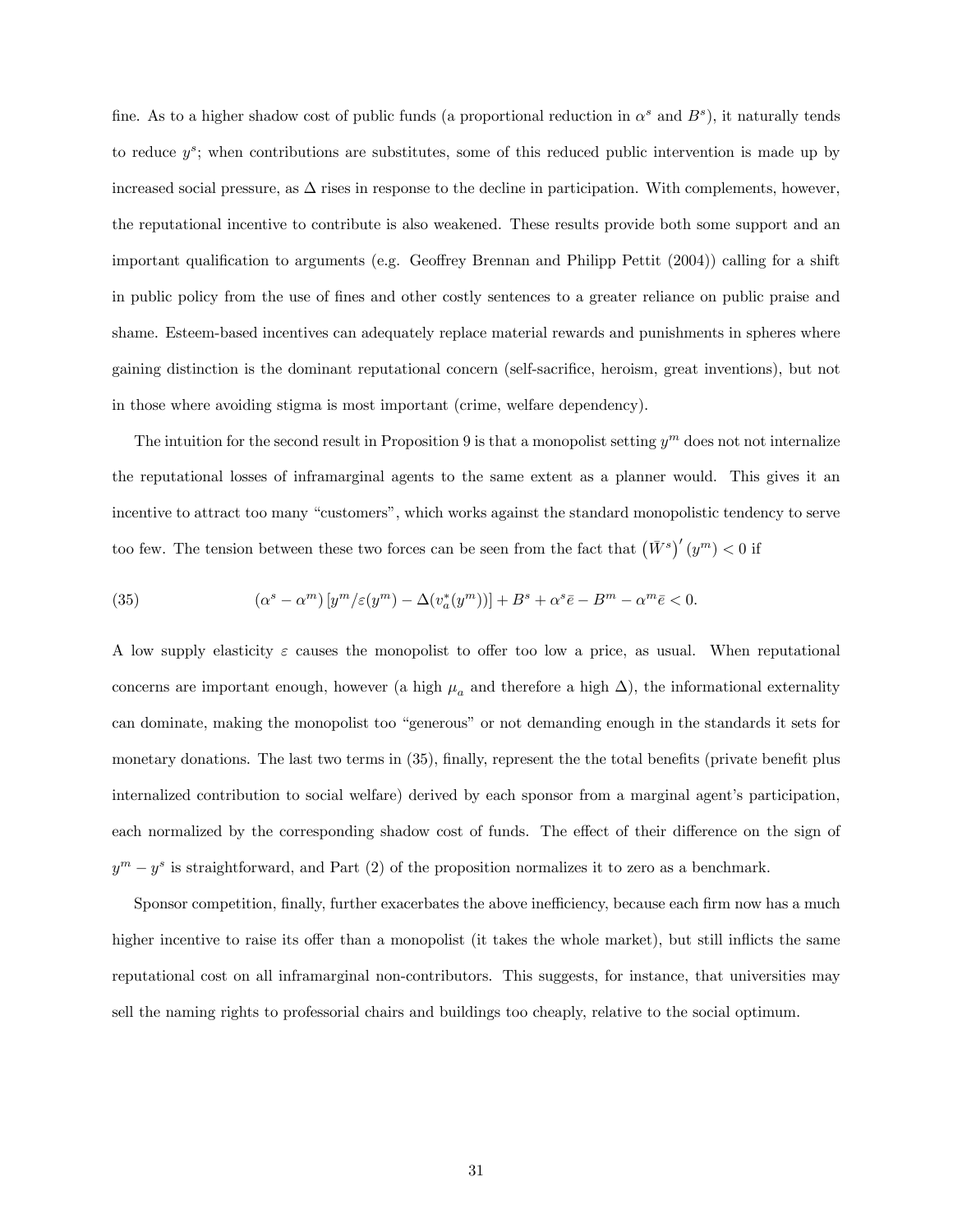#### B. Holier-than-thou competition

We saw that competition may reduce welfare by inducing excessive participation in prosocial activities that generate only moderate public-good benefits but have a high visibility. We will now see that it can reduce welfare (relative to a monopolist) even without any change in participation, by leading sponsors to screen contributors in inefficient ways. This result formalizes in particular the idea of religions and sects competing on orthodoxy, asceticism and other costly requirements for membership (e.g., Eli Berman (2000)). Another important example is that of charities sponsoring events where agents, instead of simply donating or raising money (or on top of it), engage time-intensive, strenuous activities such as a day-long walk, marathon or other tests of endurance often requiring months of preparation.45

To capture this phenomenon most simply, let  $v_a$  take values  $v_a^H$  with probability  $\rho$  or  $v_a^L < v_a^H$  with probability  $1-\rho$ , while maintaining  $v_y \equiv 1$ . Assume, furthermore, that the non-monetary cost of contributing is c (possibly zero) unless the sponsor demands a "sacrifice", which it is able to verify and publicly certify. The cost then becomes  $c^H$  for the high type and  $c_L$  for the low type, where

$$
(36) \t\t c < c^H < c^L.
$$

A sacrifice is a pure deadweight loss, whose only benefit is to help screen agents' motivation. The assumption that  $c^L > c^H$  reflects the idea that such a sacrifice is less costly to a more motivated agent. For simplicity, we will assume that  $c^L$  is so large that the low type is never willing to sacrifice and will focus on deterministic contracts offered by sponsors who seeking to maximize their private payoff  $\pi(y)$ ; that is, we set  $\alpha = 0$  (the results would extend to any  $\alpha < 1$ .

Proposition 10 In the two-type case described above, a monopoly sponsor who wants both types to contribute does not screen contributors inefficiently. By contrast, competing sponsors may require high-valuation individuals to make costly sacrifices that represent pure deadweight losses, thereby reducing social welfare.

The intuition for this result is that non-price screening imposes a negative externality on low-type agents,

<sup>&</sup>lt;sup>45</sup> Camille Sweeny (2005) documents that: (a) many large, health-related charities in the United States now derive over a third of their revenues from endurance programs and challenges; b) most sponsored participants are not athletic types or even regular exercisers (leading to a high rate of injury); c) while their motivations vary, the fundraising / doing-good aspect is the dominant one (they often have themselves been, or are personally close to, victims of the disease which the funds they are raising will be dedicated to combat).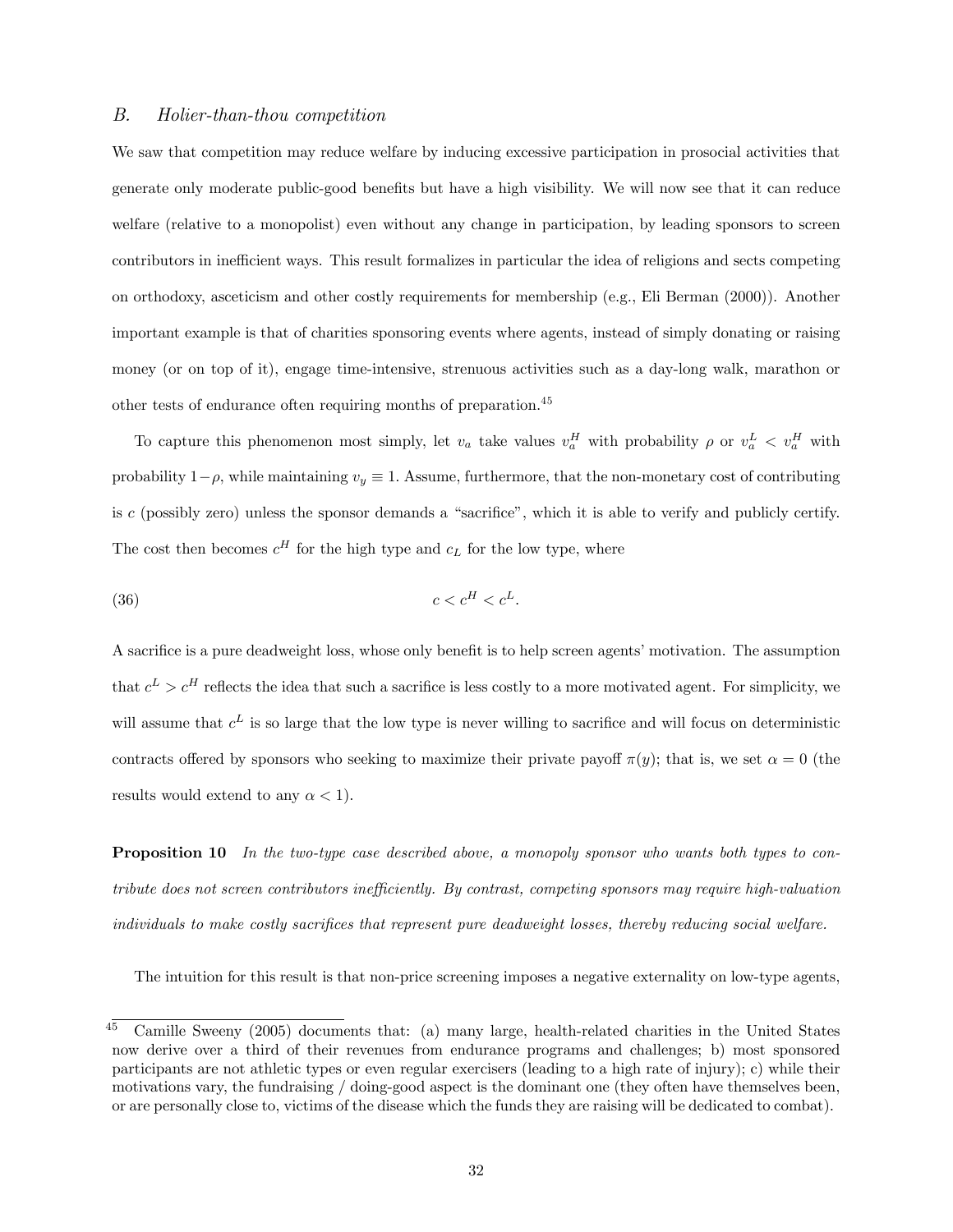the cost of which a monopolist must fully bear but which competitive sponsors do not internalize. Indeed, screening through costly sacrifices has two effects: a) it inflicts a deadweight loss  $c^H - c$  on the high type, which the sponsor must somehow pay for; b) it boosts the high type's reputation and lowers that of the low type. When the high-type's reputational gain exceeds the cost of sacrifice, the sponsor through which he contributes can appropriate the surplus, in the form of a lower reward. If this sponsor is a monopolist who finds it profitable to serve the whole market (which is always the case when  $\rho$  is low enough), he must also compensate the low type for his reputational loss. By a now familiar argument, these losses must exactly offset the high type's reputation gains, so the net effect of (b) on agents' average utility, as well as on the monopolist's payoff, is nil. This leaves only the net cost corresponding to (a), implying that a sponsor serving the whole market will never require sacrifices.

Things are quite different under free entry. First, since  $v_y$  is known, price competition again drives all sponsors to offer  $B$ . Second, by requiring a sacrifice, entrants can now attract the high types away from competitors who impose no such requirement, leaving low-types (or their sponsors) with the resulting reputational loss. This "cream-skimming" leads inevitably to an equilibrium where a proportion ρ of the contracts offered by active sponsors require an inefficient sacrifice and attract only high-types, while the remaining  $1 - \rho$  require only the normal contribution c and attract the low types.<sup>46</sup>

Turning finally to welfare, one can show that both types of agents are better off under competition than under monopoly (see the appendix). The sponsors or their underlying beneficiaries, however, must necessarily lose more than all contributors gain: total participation remains unchanged (both types still contribute), the same is true of average reputation (by the martingale property), and rewards are pure transfers. There is now, however, a deadweight loss of  $\rho(c^H - c)$ , corresponding to the wasteful sacrifices made by the high-types to separate. Therefore, competition unambiguously reduces welfare.

# VI. Conclusion

To gain a better understanding of prosocial behavior we sought, paraphrasing Adam Smith, to "thoroughly enter into all the passions and motives which influence it". People's actions indeed reflect a variable mix of altruistic motivation, material self-interest and social or self image concerns. Moreover, this mix varies across

<sup>&</sup>lt;sup>46</sup> As long as  $\rho$  is not too large, this is the only equilibrium that is robust to the Cho-Kreps (1987) criterion.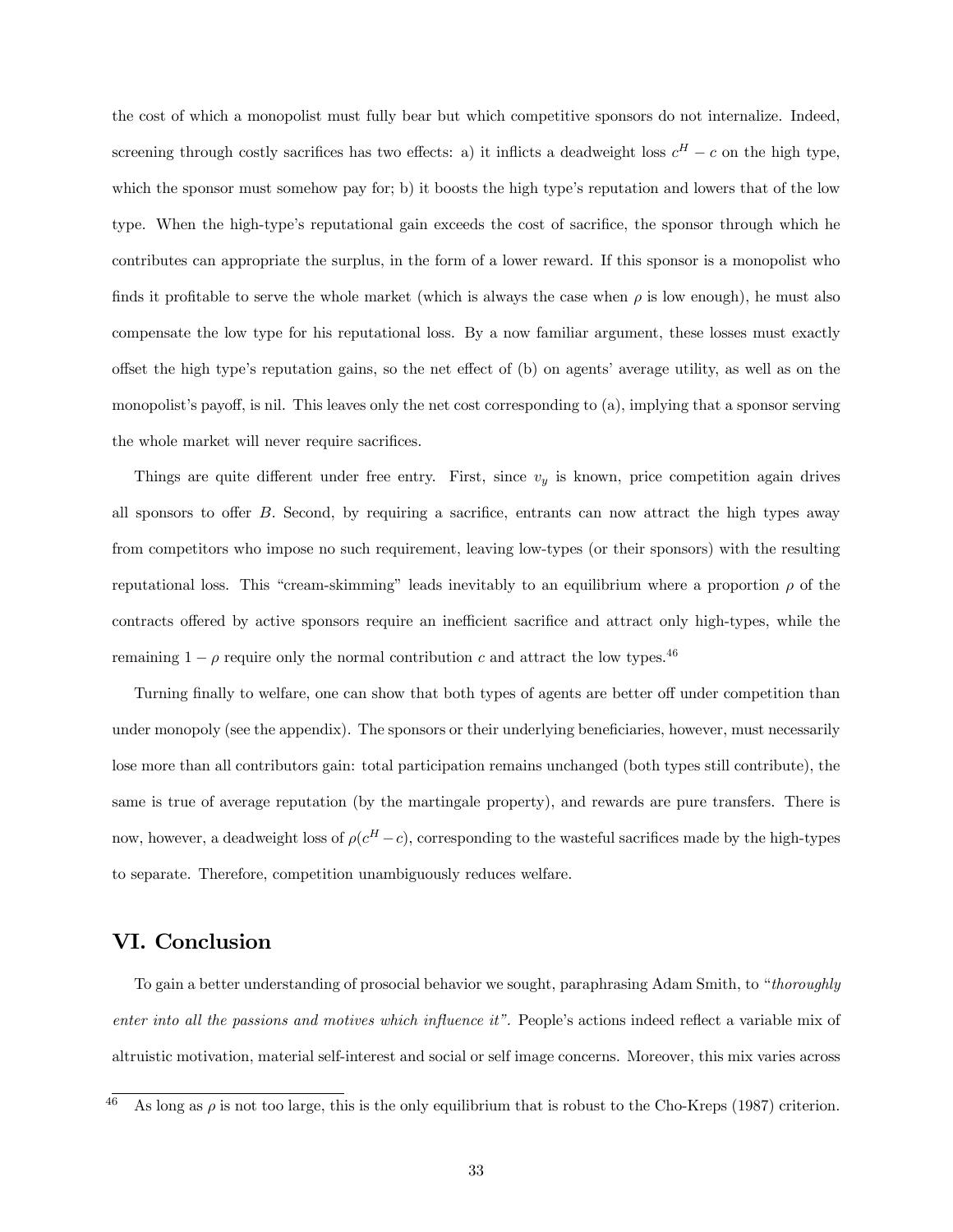individuals and situations, presenting observers seeking to infer a person's true values from his behavior (or an individual judging himself in retrospect) with a signal-extraction problem. Crucially, altering any of the three components of motivation, for instance through the use of extrinsic incentives or a greater publicity given to actions, changes the meaning attached to prosocial (or antisocial) behavior and hence feeds back onto the reputational incentive to engage in it.

This simple mechanism lead to many new insights concerning individuals' contributions to public goods, the interactions between formal incentives and social norms, and the strategic decisions of public or private sponsors seeking to increase or capture contributions. This line of research could be extended in several interesting directions. A first one concerns organizations, where high-powered incentives or performance pay could conflict with agents' signaling motives that arise from teamwork or career concerns. A second relates to the role and objectives of sponsors, who in practice often have their own signaling concerns. A third one, linked to the self-image interpretation of the model, is to the topic of identity and the many instances where people refuse transactions that seem to be in their best economic interest, but which they judge to be insulting to their dignity.

.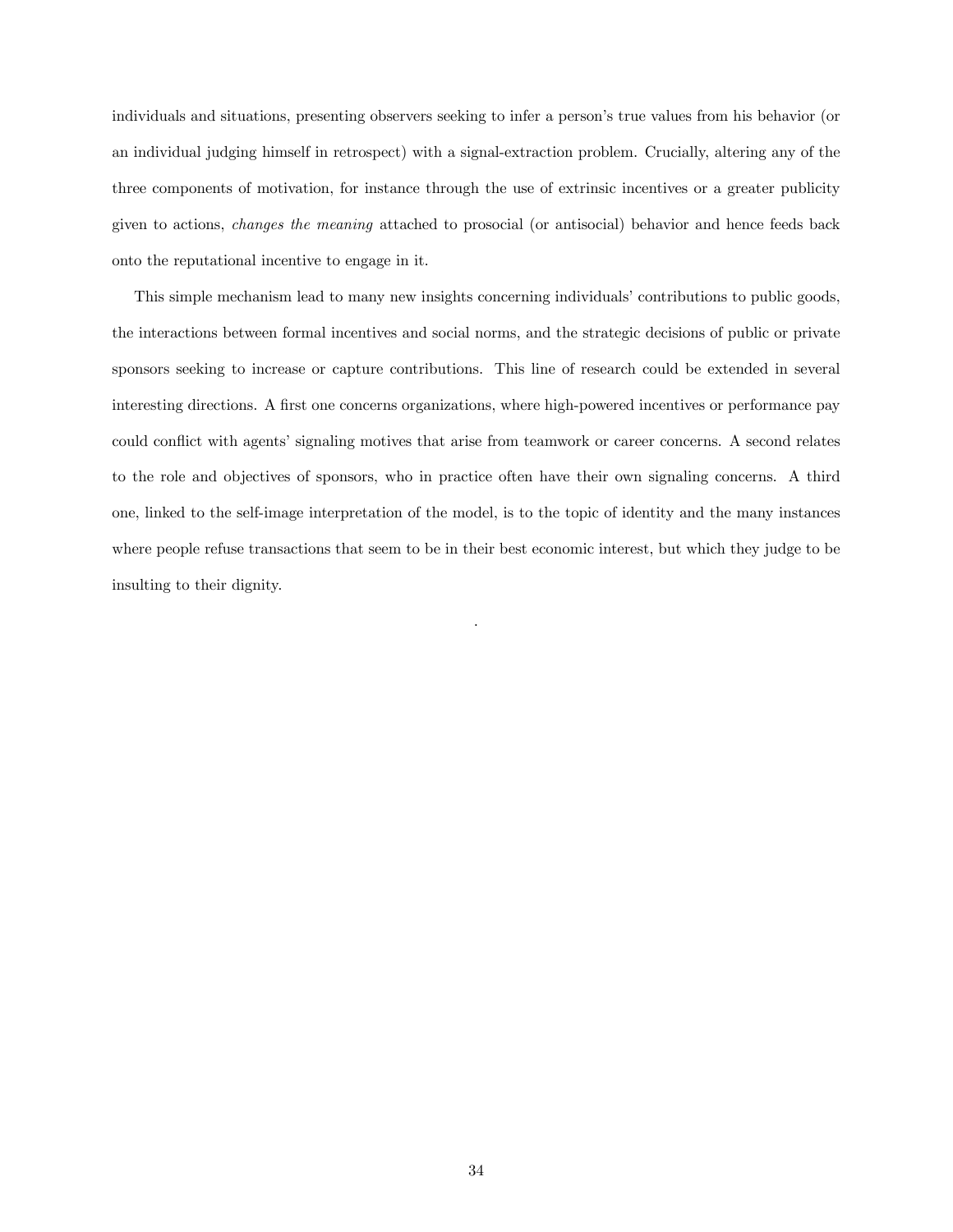### Appendix

**Proof of Proposition 1:** Since y is here a fixed parameter, in what follows we will temporarily omit from the notation the dependence of all functions on this argument. Differentiating  $(9)-(10)$  with respect to a yields

(A.1) 
$$
\frac{dE(v_a|a)}{da} = \rho [k - \bar{r}'(a)] \text{ and } \frac{dE(v_y|a)}{da} = \chi [k - \bar{r}'(a)].
$$

Therefore,  $\bar{r}(a)$  is a solution to the linear differential equation  $\bar{r}(a) = \mu (k - \bar{r}'(a))$ , where  $\mu \equiv \bar{\mu}_a \rho - \bar{\mu}_y \chi$ . The generic solution is  $\bar{r}(a) = k(\mu + \zeta e^{-a/\mu})$ , where  $\zeta$  is a constant of integration. For  $\xi \neq 0$ , however, the objective function of every agent is not globally concave and is actually maximized at  $a = \pm \infty$  (depending on the sign of  $\mu \xi$ ). The only well-defined equilibrium is thus for  $\xi = 0$ .

Proof of Propositions 2 and 3: From (11), we have

(A.2) 
$$
\rho'(y) = -\frac{2y\sigma_a^2\sigma_y^2 + \sigma_{ay}(\sigma_a^2 + y^2\sigma_y^2)}{(\sigma_a^2 + 2y\sigma_{ay} + y^2\sigma_y^2)^2},
$$

(A.3) 
$$
\chi'(y) = \frac{\sigma_y^2 (\sigma_a^2 - y^2 \sigma_y^2) - 2\sigma_{ay} (y\sigma_y^2 + \sigma_{ay})}{(\sigma_a^2 + 2y\sigma_{ay} + y^2 \sigma_y^2)^2}.
$$

Substituting into (14) immediately yields Part (1) of Proposition 3 in the case  $y = 0$ , and Part (1) of Proposition 2 when  $\sigma_{ay} = 0$ . This last inequality can be rewritten as

(A.4) 
$$
Q(y) = (\bar{v}_y/k) (1 + y^2 \theta^2)^2 + \bar{\mu}_y \theta^4 y^2 < 2\bar{\mu}_a \theta^2 y + \bar{\mu}_y \theta^2 \equiv L(y).
$$

The left hand side is a second order polynomial in  $y^2$ , hence convex and symmetric over all of R, with value  $Q(0) = \bar{v}_y/k > 0$  at the origin. The right-hand side is an increasing linear function with  $L(0) = \bar{\mu}_y \theta^2$ . Consequently, if  $L(0) \ge Q(0)$ , then for any  $\bar{\mu}_a > 0$ ,  $L(y)$  intersects  $Q(y)$  once on at some  $y_1 < 0$  and once at some  $y_2 > 0$ . If  $L(0) < Q(0)$ , on the other hand, then there exists a unique  $\mu_a^* > 0$  for which  $L(y)$  has a (single) tangency point  $y^* > 0$  with  $Q(y)$ . For all  $\bar{\mu}_a < \mu_a^*$ ,  $Q(y) > L(y)$  on all of  $\mathbb{R}^*$ , so  $\bar{a}'(y) > 0$ everywhere. For all  $\bar{\mu}_a > \mu_a^*$ , however,  $L(y)$  intersects  $Q(y)$  twice, at points  $0 < y_1 < y_2$ . These properties, together with the linearity of L in  $\bar{\mu}_a y$  and the convexity of  $Q(y)$ , conclude the proof of Proposition 2.

Part (2) of Proposition 3 follow from the fact that, given Part (1), as  $\theta = \sigma_y/\sigma_a \rightarrow +\infty$  the dominant term in  $\bar{a}'(0)$  is asymptotically equivalent to  $-\bar{\mu}_y\theta^2\left[1-2(\sigma_{ay}/\sigma_a\sigma_y)^2\right]$ , which tends to  $-\infty$  as long as the correlation between  $v_a$  and  $v_y$  is less than  $1\sqrt{2}$  in absolute value.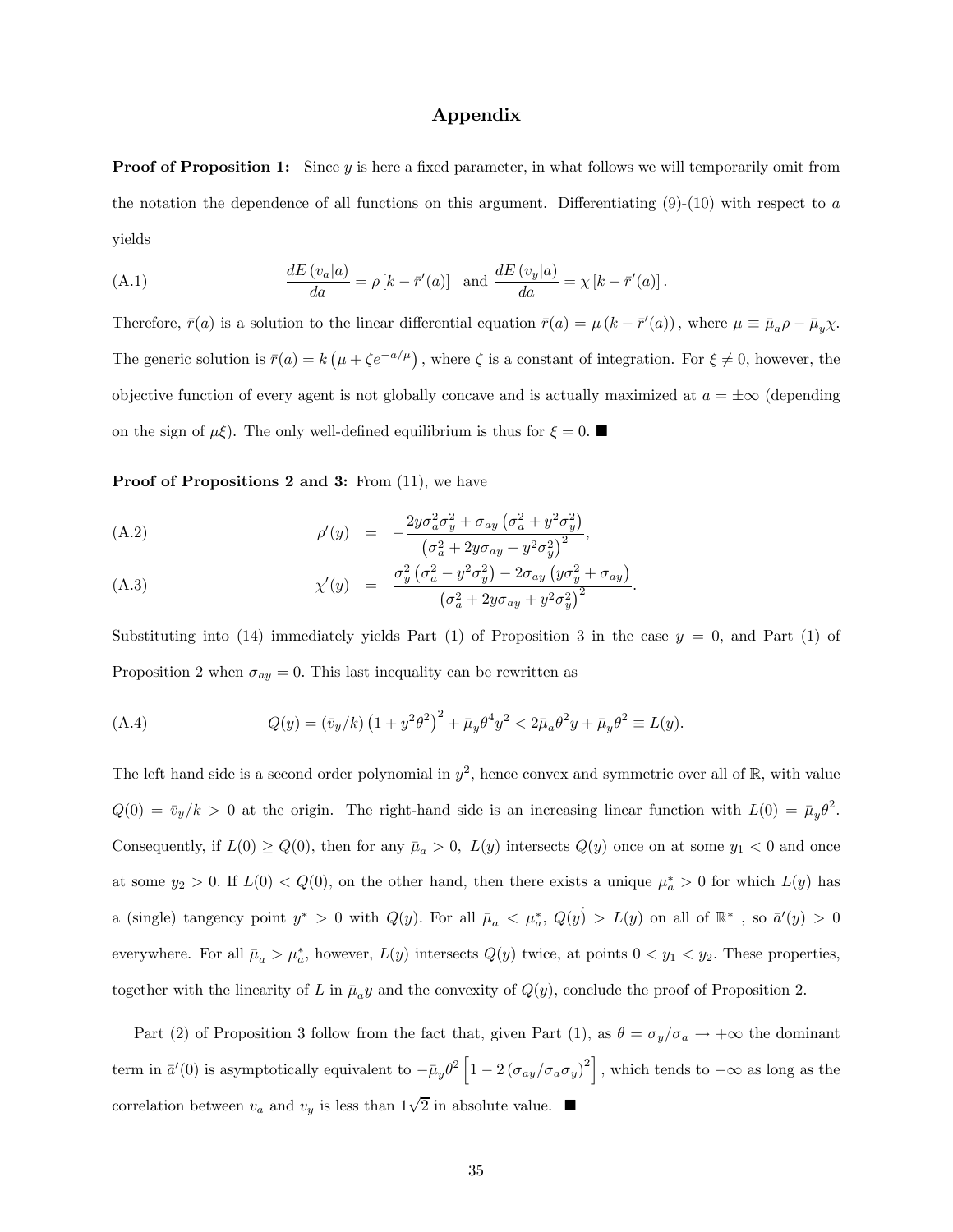**Proof of Proposition 4:** The only difference with Proposition 1 is the presence of the term  $\Omega(y)^2 = k^2$  $Var[r(y; \mu)]$  in the denominator of  $\rho$  and  $\chi$  (see (19)), leading to the fixed-point equation defining  $\Omega(y)$ :

(A.5) 
$$
\Omega^2 = k^2 Var \left[ \mu_a \left( \frac{\sigma_a^2 + y \sigma_{ay}}{\sigma_a^2 + 2y \sigma_{ay} + y^2 \sigma_y^2 + \Omega^2} \right) - \mu_y \left( \frac{y \sigma_y^2 + \sigma_{ay}}{\sigma_a^2 + 2y \sigma_{ay} + y^2 \sigma_y^2 + \Omega^2} \right) \right] \equiv Z(\Omega^2).
$$

Since  $Z(\Omega^2)$  is always positive but tends to zero as  $\Omega^2$  becomes large, there is always at least one solution. When  $\omega_{ay} = 0$ , moreover,  $Z(\Omega^2)$  is the sum of two squared terms that are decreasing in  $\Omega^2$ , so the solution is unique. When  $\omega_{ay} \neq 0$ , one cannot rule out multiple equilibria; note, however, that those that are stable (in a standard, tâtonnement sense) are those where Z cuts the diagonal from above. Therefore, in any stable equilibrium  $\Omega$  is increasing in k, which in turn implies that  $\rho(y)$  and  $\chi(y)$  are decreasing in k, as long as  $\sigma_{ay}$ is not too negative. Finally, multiplying all the  $(\mu_a, \mu_y)$ 's by a common "publicity factor" x has the same effect on (A.5) as multiplying  $k^2$  by x, which concludes the proof.  $\blacksquare$ 

**Proof of Proposition 6:** Part  $(1)$  is due to Jewitt  $(2004)$ . To show Part  $(2)$ , we can write:

$$
v_a + \mu_a [\mathcal{M}^+(v_a) - \mathcal{M}^-(v_a)] = v_a - \mathcal{M}^-(v_a) + \mu_a \mathcal{M}^+(v_a) + (1 - \mu_a) \mathcal{M}^-(v_a) ,
$$

then observe that both  $\mathcal{M}^+$  and  $\mathcal{M}^-$  are increasing functions, and so is  $v_a - \mathcal{M}^ (v_a) = \left(\int_{-\infty}^{v_a} G(v) dv\right)/G(v_a)$ if the integral of  $G$  is log-concave. Since log-concavity is preserved by integration over convex sets, it suffices that G itself be log-concave. In turn, a sufficient condition for this is that g be log-concave.

**Proof of Proposition 7:** To show (1), rewrite  $(\mathcal{M}^P - \mathcal{M}^{NP}) (v_a; \delta) = [\mathcal{M}^+ (v_a) - \bar{v}_a]/[1 - (1 - \delta)(1 G(v_a)$ ] and observe that if  $(M^P - M^{NP})'(v_a; \delta) > 0$ , this expression is also positive for all  $\delta' > \delta$ , since

$$
\frac{1}{\left(\mathcal{M}^P - \mathcal{M}^{NP}\right)\left(v_a; \delta'\right)} = \frac{1}{\left(\mathcal{M}^P - \mathcal{M}^{NP}\right)\left(v_a; \delta\right)} + \frac{\left(\delta' - \delta\right)\left(1 - G\left(v_a\right)\right)}{\mathcal{M}^+\left(v_a\right) - \bar{v}_a}
$$

and the last term is clearly decreasing in  $v_a$ . Similarly, to show (2) note that in this case  $(\mathcal{M}^P - \mathcal{M}^{NP}) (v_a; \delta) =$  $[\bar{v}_a - \mathcal{M}^-(v_a)] [1 - (1 - \delta) G (v_a)]$  and that if  $(\mathcal{M}^P - \mathcal{M}^{NP})' (v_a; \delta) < 0$ , it is also negative for all  $\delta' > \delta$ .

**Proof of Proposition 9:** The general formula in Part (1) follows from (33) and the assumed strict quasiconcavity of  $\bar{W}^s$ . For  $\alpha^s = 1$  we have  $(\bar{W}^s)'(y) = [B^s + \bar{e} - y - \Delta(v_a^*(y))] \cdot \bar{a}'(y)$  and  $v_a^*(y) + \Delta(v_a^*(y))) = c - y$ (interior equilibrium) so  $(\bar{W}^s)'(y)$  has the sign of  $B^s + \bar{e} - c + v_a^*(y)$ . Therefore,  $\bar{W}^s(y)$  is strictly concave and maximized at the point  $y^s$  such that  $v_a^*(y^s) + B^s + \bar{e} = c$ , which is the standard Samuelson condition for efficient public-goods provision. Substituting  $v_a^*(y^s) = c - y^P$  into the first-order condition  $y^s = y^P - \Delta(c - y^P)$ .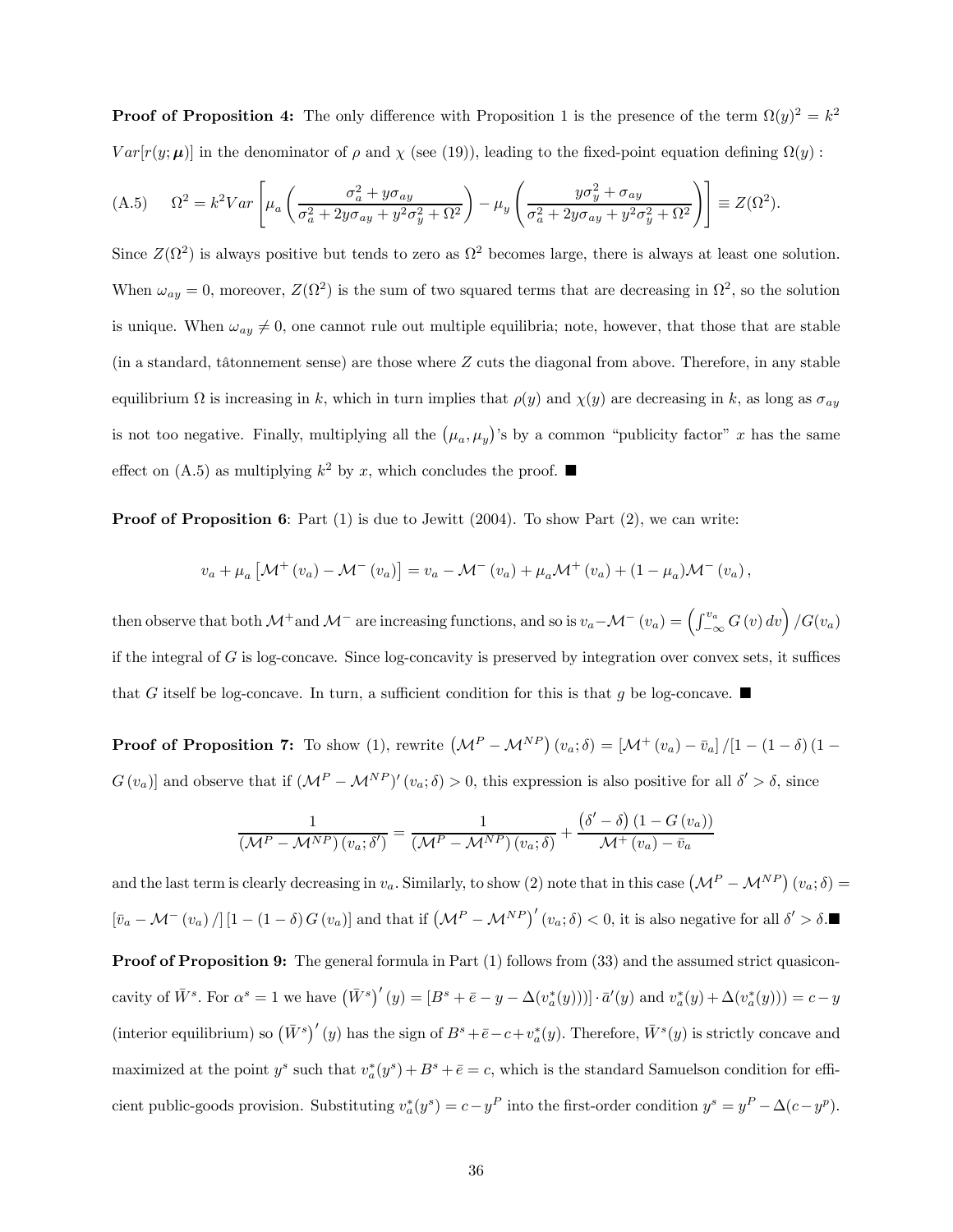For Part (2), note that (35) holds for all  $B^m + \alpha^m \bar{e} \leq B^s + \alpha^s \bar{e}$  as long as  $\Delta(v_a^*(y^m)) > \bar{a}(y)/\bar{a}'(y)$ , or

(A.6) 
$$
\frac{\Delta(v_a^*)}{\Psi'(v_a^*)}\left(\frac{g(v_a^*)}{1-G(v_a^*)}\right) > 1,
$$

where  $v_a^*$  stands for  $v_a^*(y^m)$ . For instance, for  $\alpha^m = 0$  and  $v_a$  uniformly distributed on  $U[0,1]$ , we have  $v_a^*(y^m) = (c - \mu_a/2 + 1 - B)/2 \in (0, 1)$  and  $y^m = (B - 1 + c - \mu_a/2)/2 < B$  as long as  $-\mu_a/2 < 1 + B - c <$  $2 - \mu_a/2$ . Thus  $y^m > y^s = B + \bar{e} - \mu_a/2$  whenever  $\mu_a > 1 + B - c + 2\bar{e}$ , which is consistent with the previous inequalities as long as  $\mu_a > 2\bar{e}$ . Part (3), finally, is implied by Part (2) as long as  $y^m < B^m = B^c = y^c$ (which is always the case as long as  $\alpha^m$  is not too large), since  $\bar{W}^s$  is declining to the right of  $y^s$ .

**Proof of Proposition 10:** (1) As long as  $\rho$  is not too small, it is optimal for the monopolist to get both types on board. If he does not demand any sacrifice, he sets  $y$  so as to make the low type indifferent::  $y = c - v_a^L - \mu_a \left(\bar{v}_a - v_a^L\right)$ , where  $\bar{v}_a \equiv \rho v_a^H + (1 - \rho) v_a^L$  is the prior mean. The sponsor's payoff is then  $\pi_1 \equiv B - y = B - c + v_a^L + \mu_a \left(\bar{v}_a - v_a^L\right)$ . Suppose now that the high type is asked to sacrifice. Rewards are then  $y^L = c - v_a^L$  and (from incentive compatibility)  $y^H = y^L + c^H - c - \mu_a (v_a^H - v_a^L)$ . The sponsor's payoff is then only  $\pi_2 = B - \rho y^H - (1 - \rho) y^L = \pi_1 - \rho (c^H - c) < \pi_1$ .

(2) Under free entry all sponsors offer, and all contributors accept,  $y = B$ . Moreover, if  $c^H - c \leq$  $\mu_a \left( v_a^H - v_a^L \right)$ , it is now an equilibrium for the high type to separate from the low type by opting for a sponsor who requires a sacrifice. In the resulting equilibrium (described in the text), both types of agents are better off than under monopoly: the low type's payoff rises from  $\mu_a v_a^L$  to  $\mu_a v_a^L + v_a^L - c + B$ , while the high type's payoff increases by at least  $v_a^L - c + B$ , which is positive from the condition that the monopoly prefers to enlist both types. The fact that sponsors must necessarily lose more than the agents gain, resulting in a net welfare loss from competition, was established in the text.  $\blacksquare$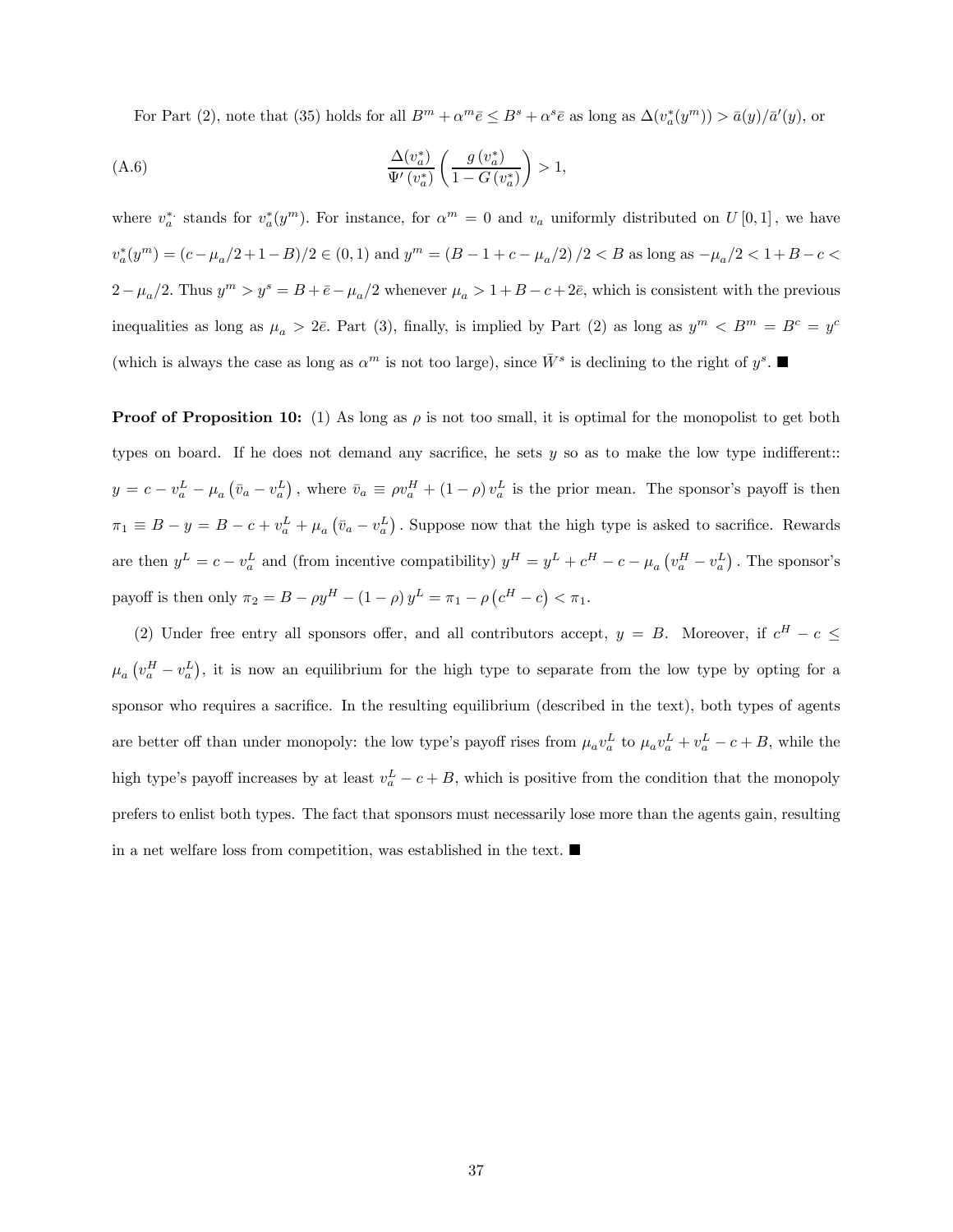# References

- Andreoni, James. "Giving with Impure Altruism: Applications to Charity and Ricardian Equivalence." Journal of Political Economy, December 1989, 97(6), pp.1447-58.
- –– "Philanthropy." Forthcoming in L.-A. Gerard-Varet, S.-C. Kolm and J. Ythier, eds., Handbook of Giving, Reciprocity and Altruism, 2006, Elsevier, North-Holland.
- Akerlof, George A. and Dickens, William T. "The Economic Consequences of Cognitive Dissonance." American Economic Review, June 1982, 72(3), pp. 307—319.
- —— and Kranton, Rachel E. "Economics and Identity." Quarterly Journal of Economics, August 2000, 115(3), pp. 716—753.
- Araújo, Aloisio Pessoa de; Gottlieb, Daniel and Moreira, Humberto. "A Model of Mixed Signals with Applications to Countersignaling and the GED." Mimeo, Getulio Vargas Foundation, 2004.
- Austen-Smith, David and Fryer, Roland G. "An Economic Analysis of "Acting White"," Quarterly Journal of Economics, May (2005), 120(2), pp. 551-583.
- Bagwell, Laurie Simon and Bernheim, Douglas B. "Veblen Effects in a Theory of Conspicuous Consumption." American Economic Review, June 1996 86(3), pp. 349-373.
- Batson, Dan. "Altruism and Prosocial Behavior," in D. Gilbert, S. Fiske, and G. Lindzey eds., Handbook of Social Psychology, vol. II. McGraw Hill, 1998, pp. 282—316.
- Bénabou, Roland and Tirole, Jean. "Self Confidence and Personal Motivation." Quarterly Journal of Economics, August 2002, 117(3), pp. 871—915.
- –– . "Intrinsic and Extrinsic Motivation." Review of Economic Studies, 2003, 70(3), pp. 489-520.
- –– ."Willpower and Personal Rules." Journal of Political Economy, August 2004a, 112(4),pp. 848-887.
- ––. "Incentives and Prosocial Behavior." CEPR Discussion Paper 4633, September 2004b.
- Bem, Daryl. J. "Self-Perception Theory."in L. Berkowitz , ed., Advances in Experimental Social Psychology, Vol. 6, New York: Academic Press,1972, pp. 1-62.
- Berman, Eli. "Sect, Subsidy and Sacrifice: An Economist's View of Ultra-Orthodox Jews." Quarterly Journal of Economics, Summer 2000, pp. 905-953.
- Bernheim, Douglas B. "A Theory of Conformity." *Journal of Political Economy*, October 1994, 102(5), pp. 842—877.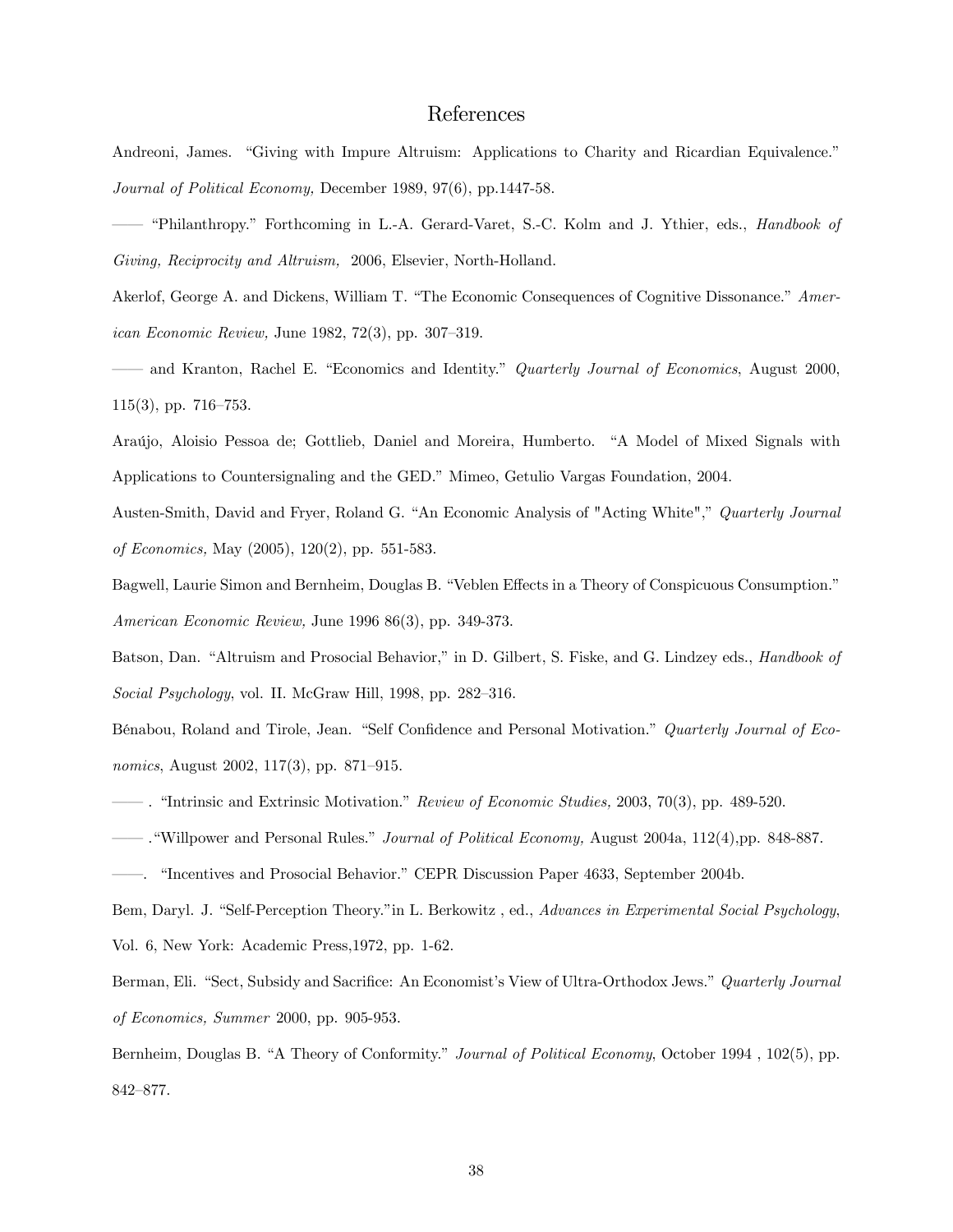Bodner, Ronit and Prelec, Drazen. "Self-Signaling and Diagnostic Utility in Everyday Decision Making," in I. Brocas and J. Carrillo eds. The Psychology of Economic Decisions. Vol. 1: Rationality and Well-Being, Oxford University Press, 2003, pp.105-126.

Brekke, Kjell Arne; Kverndokk, Snorre and Nyborg, Karine. "An Economic Model of Moral Motivation." Journal of Public Economics, September 2003, 87(9-10), pp. 1967-83.

Brennan, Geoffrey and Pettit, Philipp. The Economy of Esteem. Oxford, U.K.: Oxford University Press, 2004.

Bryan, James H. and Test, M.A. "Models and Helping: Naturalistic Studies in Aiding Behavior." Journal of Personality and Social Psychology, 1967, 6, pp. 400-407.

Buraschi, Andrea and Cornelli, Francesca. "Donations." CEPR Discussion Paper No. 3488, August, 2002.

Carrillo, Juan D. and Mariotti, Thomas. "Strategic Ignorance as a Self Disciplining Device." Review of Economic Studies, Spring 2000, 67(3): 529—544.

Cho, In-Koo and Kreps, David M. "Signaling Games and Stable Equilibria." Quarterly Journal of Economics, May 1987, 102(2), pp. 179—221.

Corneo, Giacomo G. "The Theory of the Open Shop Trade Union Reconsidered." Labour Economics, 4(1), March 1997, pp. 71-84

Dana, Jason; Kuang, Jason and Weber, Roberto. "Exploiting Moral Wriggle Room: Behavior Inconsistent with a Preference for Fair Outcomes." Carnegie Mellon Behavioral Decision Research Working Paper No. 349, June 2003.

Deci, Edward. Intrinsic Motivation. New York: Plenum, 1975.

–– and Ryan, Richard. Intrinsic Motivation and Self-Determination in Human Behavior. New York: Plenum Press, 1985.

Denrell, Jerker. Essays on the Economic Effects of Vanity and Career Concerns. Stockholm, Sweden: Stockholm Institute of International Economics Press, 1998.

Ellingsen, Tore and Johannesson, Magnus. "Trust as an Incentive." Stockholm School of Economics mimeo, 2005.

Herold, Florian. "Contractual Incompleteness as a Signal of Trust." University of Munich mimeo, October 2004.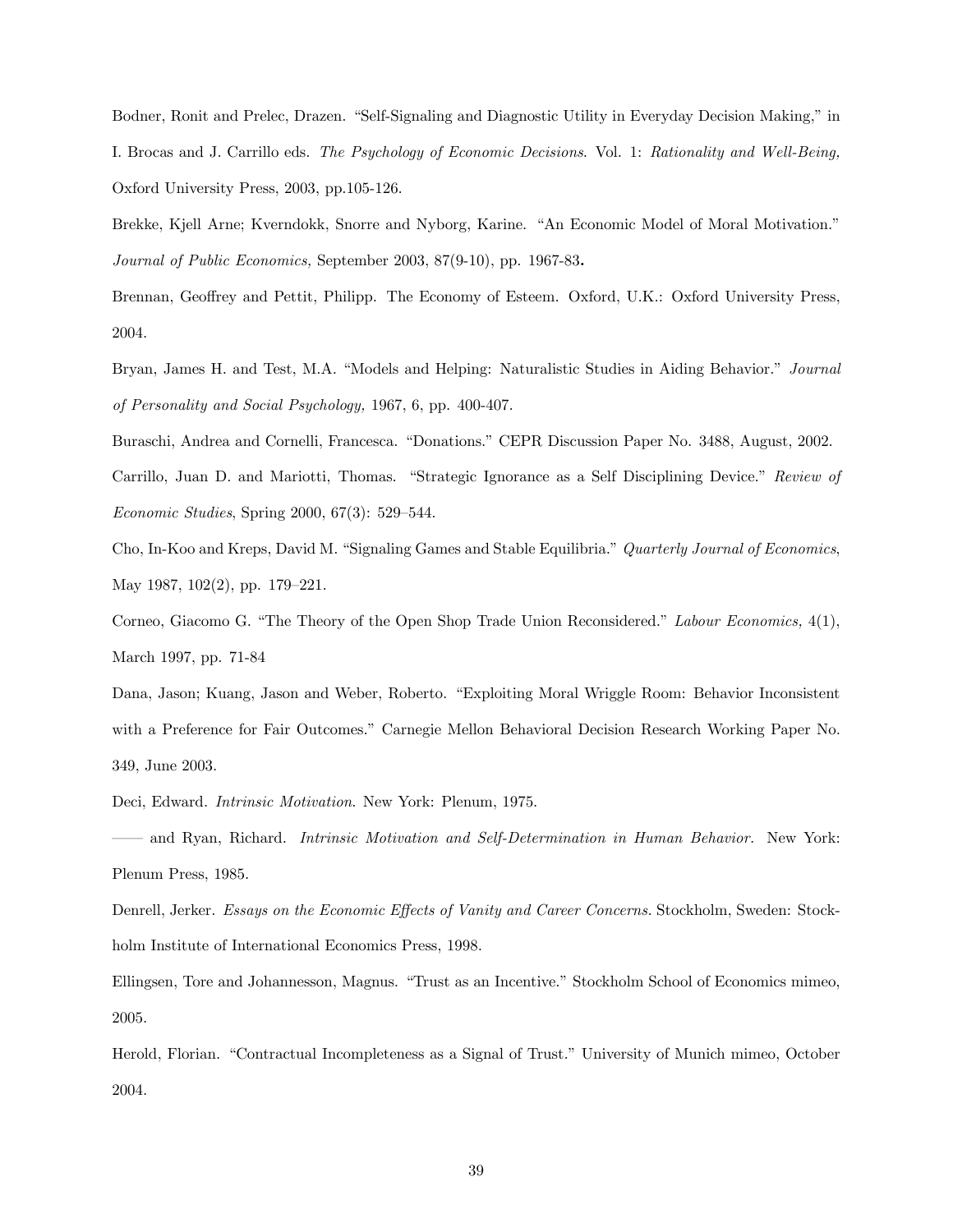Falk, Armin and Kosfeld, Michael. "Distrust - The Hidden Cost of Control." IZA Discussion Paper 1203, July 2004.

Fehr, Ernst and Simon Gächter. "Do Incentive Contracts Undermine Voluntary Cooperation?" Institute for Empirical Research in Economics (Zurich University) Working Paper No. 34, 2002.

––; Klein, Alexander and Schmidt, Klaus. "Fairness, Incentives, and Contractual Incompleteness." Mimeo, University of Munich, 2001.

Festinger, Leon and Carlsmith, James. "Cognitive Consequences of Forced Compliance." Journal of Abnormal and Social Psychology, 1959 58, pp. 203—210.

Freeman, Richard B. "Working for Nothing: the Supply of Volunteer Labor." Journal of Labor Economics, January 1997, 15(1), pp. 140—166.

Frey, Bruno S. Not Just for the Money: An Economic Theory of Personal Motivation. Edward Elgar, Cheltenham,1997.

–– and Götte, Lorenz. "Does Pay Motivate Volunteers?" Institute for Empirical Economic Research, University of Zurich, Working Paper 7, 1999.

–– and Jegen, Reto. "Motivation Crowding Theory: A Survey of Empirical Evidence." Journal of Economic Surveys, December 2001, 15(5), pp. 589— 611.

Funk, Patricia. "Theory and Evidence on the Role of Social Norms in Voting." Stockholm School of Economics mimeo, 2005.

Gibbons, Robert. "Incentives and Careers in Organizations," in: David Kreps and Ken Wallis, eds., Advances in Economic Theory and Econometrics, vol.2. Cambridge University Press, 1997.

Gintis, Herbert; Smith, Eric and Bowles, Samuel. "Costly Signaling and Cooperation." Journal of Theoretical Biology, 2001, 213, pp.103—119.

Glazer, Amihai and Konrad, Kai A. "A Signaling Explanation of Charity." American Economic Review, September 1996, 86(4), pp.1019-28.

Gneezy, Uri ."The W effect of Rewards." Mimeo, University of Chicago, 2003.

–– and Rustichini, Aldo. "A Fine is a Price." Journal of Legal Studies, January 2000a, 29(1), pp. 1-17.

––. "Pay Enough or Don't Pay at All." Quarterly Journal of Economics, August 2000b, 115(3), pp. 791-810.

40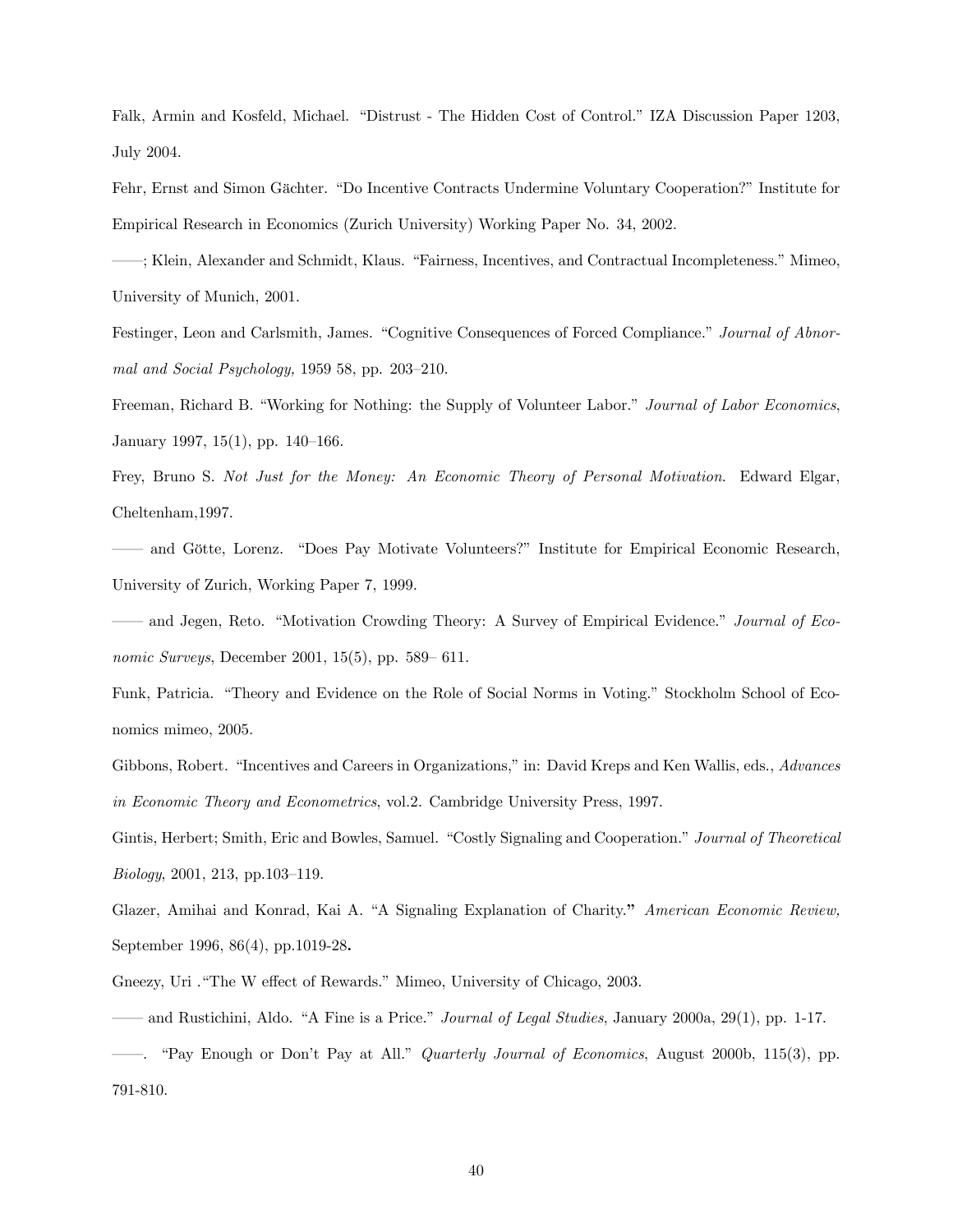Harbaugh, William. "What Do Donations Buy? A Model of Philanthropy Based on Prestige and Warm Glow." Journal of Public Economics, February 1998, 67(2), 169-284.

Jewitt, Ian. "Notes on the Shape of Distributions." Mimeo, Oxford University, Summer 2004.

Janssen, Maarten C.W. and Mendys-Kamphorst, Ewa. "The Price of a Price: On the Crowding Out of Social Norms." Journal of Economic Behavior and Organization 2004, 55:3, pp.377-395.

Johansson-Stenman, Olof and Martinsson, Peter. "Honestly, Why Are You Driving a BMW?" Mimeo, Göteborg University, 2003. Forthcoming in the Journal of Economic Behavior and Organization.

Kahneman, Daniel and Knetsch, Jack. "Valuing Public Goods: the Purchase of Moral Satisfaction." Journal of Environmental Economics and Management, January 1992, 22(1), pp. 57-70.

Köszegi, B. (2004) "Utility from Anticipation and Personal Equilibrium," Mimeo, U.C. Berkeley , June.

Lamont, Michèle. The Dignity of Working Men. New York: Russel Sage Foundation Press, 2000.

Lazear, Edward. "Performance Pay and Productivity." American Economic Review, December 2000a, 90(5), pp.1346—1361.

–. "Personnel Economics and Economic Approaches to Incentives." HKCER Letters, September/October 2000b, 61.

Lepper, Mark; Greene, D. and Nisbett, Richard. "Undermining Children's Interest with Extrinsic Rewards: A Test of the 'Overjustification Hypothesis'." Journal of Personality and Social Psychology, 1973, 28, pp. 129— 137.

Mellström , Carl and Johannesson, Magnus. "Crowding Out in Blood Donation: Was Titmuss Right?", Gothenburg University Working Paper 180, October, 2005.

Murnighan, J. Keith; Oesch, John M. and Pillutla, Madan. "Player Types and Self-Impression Management in Dictatorship Games: Two Experiments." Games and Economic Behavior, November 2001, 37(2), pp. 388-394.

Pesendorfer, Wolfgang. "Design Innovation and Fashion Cycles." American Economic Review, September 1995, 85(4), pp. 771—792.

Potters, Jan; Sefton, Martin and Vesterlund, Lise. "Why Announce Leadership Contributions? An Experimental Study of the Signaling and Reciprocity Hypotheses." Mimeo, University of Pittsburgh, 2001. Prendergast, Canice. "The Provision of Incentives in Firms." Journal of Economic Literature, March 1999,